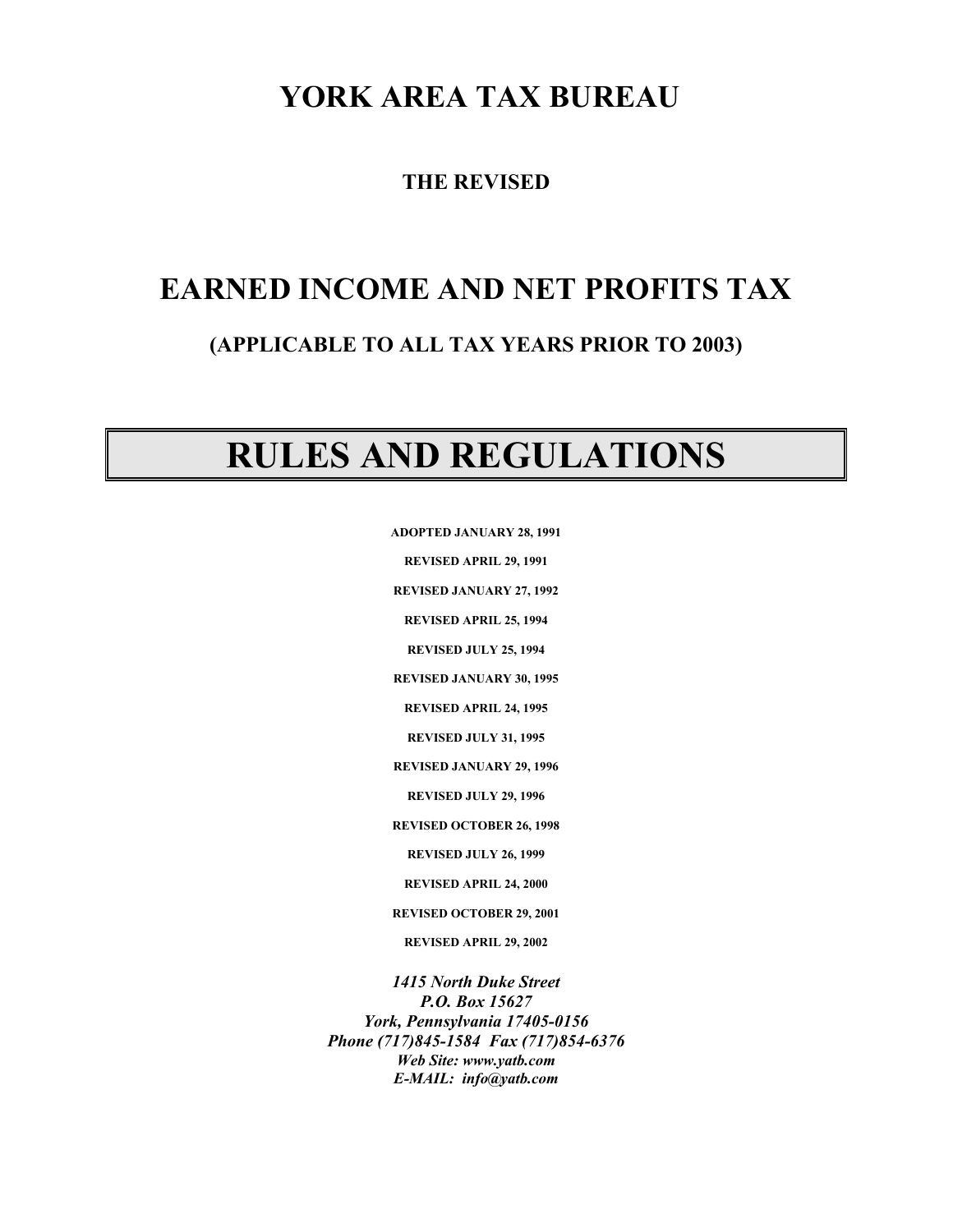#### **NOTICE**

 The York County Earned Income Tax Bureau was established July 1, 1966 by a Board of Directors comprised of one member from each participating municipality and school district, to administer the earned income and net profits Resolutions and Ordinances as adopted by the various taxing jurisdictions. The name of the Bureau was changed effective January 1, 1983 to York Area Earned Income Tax Bureau by the Board of Directors at the Board Meeting on July 26, 1982. The original Rules and Regulations were approved by the Board of Directors on October 27, 1969. The dates mentioned in the original Rules and Regulations applied to the 1966 calendar year and the months following it on a calendar year basis.

#### **PREFACE**

 In accordance with the Joint Agreement or the Joint Resolution and/or Ordinance as adopted, as required for membership in the Bureau, the York Area Earned Income Tax Bureau, under the Administrator thereof, superseded the Income Tax Officer and is charged with the duties and powers of the Income Tax Officer. The respective districts' Earned Income and Net Profits Tax Resolutions and/or Ordinances provide that the Administrator of the York Area Earned Income Tax Bureau be empowered, subject to the Executive Committee of the York Area Earned Income Tax Bureau, to prescribe, adopt and promulgate and enforce Rules and Regulations relating to any matter pertaining to the Administration and enforcement of the Resolutions and/or Ordinances. The following Rules and Regulations were approved by the York Area Earned Income Tax Bureau Board of Directors on January 28, 1991. Should the Earned Income Tax Resolution and/or Ordinance be re-adopted in substantially its present form in future years, these Regulations will apply to those years. While the Rules and Regulations do not specify particular taxing jurisdictions, they apply to all those districts which have commissioned or appointed the York Area Earned Income Tax Bureau to administer their earned income and net profits tax levy. If the non-resident factor is not included in any of the Resolutions and/or Ordinances in subsequent years, the Rules and Regulations would then apply to residents only.

 The Tax Resolutions and Ordinances and these Rules and Regulations are continuing ones, applicable until changed by the School Districts and Municipalities. Copies of the original Tax Resolutions and Ordinances may be examined at the School Districts or Municipal Offices or at this Bureau.

 All residents and employers, plus non-residents when applicable, within the Municipalities and School Districts for whom this Bureau is the appointed or commissioned collector, are subject to these Rules and Regulations and to the Earned Income and Net Profits Tax Ordinances and Resolutions of the participating Municipalities and School Districts levying a tax on earned income and net profits.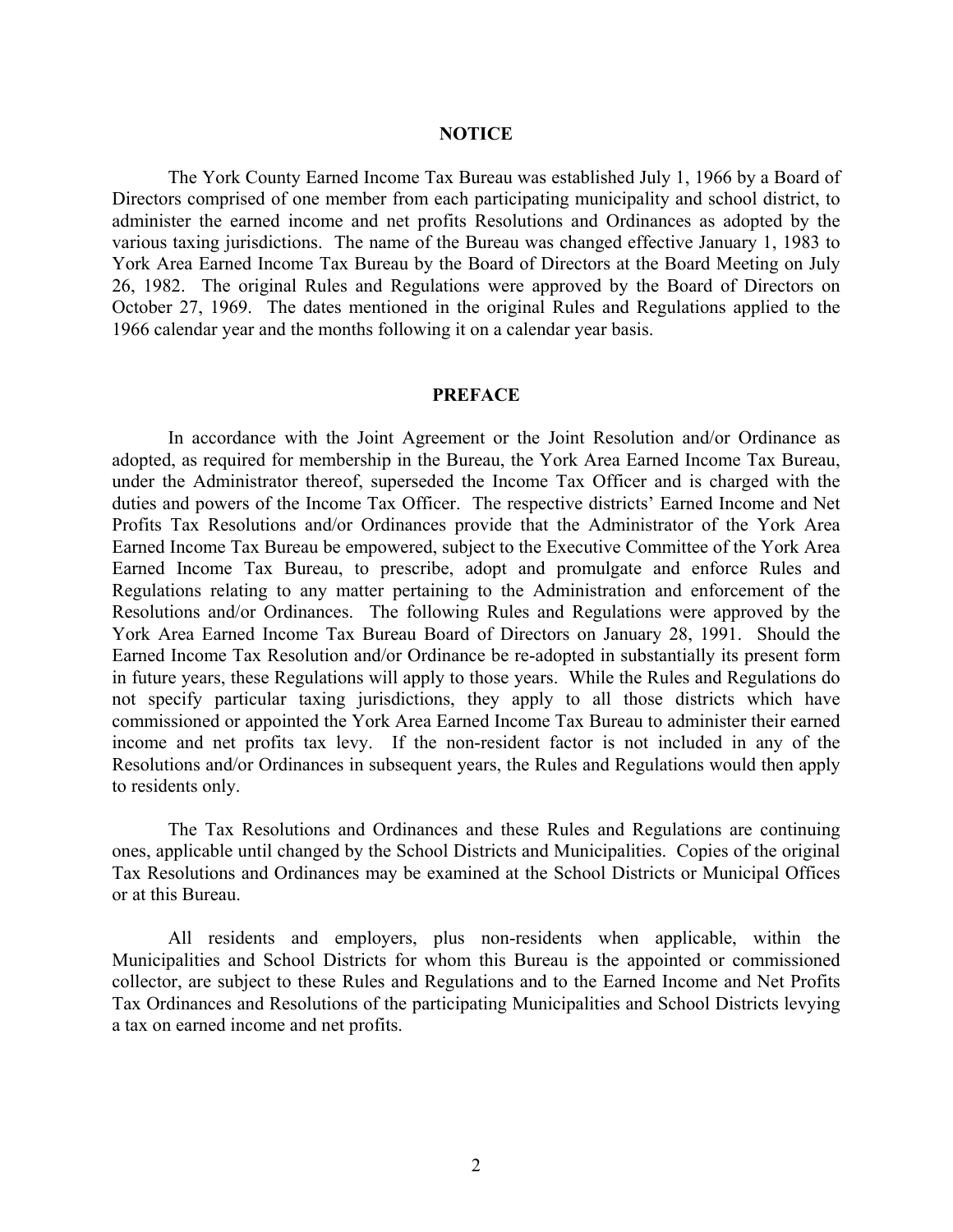# *INDEX*

|                            | <b>ARTICLE SECTION</b> |                                                               | <b>PAGE</b> |
|----------------------------|------------------------|---------------------------------------------------------------|-------------|
|                            |                        |                                                               |             |
| I                          | 101                    | <b>GENERAL PROVISIONS</b><br>Definitions                      | $5 - 8$     |
|                            |                        |                                                               |             |
| $\boldsymbol{\mathsf{II}}$ |                        | <b>IMPOSITION OF TAX</b>                                      |             |
|                            | 201                    | Persons Subject to Tax and the Tax Rate                       | 9           |
|                            | 202                    | What is Taxed                                                 | 10          |
|                            | 203                    | What is Included in "Earned Income"                           | $10 - 16$   |
|                            | 204                    | What is Included in "Net Profits"                             | 17-19       |
|                            | 205                    | <b>Exclusions from Tax</b>                                    | $20 - 21$   |
|                            | 206                    | <b>Resident Taxation</b>                                      | 22          |
|                            | 207                    | Nonresident Taxation (Also see Section 521)                   | 22          |
|                            | 208                    | Credits                                                       | $23 - 24$   |
|                            | 209                    | Deductions and Losses                                         | $25 - 26$   |
|                            | 210                    | Allocation/Apportionment of Earned Income and                 |             |
|                            |                        | Net Profits Tax                                               | $27 - 30$   |
| Ш                          |                        | <b>COLLECTION AT THE SOURCE</b>                               |             |
|                            | 301                    | <b>Employers Required to Withhold</b>                         | $31 - 32$   |
|                            | 302                    | Voluntary Withholding                                         | 33          |
|                            | 303                    | <b>Registration of Employers</b>                              | 33          |
|                            | 304                    | Liability of Employee                                         | 33          |
| IV                         |                        | <b>PAYMENT OF TAX AND RETURNS</b>                             |             |
|                            | 401                    | <b>Annual Returns by Taxpayers</b>                            | 34-35       |
|                            | 402                    | Quarterly Payment by Taxpayers                                | 36-37       |
|                            | 403                    | Returns of Employers and Payment of Withheld Tax              | 38-40       |
|                            | 404                    | <b>Fiscal Years</b>                                           | 41          |
|                            | 405                    | Cash or Accrual Basis                                         | $41 - 42$   |
|                            | 406                    | Penalty and Interest                                          | 43          |
|                            | 407                    | Extensions                                                    | 43          |
|                            | 408                    | Change in Federal or Pennsylvania Taxable Income              | 43          |
|                            | 409                    | Payment to Bureau by Fed Wire Transfer or Other               |             |
|                            |                        | <b>Electronic Methods</b>                                     | 44          |
| V                          |                        | <b>ADMINISTRATION AND ENFORCEMENT</b>                         |             |
|                            | 501                    | Income Tax Officer                                            | 45          |
|                            | 502                    | <b>Requests for Rulings</b>                                   | 45          |
|                            | 503                    | Examination of Books & Records of Taxpayers & Employers 45-46 |             |
|                            | 504                    | Records to be Kept by Taxpayers and Employers                 | 46          |
|                            | 505                    | Refunds & Uncashed Refund Checks                              | 46          |
|                            | 506                    | Fines and Penalties for Violations                            | 46-47       |
|                            | 507                    | <b>Concurrent Remedies</b>                                    | 47          |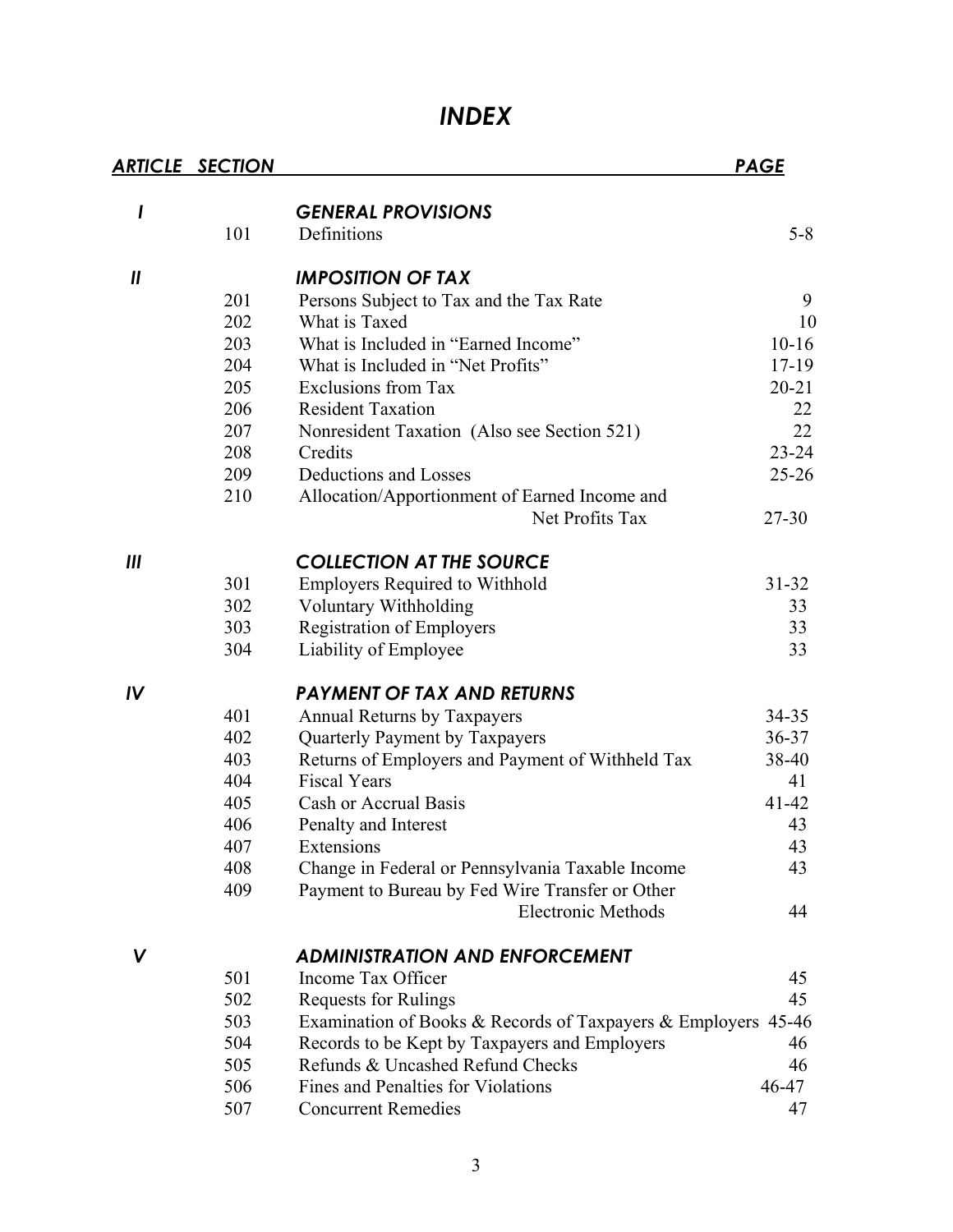# *INDEX*

| ARTICLE | <b>SECTION</b> |                                                       | <b>PAGE</b> |
|---------|----------------|-------------------------------------------------------|-------------|
| V       |                | <b>ADMINISTRATION AND ENFORCEMENT - CONTD.</b>        |             |
|         | 508            | <b>Failure to Receive Forms</b>                       | 47          |
|         | 509            | Spouse's Name and Social Security Number              | 47          |
|         | 510            | Return Completion - General                           | 47-49       |
|         | 511            | Who Must File                                         | 49          |
|         | 512            | <b>Registration of Taxpayers</b>                      | 50          |
|         | 513            | <b>Wage Attachments</b>                               | 51          |
|         | 514            | <b>Bad Checks</b>                                     | 51          |
|         | 515            | Act 511 Language Amendments                           | 52          |
|         | 516            | Assessment and Collection of Underpayment of TAX      | $52 - 53$   |
|         | 517            | <b>Paid Under Protest</b>                             | 53          |
|         | 518            | Delinquent Tax Collection Postage Expense Policy      | 53          |
|         | 519            | Indebtedness and Priority Claims                      | 54          |
|         | 520            | Procedure when Taxation not Defined in Rules & Regs   | 54          |
|         | 521            | Rules on Apportioning Income on Professional Athletes | 54-55       |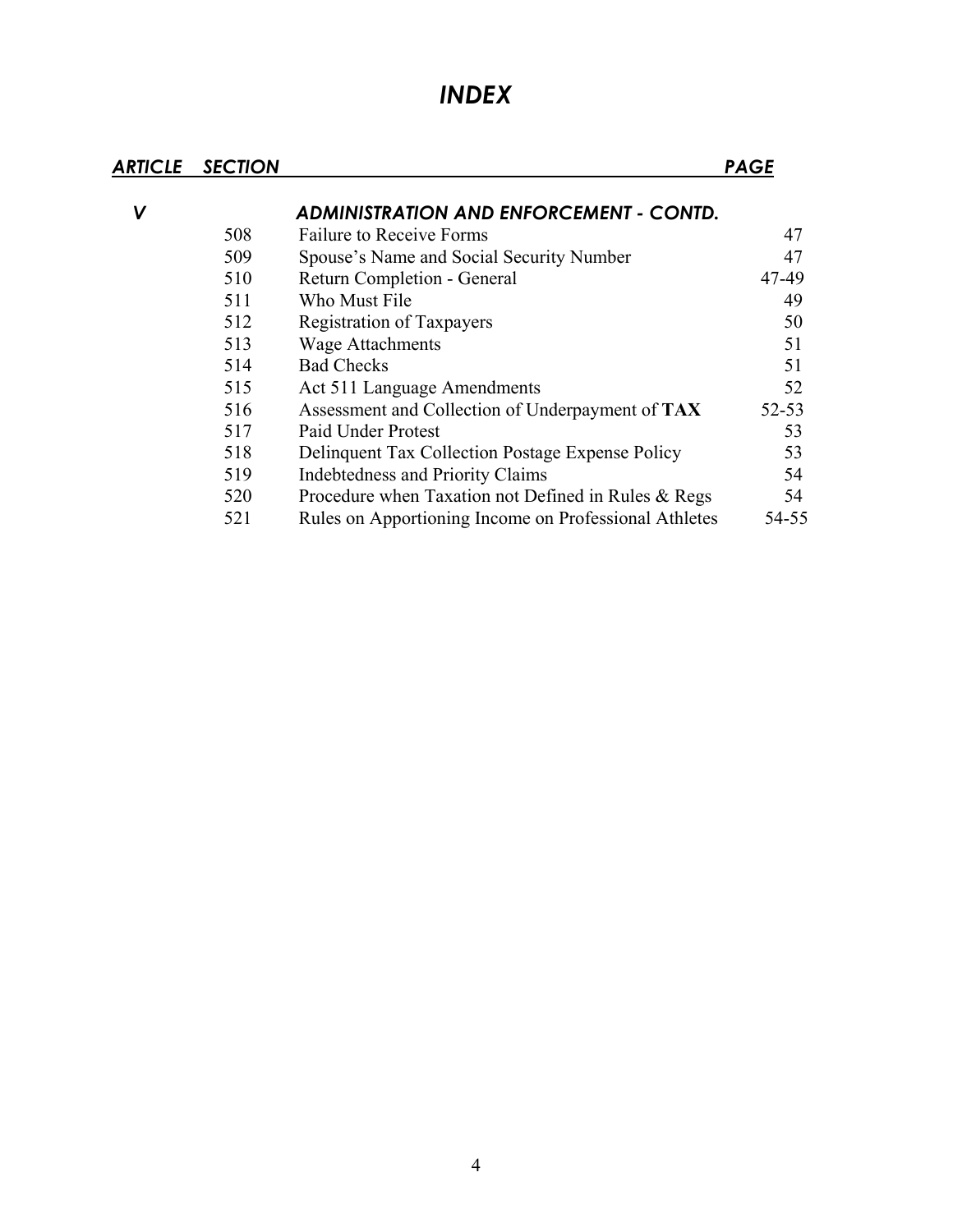## *ARTICLE I*

## *GENERAL PROVISIONS*

#### **SECTION 101. DEFINITIONS:**

 The following words and phrases used in the Tax Resolutions and Ordinances and in these Rules and Regulations have the following meaning unless the context clearly indicates a different meaning:

 "Association." A partnership, limited partnership, or any other unincorporated group of two or more persons.

 "Business." An enterprise, activity, profession or any other undertaking of an unincorporated nature conducted for profit or ordinarily conducted for profit whether by a person, partnership, association, or any other entity.

 "Corporation." A corporation or joint stock association organized under the laws of the United States, the Commonwealth of Pennsylvania, or any other state, territory, foreign country or dependency.

A "Covenant Not To Compete" is a sort of non-activity:

"Non-activity" is defined as deliberately refraining from doing something. It is a positive absence of activity – as affirmative restraint. Each day throughout a certain time period, the payee taxpayer is under a duty to refrain from working in that profession or business. Performance under a covenant not to compete is deliberate and purposeful non-activity, and while inactivity is generally weak and dissipating, non-activity can be extremely powerful and potent, and can be just as powerful as activity.

 Example: A covenant not to compete agreement is so important in our society that courts may even enforce them by issuing injunctions – a rare civil remedy – in addition to awarding money damages.

"Covenant Not To Compete" is defined as one party promises to compensate another to refrain from working in a certain profession or business, within a limited geographical region, for a certain period of time, and is not comparable to income from the sale of good will. Nor can money received under a non-compete contract be considered investment income, for the payments are directly dependant upon the conduct of the person receiving the money.

"Current Year." The calendar year for which the tax is levied.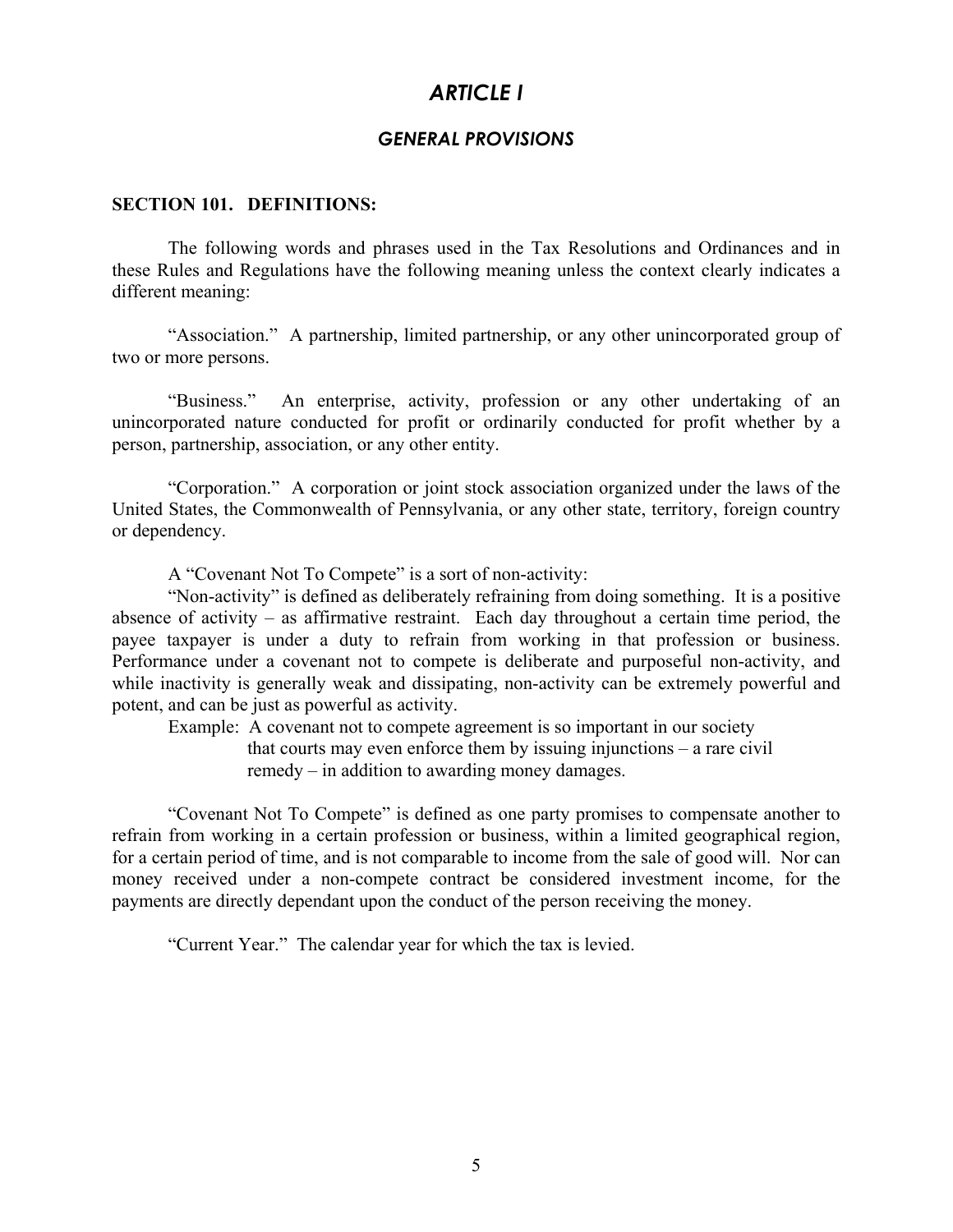"Domicile." The place where one lives and has his permanent home and to which he or she has the intention of returning whenever he or she is absent. Actual residence is not necessarily domicile, for domicile is the fixed place of abode which, in the intention of the taxpayer, is permanent rather than transitory. Domicile is the voluntary fixed place of habitation of a person, not for a mere special or limited purpose, but with the present intention of making a permanent home. In the case of businesses, or associations, the domicile is that place considered as the center of business affairs and the place where its functions are discharged.

 "Earned Income." Salaries, wages, commissions, bonuses, incentive payments, fees, tips and other compensation received by a person or his personal representative for services rendered, whether directly or through an agent, and whether in cash or in property; not including, however, wages or compensation paid to persons on active military service, periodic payments for sickness and disability other than regular wages received during a period of sickness, disability or retirement or payments arising under workmen's compensation acts, occupational disease acts and similar legislation, or payments commonly recognized as old age benefits, retirement pay or pensions paid to persons retired from service after reaching a specific age or after a stated period of employment, or payments commonly known as public assistance, or unemployment compensation payments made by any governmental agency, or payments to reimburse expenses or payments made by employers or labor unions for wage and salary supplemental programs, including, but not limited to, programs covering hospitalization, sickness, disability or death, supplemental unemployment benefits, strike benefits, social security and retirement.

"Earning" or "Earnings" or "Earned" shall not depend solely on one's level of activity.

"Employee." A person employed by an employer for a salary, wage, commission or other compensation. Any person who renders services to another for a financial consideration or its equivalent, under an express or implied contract, and who is under the control and direction of the latter and shall include temporary, provisional, casual, or part-time employment.

 "Employer." A person, partnership, association, corporation, institution, governmental body or unit or agency, or any other entity employing one or more persons for a salary, wage, commission or other compensation.

 "General Partner" One of two or more persons who associate to carry on a business as co-owners for profit and who are personally liable for all the debts of the partnership.

"Inactivity" is defined as doing "Nothing." Generally weak and dissipating.

 "Income Tax Officer or Officer." Person, administrator, public employee or private agency designated by governing body to collect and administer the tax on earned income and net profits. (The York Area Earned Income Tax Bureau).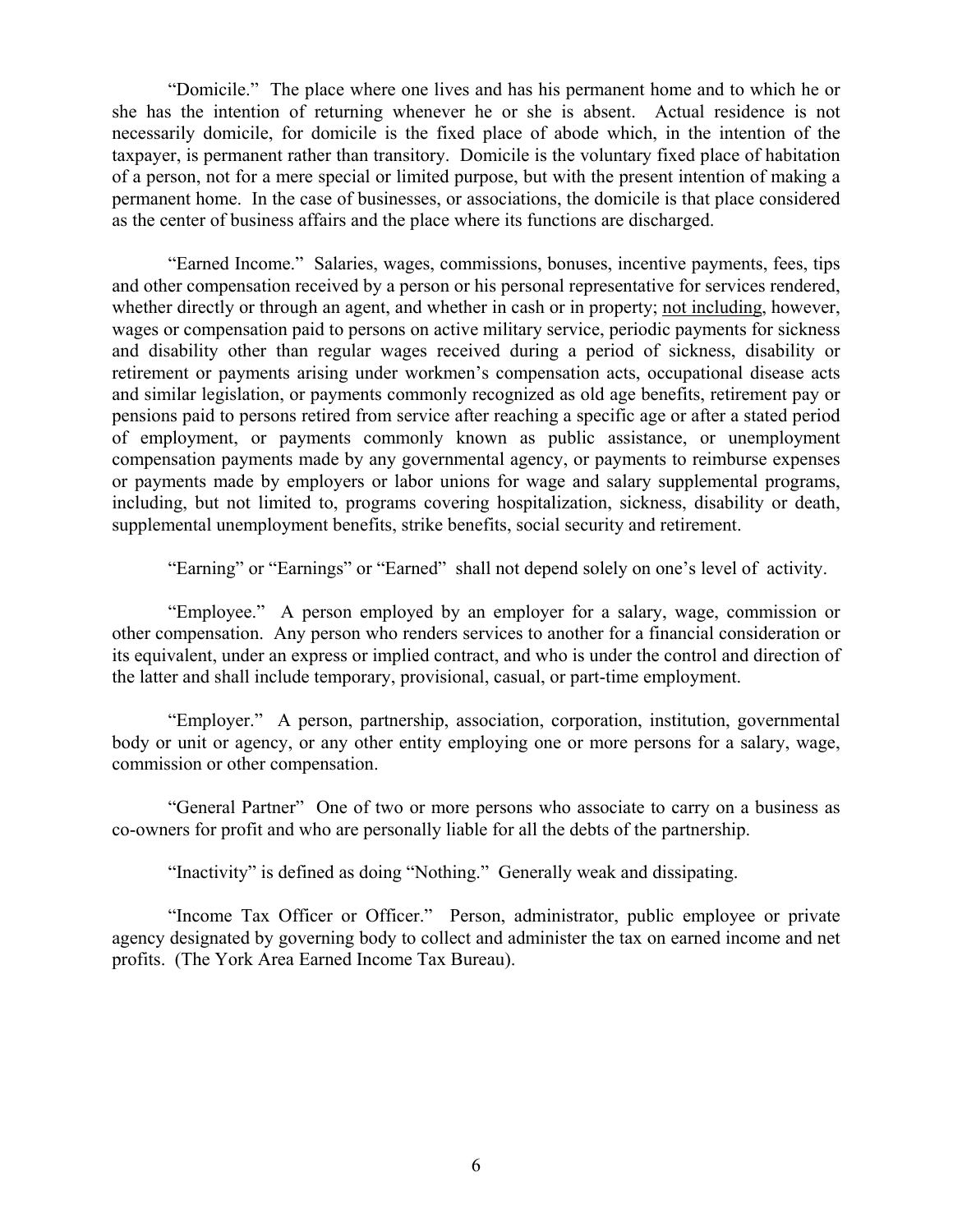"Independent Contractor." A person who, while performing services, is not under the direction and control of another person, as to the result to be accomplished by the work and as to the details and means by which that result is accomplished, such as authors, professional men, seamstresses, laundresses, tailors and registered and practical nurses. Where the independent contractor is in the permanent or part-time employment of an employer, however, that contractor will be considered an employee of said employer for the purpose of withholding the tax due under the Resolution, or Ordinance.

"IRC." The Internal Revenue Code, as amended from time to time.

 "Limited Liability Company" or "Company." An association that is a limited liability company organized and existing under Act 106 of 1994, known as the Limited Liability Company Act.

 "Limited Partnership" A type of partnership comprised of one or more general partners who manage the business and who are personally liable for partnership debts, and one or more limited partners who take no part in running the business, and who incur no liability for partnership obligations beyond the contribution they invested in the partnership.

 "Net Profits." The net income from the operation of a business, profession, or other activity, except corporations, after provision for all costs and expenses incurred in the conduct thereof, determined either on a cash or accrual basis in accordance with the accounting system used in such business, profession, or other activity, but without deduction of taxes based on income.

 "Net Losses." The Pennsylvania Supreme Court has ruled that the tax is levied on total earned income and net profits. Taxpayers may deduct proper, permitted business losses from wage and salary income. However, the Court let stand a prior Commonwealth Court ruling that taxpayers could not apply net losses from one business against the net profits of another business.

Liability for earned income taxes on net profits is to be calculated for each business separately. (Aronson vs City of Pittsburgh, 485A 2nd 890; Pa. CMWLTH. Court, 1985).

 "Nonresident." A person, partnership association or other entity domiciled outside the taxing district.

 "Partnership Income." The taxable income in respect to a partnership is taxable to its partners, whether or not it is distributed. The character of any item includable in each partner's share is determined as if the item were realized directly by the partner from the source from which it was realized by the partnership or incurred in the same manner as incurred by the partnership. Partnership income includes guaranteed payments.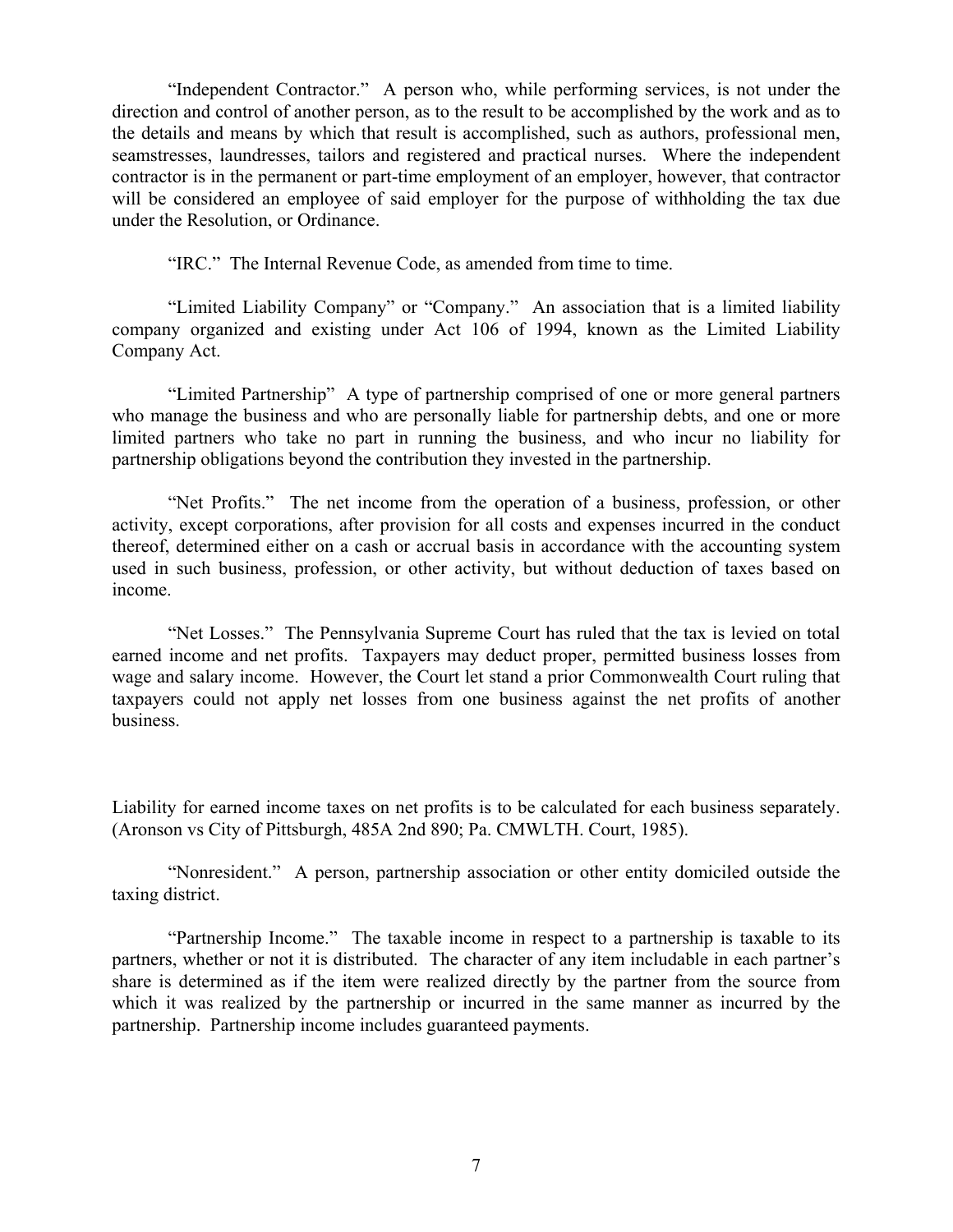"Passive Activity of a Partner" Is an activity in which the partner does not materially participate in the management of the entity, by having influence or effect on decisions or actions, or through physical presence or activity.

"Person or Individual." A natural person.

"Preceding Year." The calendar year before the current year.

"Realized Income." Is defined as "investment income," not earned income.

 "Resident." A person, partnership, association or other entity domiciled in the taxing district.

 "Resolution or Ordinance." As adopted by the respective Districts empowering or levying tax for a given year, or any part thereof.

 "S Corporation." A corporation that is eligible to choose S Corporation status and whose shareholders have all consented to the corporation's choice of S Corporation status as per Federal Law.

"Succeeding Year." The calendar year following the current year.

 "Taxing District." The individual Municipalities and/or School Districts which have appointed or commissioned the York Area Earned Income Tax Bureau as the collector of the earned income tax and net profits tax as levied by the Municipalities and/or School Districts.

 "Taxpayer." A person, partnership, association, or any other entity, required hereunder to file a return of earned income or net profits, or to pay a tax thereon.

 "**TAX.**" The earned income tax and/or net profits tax enacted under Act 511, P.L. 1257 as amended and known as "The Local Tax Enabling Act."

"Total Earned Income." The sum of "Earned Income" plus "Net Profits."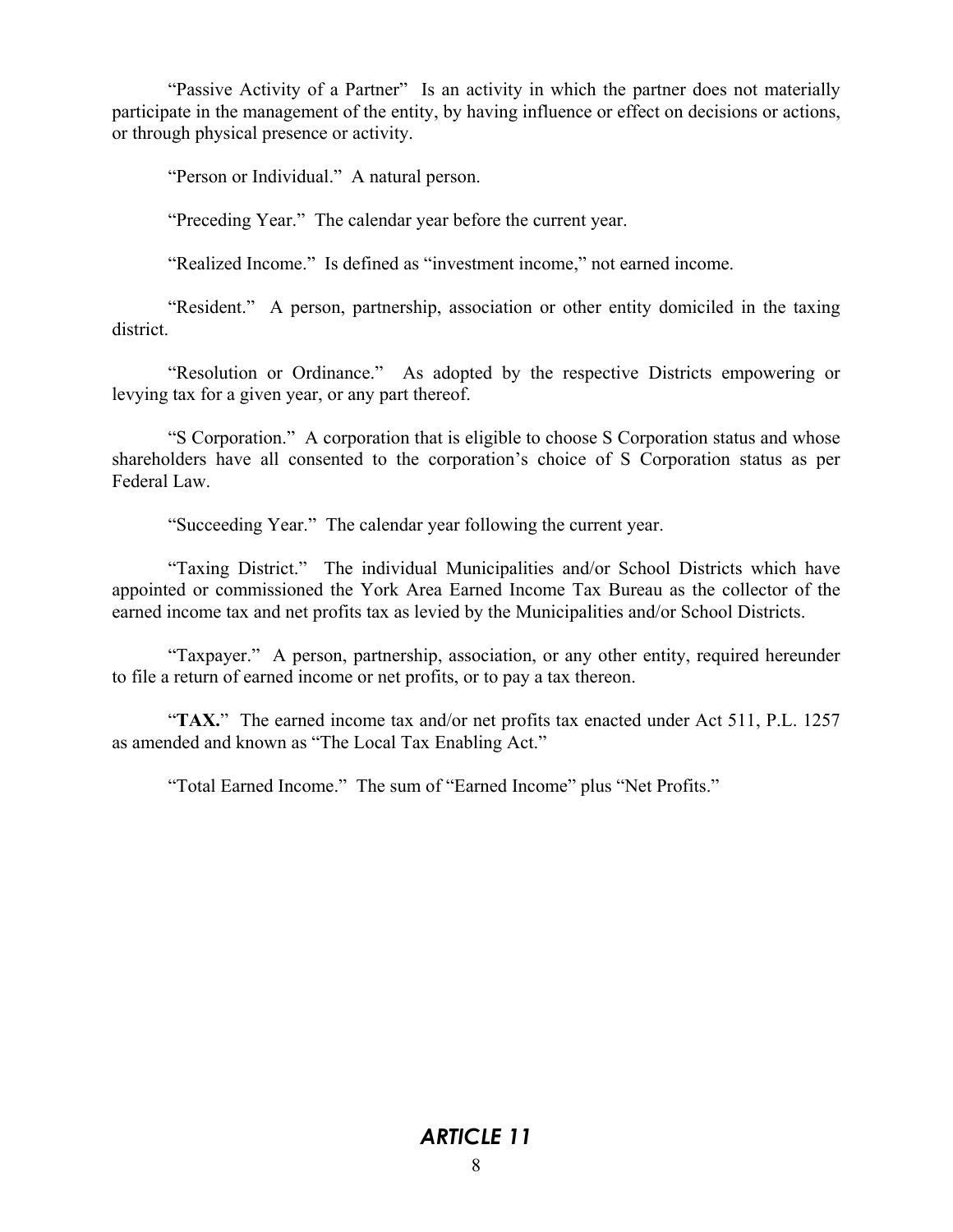## *IMPOSITION OF TAX*

#### **SECTION 201. PERSONS SUBJECT TO TAX AND THE TAX RATE:**

All residents of the participating member Municipalities and School Districts; and nonresidents thereof who are not required to file and/or pay a similar tax elsewhere are subject to this tax when the municipality in which they work has a nonresident clause in their Ordinance, whether such activities are carried on within or outside the municipality. School Districts may not tax nonresidents.

 A. "Resident" is a person who is domiciled in the Taxing District as evidenced, among other things, by one or more of the following:

- a. By his/her customarily being physically present, sleeping and eating there;
- b. By holding himself/herself out as residing there, i.e., giving address in registration for licenses, voting, and payment of personal or property taxes, or state or federal income taxes;
- c. By his/her spouse and minor children living there;
- d. By his/her maintaining religious, civic and club affiliations there;
- e. By the center of his/her affairs appearing to be there.

 Normally it is not difficult to determine the domicile of a person because most of the determining factors point to one conclusion. Obviously, if a person has all of the foregoing factors occurring in one district, he or she is a resident of that district. Of more difficulty is the situation concerning persons for whom some of the factors occur in one district and others take place elsewhere. In such cases, domicile shall be determined by the Officer based upon all facts and circumstances relevant to the case. (Refer to Section 101) definition of Domicile).

 B. By virtue of the Ordinances and Resolutions adopted by the various member taxing jurisdictions, the tax rate is one percent or any fraction thereof, unless or until the tax rate is amended in the respective Ordinances and Resolutions or by any act passed or amended by the Pennsylvania General Assembly.

#### **SECTION 202. WHAT IS TAXED:**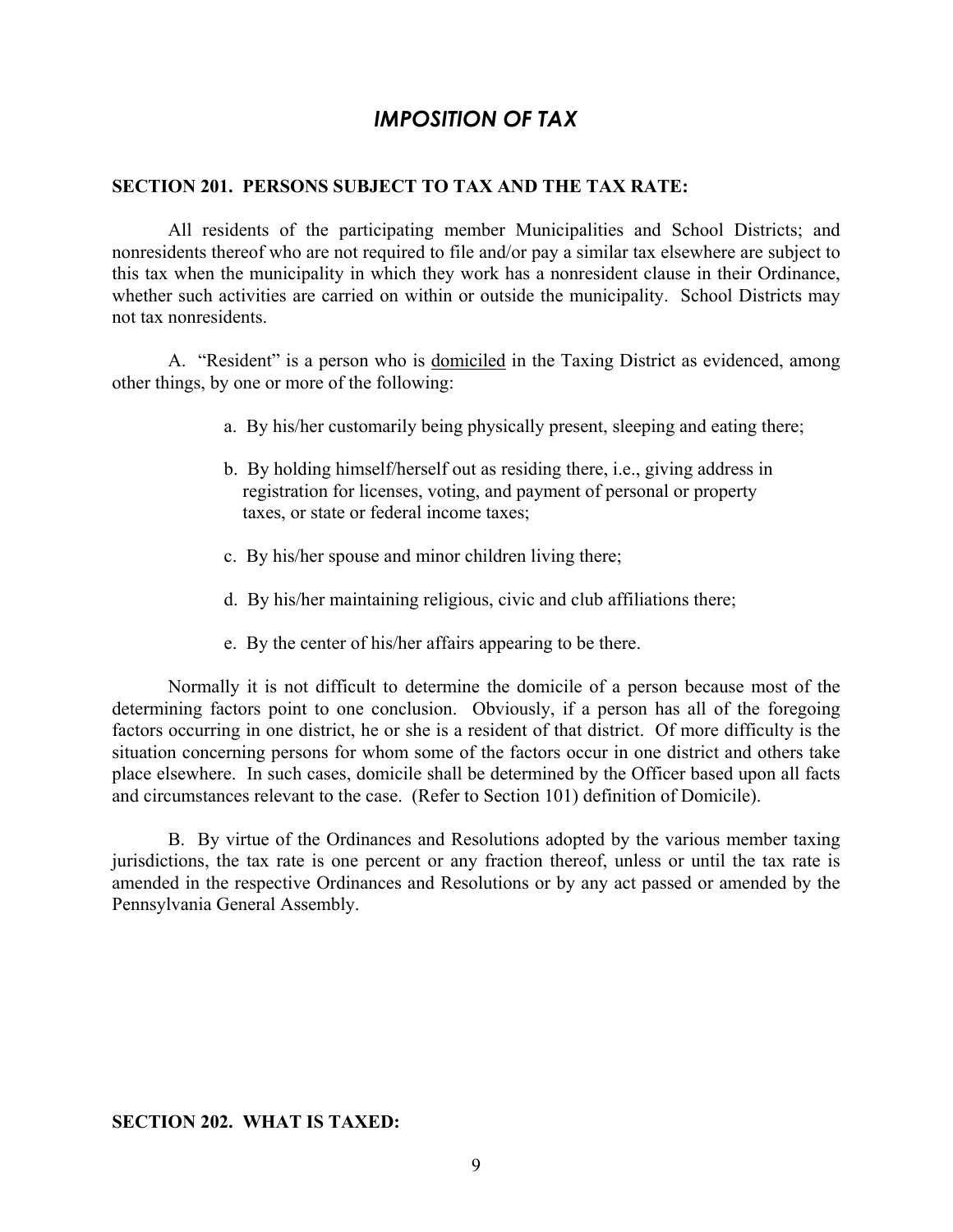A. The tax is imposed on earned income and net profits as both are defined in Article I of these Rules and Regulations. These items are subject to the tax whether a taxpayer receives them directly or through an agent and whether a taxpayer receives them in cash or in another medium. Where a taxpayer has received something, a portion of which is attributable to remuneration for services provided ("the earnings component") and another portion of which is not attributable to remuneration for services rendered, then only the "earnings component" shall be subject to tax."

 B. The tax levied under the Act and Sections 203 and 204 shall be applicable to earned income received and to net profits earned in the period beginning January 1, of the current year, and ending December 31, of the current year or for taxpayer fiscal years beginning in the current year, except that taxes imposed for the first time shall become effective from the date specified in the Ordinance or Resolution, and the tax shall continue in force on a calendar year or taxpayer fiscal year basis, without annual reenactment, unless the rate of the tax is subsequently changed. Changes in rate shall become effective on the date specified in the Ordinance or Resolution.

 C. Trusts or Estates. Every estate or trust must pay the tax (1) on net profits resulting from its engagement in any business, trade or other activity which would require the filing of a return by an individual or partnership, and (2) on income which would be subject to the tax if received by an individual or partnership.

## **SECTION 203. WHAT IS INCLUDED IN EARNED INCOME:**

 Examples of earned income (without intending in any way to limit the provisions of the Resolutions and Ordinances by these examples) are:

- 1. Gross Salaries
- 2. Gross Wages
- 3. Commissions
- 4. Bonuses.

 5. Drawing accounts as reported on current year's Form W-2. (If amounts received as a drawing account exceed the salary or commissions earned, the tax is payable on the amounts received. If the employee subsequently repays to the employer any amounts not in fact earned, the tax shall be adjusted accordingly).

 6. Incentive Payments: payments received from employers or on behalf of employers, other than the usual compensation, for the purpose of inducing the employee to make a decision -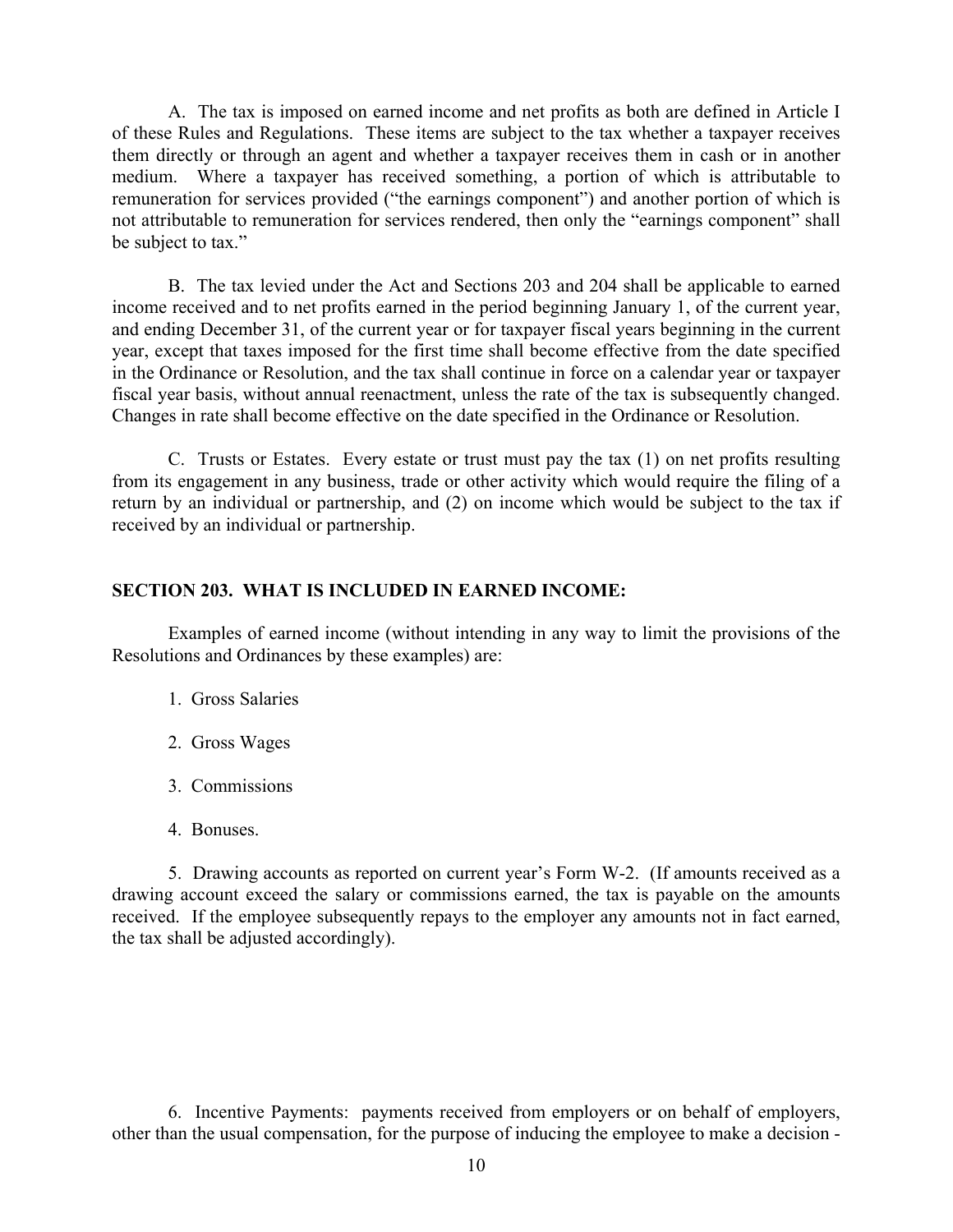such as buying out an agreement or contract or moving to another location or accepting an early retirement or "Golden Parachute Settlements: - are incentive payments. Such payments/settlements constitute taxable income. Incentive payments are not to be considered "retirement" as referenced in Section 101, definition of Earned Income. If the payment/settlement of such sums is to be made in the future, such sums shall be taxed in the year they are received.

(a) EXAMPLE: Employer offers to give employee F an INCENTIVE PAYMENT of \$20,000 if employee F agrees to depart or retire before his scheduled date. The \$20,000 is to be paid at a rate of \$5000 per year over a four year period after the retirement becomes effective. The \$20,000 is taxable income. It will be taxed in the years that it is received by employee F. That is to say that employee F shall have to include as earned income the extra \$5,000 received for/in each of the four years following his retirement.

Lump sum payments shall be taxable in the year received by the employee or former employee.

(b) EXAMPLE: The employee has been a product manager with an art supply business for 12 years. He and his wife purchased a home in a suburb of Houston for \$80,000, \$55,000 of which they financed through a loan from their bank. The lending rate for home mortgages was 6%, and their mortgage payments were \$520 per month.

Twelve years after purchasing the house, he was offered a transfer to York County, Pa., to open a sales office and showroom in York County. His employer agreed to reimburse him for his moving expenses if he took the assignment. When he and his wife traveled here to look for a new residence, they were told that a comparable home in Adams County or in York County would be \$130,000 and that the mortgage rate would be 8.5% The mortgage payment on their new home would be \$952. His employer was willing to pay the \$432 difference between his old and his new mortgage for two years. this form of reimbursement is wages to the employee, subject to earned income and payroll tax withholding.

Incentive payments include Stock Appreciation Rights (SAR) and/or a phantom stock plan payment, where these payments are attributable to remuneration for services rendered.

(c) EXAMPLE: In a SAR plan, the employee-participant is allowed to share in the appreciation in value of the company stock plan. The employee shares in the appreciation in value of the company stock over the period selected.

In a phantom stock plan, the employee shares in the appreciation and is also given the value of the stock at the starting point.

In each of these plans, the employee is not the owner of any shares. By agreement the employee participates in the growth in the business's value through a formula that measures the growth in value of the company's stock. The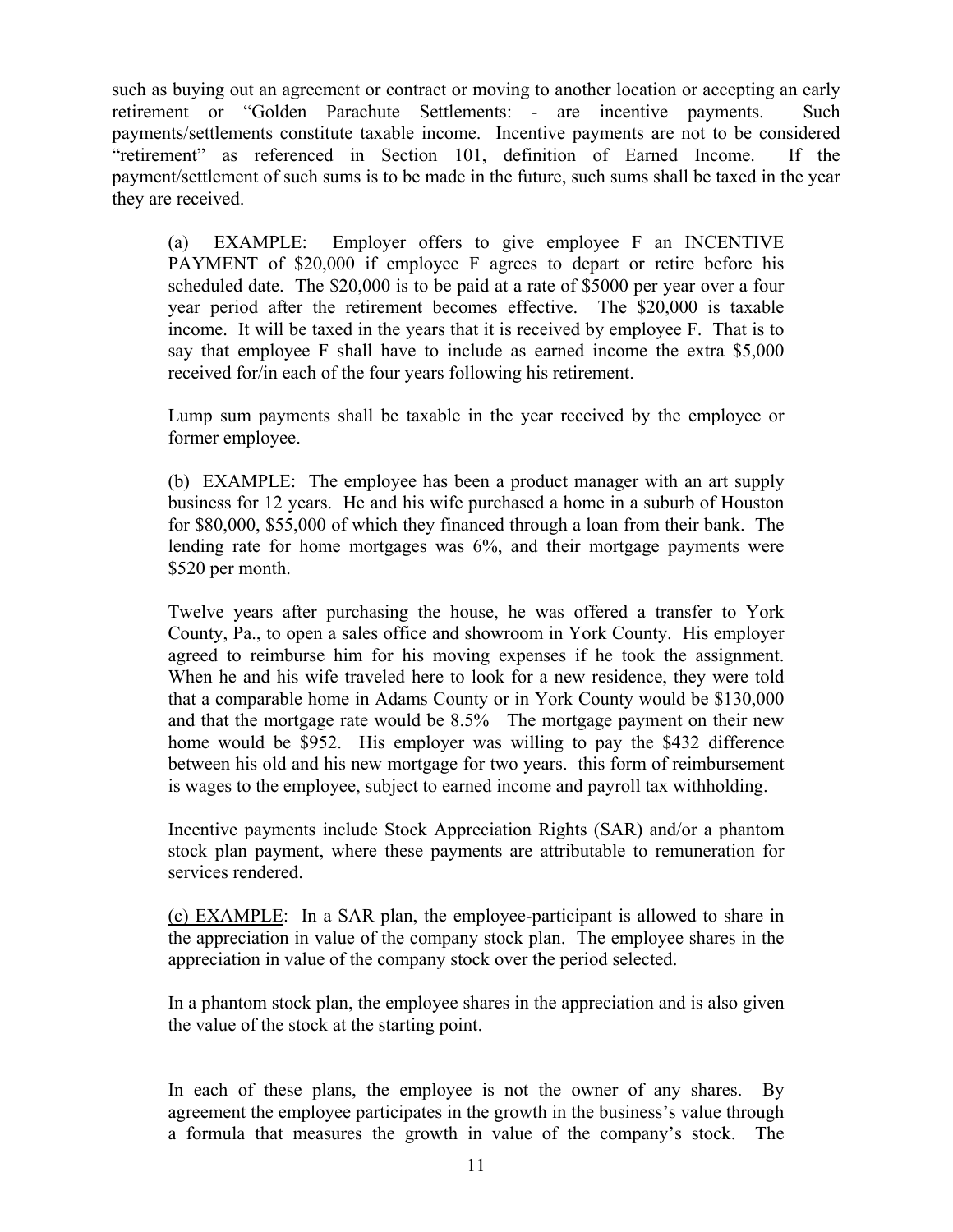employee is credited on paper, with a percentage of the growth in value, which value is convertible to cash at a future date. The employee will be taxed on the date in the future that he or she receives the cash benefit.

(d) EXAMPLE: An employer offers and pays an employee 15% on a house purchase in another location in lieu of the employer acquiring the employee's house and becoming responsible for selling the house. This type of circumstance shall be considered as an incentive for the employee to move to another location. IF the payment is restricted, it shall not be taxable as earned income.

The employee is responsible for providing proper documentation to this Bureau so as to establish whether this payment is or is not restricted.

Moving expenses which are permitted will be deductible.

(e) EXAMPLE: Auto manufacturers incentive payments paid by or on behalf of any automobile manufacturer, whether directly to individual salespersons or through a dealership are taxable for local earned income tax purposes.

 7. Tips; gratuities; honoraria; financial counseling services allowance; travel allowance; moving allowance and moving expense excess reimbursement; mortgage differential; legal service

allowance; grossed up income. (Refer to Section 209 for deductions against income).

 8. Fees, include Administrator fee, Director fee, Executor fee, Expert witness fee, Fiduciary fee, Honoraria fee if one's profession is being a professional speaker, Trustee fee, fee received for service performed by taxpayer, fee received for decision made by taxpayer even if it is not considered as self-employment income in the Internal Revenue Code. The fees referenced herein involve activity and participation on the part of the taxpayer. .

 9. Earnings component of stock option plans when the option is exercised. The "earnings component" is considered to be the difference between the stock option price and the fair market value of the stock at the time the option is exercised..

EXAMPLE: There is a basis under the LTEA for taxing the "earnings component" of stock option plans. Stock option plans have an earnings component, namely the difference between the option price and the fair market value of stock at the time the option is exercised. This difference is to be reported on the taxpayer's W-2 form and is taxable for local earned income tax purposes, upon exercise of the stock option.

 The Pennsylvania Supreme Court in its' 2/22/2000 decision in the Marchlen case makes no distinction between qualified and non-qualified stock option plans. The case cite is:

## **"Louis Thomas Marchlen Appellee, vs. The Township of Lebanon, al, No. 7 W.D. Appeal Docket 1998, (707 Atl 2nd 631, PA Cmwlth. 1998)**

"At the time that the stock options in this case were granted to Appellee, they could not be exercised. This does not imply that stock options have no value at the time they are granted.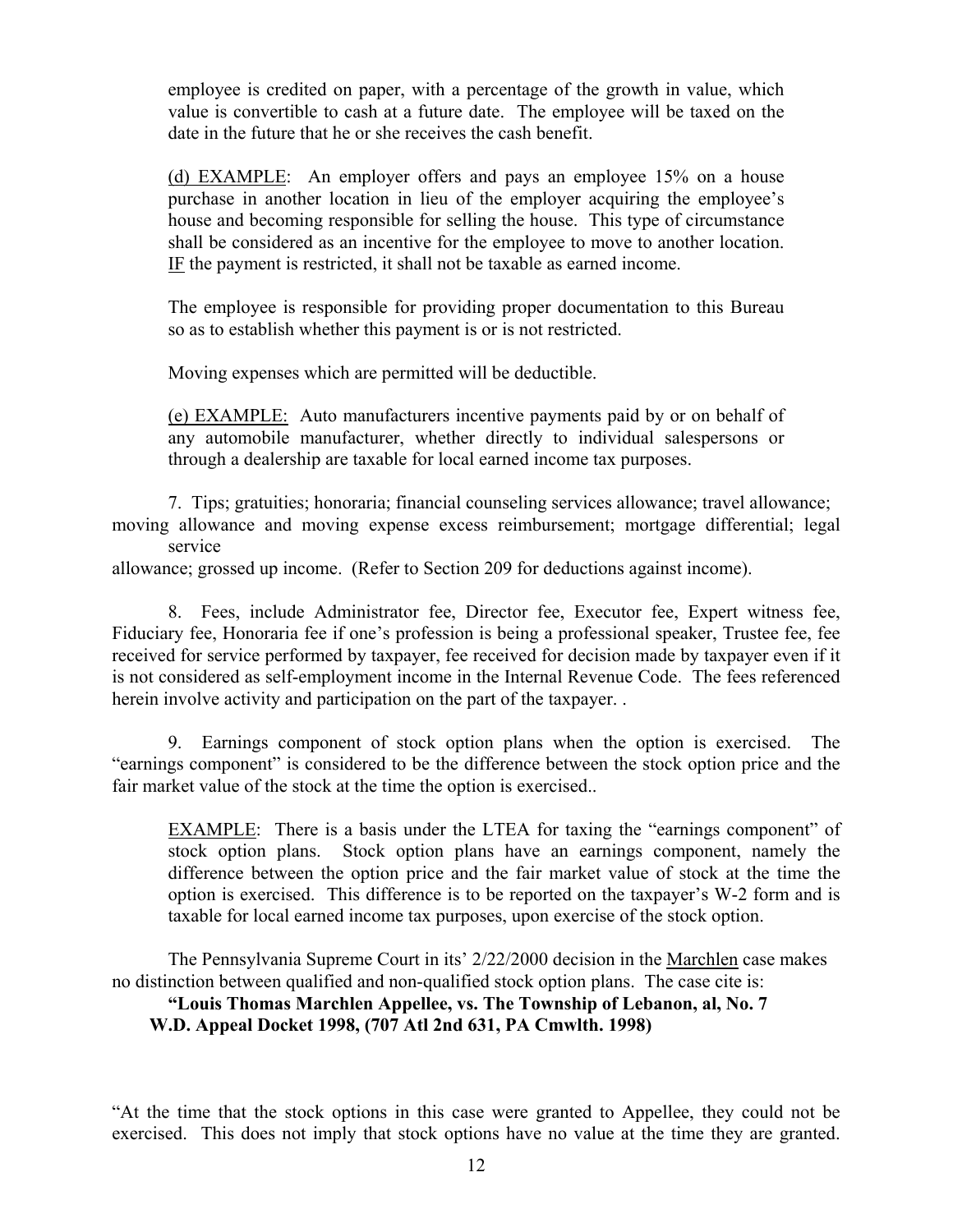Stock options are valuable inducements to attract and retain employees and to compensate them for their services. The holder of a stock option can reap the benefits of stock price increases without bearing the risks of stock price declines. However, at the time that the stock option is granted, its "value" is purely speculative, for should the fair market value of the stock drop below the purchase price of the option, the exercise of the option on or after its maturity date would result in a loss to the holder of the option - i.e. the option would be worthless. In contrast, should the fair market value of the stock rise above the purchase price of the option, the exercise of the option on or after its maturity date would result in a gain to the holder of the option. Further, the holder of the stock option may well choose not to exercise the option. Thus, it is not that stock options have no value at the time they are granted, rather, the value of the stock option is speculative and not readily ascertainable until exercised. It is precisely for this reason that the taxing authority must wait until the exercise of the stock option to compute the associated tax liability (emphasis added)."

 This says absolutely nothing about qualified vs. non-qualified plans. This says that all stock options without differentiation are taxable when exercised. It makes no difference if the plans are qualified or not.

The only limitation imposed by Marchlen is, ".... that the taxing authority must wait until the exercise of the stock option to compute the associated tax liability."

 Employers have an obligation to withhold the local earned income tax on the "earnings component" of stock options at the time the option is exercised. Employers should also report the "earnings component" as a part of the local wages total on the employee's W-2 form.

 10. Benefits accruing from employment, including, but not limited to annual leave, vacation, holiday, severance, separation pay or benefits, but excluding benefits mentioned in Section 205(A) of these Rules and Regulations.

 11. Fair market value of all non-cash fringe benefits accruing by virtue of employment are also to be included as taxable income for purposes of the **TAX,** except to the extent that they are specifically excluded in section 205.

## EXAMPLES:

(a) Personal use of a vehicle provided by the taxpayer's employer.

 (b) Taxpayer A receives a salary of \$70,000. In addition to his salary, he exercised a non-qualified stock option as reported on Form W-2, of \$11,000, plus he was compensated for his spouse's travel in the amount of \$3,100. Therefore taxpayer A's total taxable compensation is \$84,100.

(c) Taxpayer B receives a salary of \$55,000, of which \$9,000 is deferred to a  $401(k)$  plan for her retirement. Her local taxable compensation is \$55,000. Any plan which serves to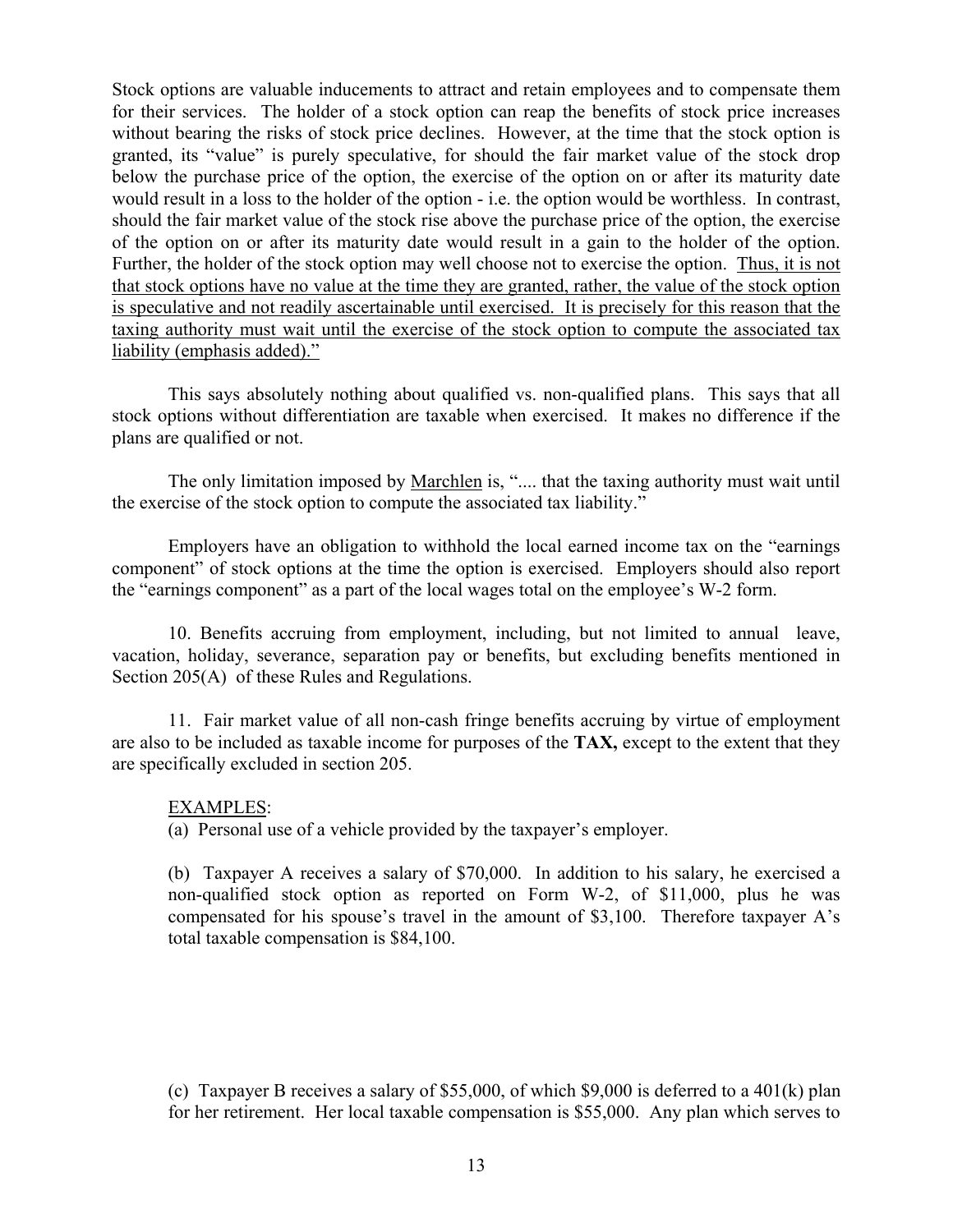reduce gross taxable wages for federal income tax purposes is not recognized as an exclusion for local earned income tax purposes.

 (d) Taxpayer C receives a salary of \$80,000. She also receives excess life insurance as reported on the W-2 form in the amount of \$325. Her total taxable compensation is \$80,325.

 (e) Taxpayer D is a minister, employed by a church, but he does not live in a churchprovided parsonage. He receives a salary of \$30,000, a housing allowance of \$10,000, and a car/travel expense allowance of \$3,000. The total taxable compensation is \$43,000. To claim unreimbursed business expenses, he can file a Pennsylvania Department of Revenue Schedule UE with this Bureau, as a deduction from his taxable compensation.

 (f) Taxpayer E has recently moved into one of the Taxing Districts for whom this Bureau collects the **TAX**. In addition to his salary of \$43,000, he was given or had paid for him \$10,000 in moving expenses. The total compensation of \$53,000 is taxable for local tax. Taxpayer E can file a Pennsylvania Department of Revenue Schedule UE for his actual moving expenses. Federal Form 3903 Moving Expense must accompany the Schedule UE when filing his local tax return with this Bureau.

 12. Taxes assumed by the employer for the employee. The payment of taxes by employers in consideration of services rendered by the employee is a gain derived by the employee for her or his labor and is therefore considered as part of her or his Earned Income. This income is taxable in the year that it is reported as taxable on the W-2 form or similar form.

 13. Regular wages paid by the employer, which are received by the taxpayer during a period of sickness or disability.

 14. Employee contributions to deferred compensation plans and old age or retirement benefit programs, or cafeteria plans.

 Any plan which through an employee's contribution serves to reduce gross taxable wages for federal income tax purposes is not recognized as an exclusion for the **TAX** and will therefore be taxed accordingly. EXAMPLE: An employee's contribution/deferment under Section 403(b); Section 457(b); or Section 401(k) of the Internal Revenue Code will not be recognized as a reduction of taxable wages for purposes of this **TAX**.

 15. Value of meals and lodging furnished by employers to domestics or other employees unless provided for the convenience of the employer on the employer's premises. When lodging is provided by the employer and the employee is not required to reside on the premises by his or her employer, the fair market value of the lodging shall be included in the employee's earnings as it shall be taxable.

16. National Guard Pay and Military Reserve Pay (**except active duty)**.

 17. Stipends paid to graduate students such as medical interns and a residency program that conforms with the essentials of an approved internship, or the essentials of an approved residency, as established by the American Medical Association.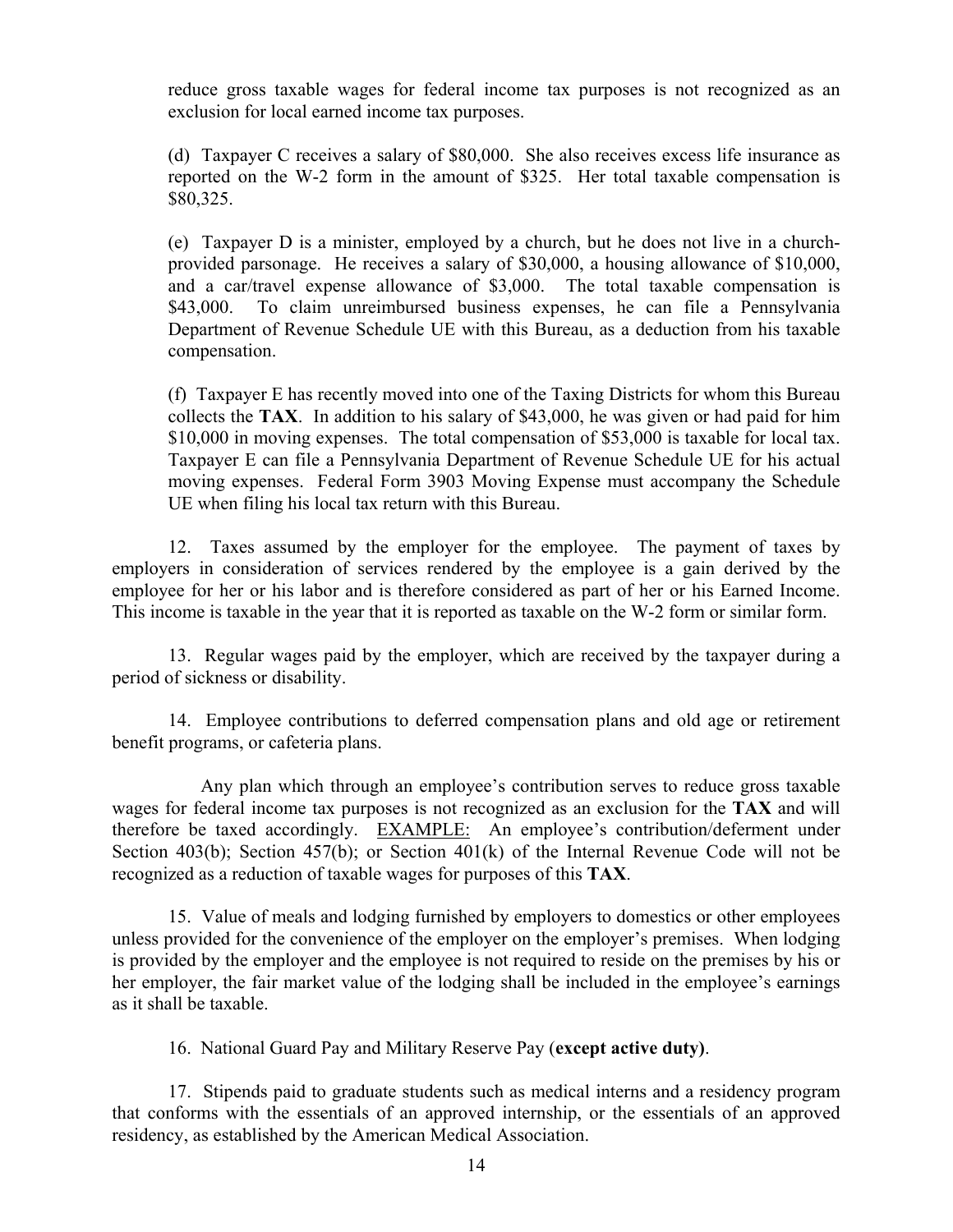18. Parsonage/Housing/Rent/Utilities and other expense cash payments received by clergy taxpayers.

 19. Premature Profit Distributions not rolled into a qualified pension plan, individual retirement account or an annuity plan.

 20. Premature withdrawal of "employer contributed portion of principal" which is actually received by the taxpayer from a regular IRA or from a ROTH IRA, to the extent the employer contributed portion of the principal being withdrawn was not previously taxed for the local earned income tax, unless the premature principal withdrawal is rolled over without passing to the taxpayer. The taxpayer should use the cost recovery method of accounting to determine the taxable portion of only the previously not taxed principal which the employer contributed.

 21. Cafeteria Plan money (credits) and cash reimbursements made by an employer to the employee for dependant care, legal services or other personal services.

 22. Distributions received prior to the taxpayer's actual date of retirement, including but not limited to E.S.O.P., P.A.Y.S.O.P., 401K, 403B, cafeteria plans, etc. shall be taxable on the employer's contributed portion, if the distribution is not rolled into an individual retirement account, annuity plan, or another qualified retirement plan.

 23. That portion of salary or wages which an employee contributes under a plan which provides for an employee's election to contribute a portion of his/her salary or wages to receive a benefit in lieu of receiving the cash is taxable. The actual amount the employee elects not to receive in cash is the amount which is taxable and shall be included as gross salary or wages when filing the tax return with this Bureau, as the employee has constructive control of the cash.

 This amount is to be included in the W-2 total for local wages and the applicable earned income tax is also to be withheld on this portion of the employee's gross salary or wages.

 24. Back pay awards when the payment represents salary, wages, commissions, bonuses, incentive payments, fees, tips or other compensation to which the employee is entitled for services rendered.

 25. All other forms of compensation or remuneration for an employee's services rendered, whether this compensation is received directly or through an agent and whether it is paid in cash, property or services. This shall include prizes and awards when the recipient has rendered substantial service as a condition to receive the prize or award. The manner of employment, or the rate of payment, or the kind of payment will not cause the person to be exempt from the applicable tax. Compensation received in the form of property shall be taxed at its fair market value at the time of receipt. In the event that payment received by an employee consists of a portion of this payment for services rendered ("the earnings component") and a portion that is not attributable to remuneration or compensation for services rendered, then only the earnings component shall be subject to TAX.

26. Guaranteed payments (example as reported on schedule K-1 forms).

NOTE: Also see Section 521 – Rule on apportioning income on professional athletes.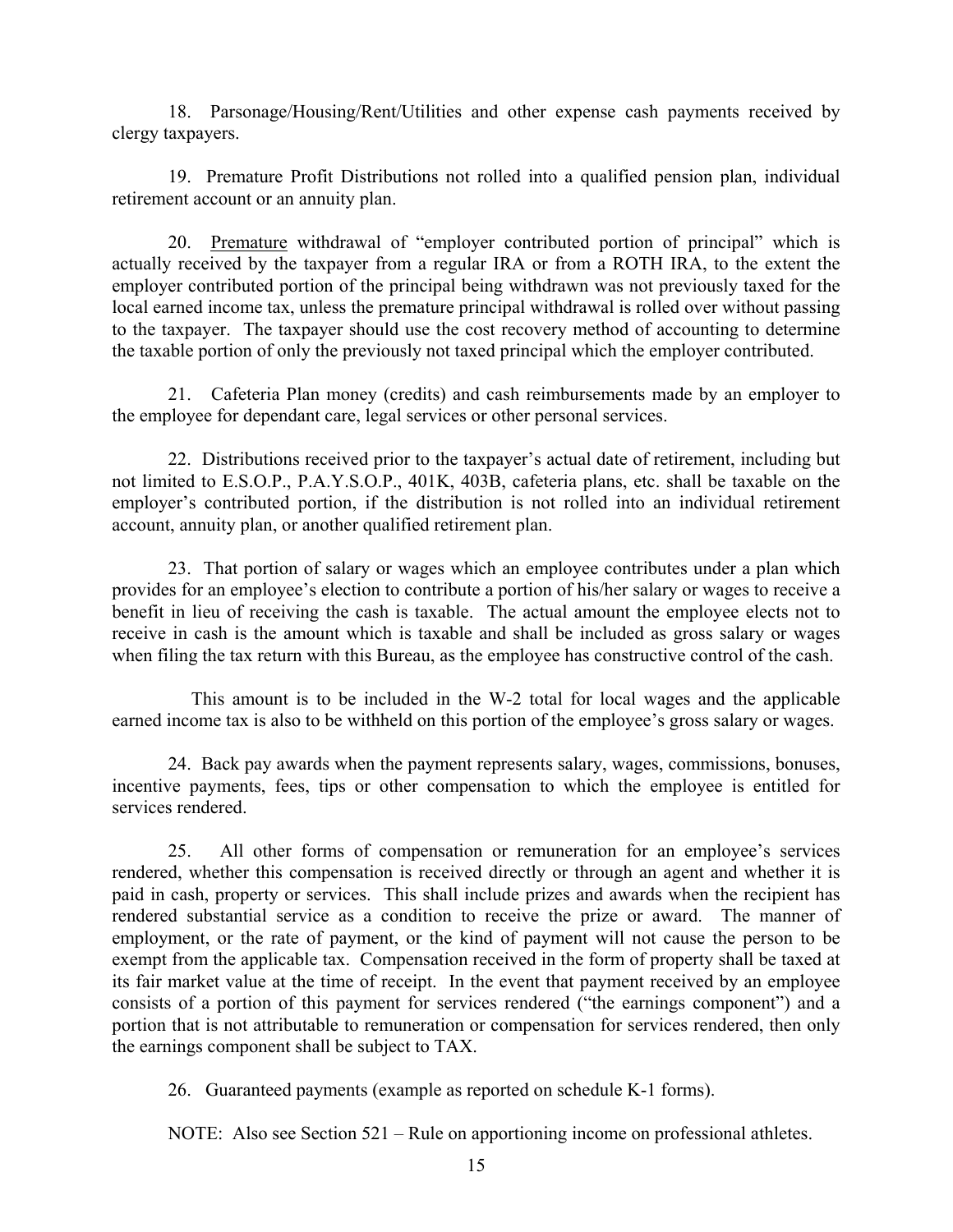27. Covenants not to compete which arise "within an employment relationship," such as when an employee signs a covenant not to compete with his or her employer if and when he or she is no longer employed. (Example: In such a case, the consideration for the agreement is usually provided at the time the agreement is executed, and often consists of the employment itself).

 To the extent that explicit compensation is provided to the employee during his or her employment, such compensation shall be taxable as earned income.

28. Termination or severance pay received by taxpayer.

29. Reimbursements received in cash, when in excess of allowable business expenses.

 30. Reimbursements received in cash, when in excess of allowable physical moving expenses.

 31. Taxpayer payments realized in the form of "debt forgiveness" as payment for compensable services provided by a taxpayer.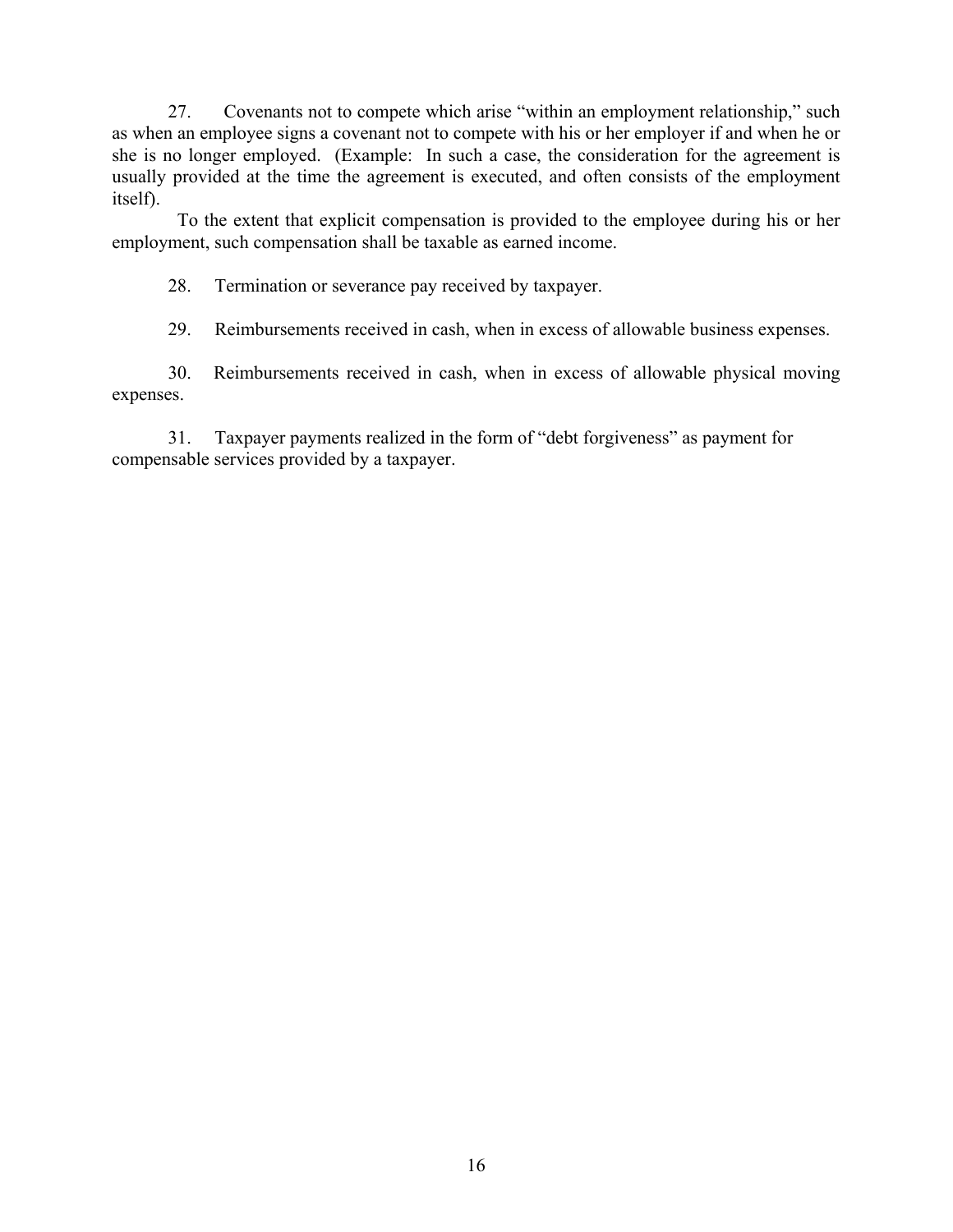#### **SECTION 204. WHAT IS INCLUDED IN NET PROFITS:**

 Persons, Activities and Property subject to the **TAX** on Net Profits. Partnership income which is the net income from business, profession or farming, including guaranteed payments is taxable.

 Persons subject to the **TAX** on Net Profits: Any individual engaged in a business, trade, profession or other activity carried on for a profit, shall pay the **TAX** on the Net Profits therefrom. The form of business shall not be the determining factor.

 EXAMPLES of net profits without intending in any way to limit the provisions of the Resolutions and Ordinances of the participating Municipalities and School Districts are:

1. The net profits of a business, profession or farm conducted by a sole proprietor.

2. The net profits of a business, profession or farm conducted as a partner.

 3. The net profits of a limited liability company as referenced in Act 106 of 1994 known as the Limited Liability Company Act, in Section 8925 of the Act.

 4. Net profits from the operation of hotels, motels, tourist homes, boarding houses, bed and breakfast establishments, mobile home parks, child care, adult care, day care and other similar businesses.

5. Net profits from the business of renting personal property.

 6. Net income from rental of real estate. Any individual obtaining net profits from the rental or leasing of any commercial, industrial or residential property must file and pay the **TAX** on such profits. (Also refer to Section 205 H and Q).

 Real estate rentals received in the course of a trade or business are taxable. Rental income received from the operation of real estate is subject to this tax when the owner actively manages and supervises the property himself/herself or through agents or servants, by providing labor and service in connection with it. By furnishing labor and service - this signifies activity and participation on the part of the owner and classifies him or her as conducting or carrying on a business.

 When any property falls within a taxable classification the manner of its acquisition, i.e., purchase, gift, inheritance, fiduciary, or as a fiduciary mortgagor in possession, etc., does not affect the taxability of the income derived therefrom, unless specifically stated otherwise in these Rules and Regulations.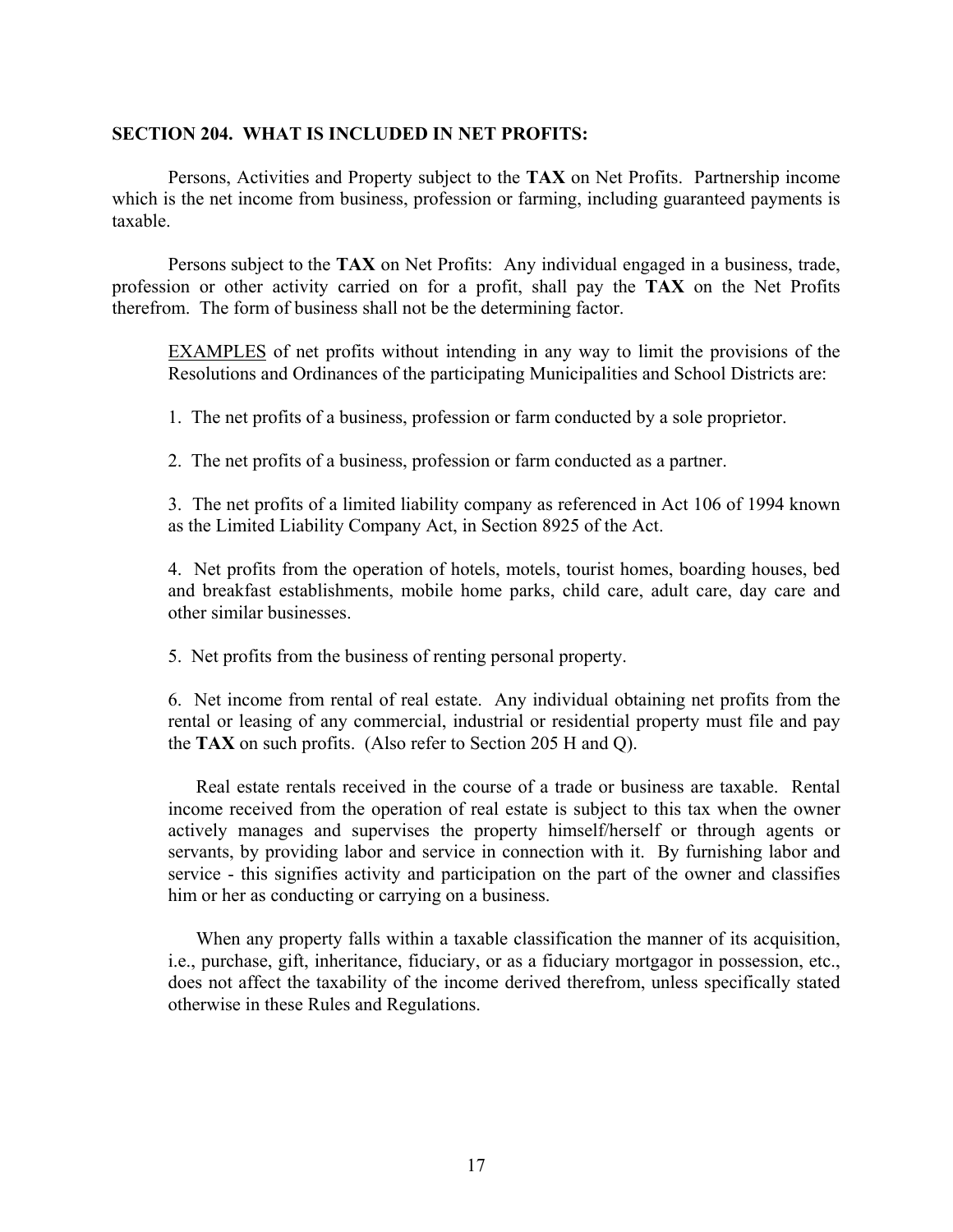7. All other net profits of business activities except any portion thereof resulting from items not taxed under the provisions of the Resolution and Ordinances as set forth in Section 205 hereof.

 In the calculations utilized to determine the correct net profits, the following items are to be included as they shall be considered to be a part of the business income:

- a. Interest received on credit sales.
- b. Discounts received from Pennsylvania for timely remitting of sales tax.
- c. Damages/awards settlements received, except for personal injuries cases. Both punitive and compensatory damages received in personal injury actions are excluded when physical sickness or injury has occurred. Punitive damages awarded on a personal injury claim where no physical sickness or injury has occurred, such as awards made in defamation actions, are taxable income for determining correct net profits.

 8. In determining net profits subject to tax under the provisions of the Resolutions and Ordinances, the net profit of each business activity is to be determined separately with reference only to the gross income and expenses of that business and without mixing the income of one activity with the expenses of another. Persons engaged in more than one business activity during the tax year may not offset a loss in one activity against the gain in another. The tax is imposed on the net profit of each business activity separately. A loss incurred from a profession, business activity or venture, regardless of the nature, may not be deducted from the net profit of any other business activity. (Aronson vs City of Pittsburgh; 485A 2nd 890; Pa. CMWLTH. Court, 1985).

 EXAMPLE: A person who receives net profits from the operation of a sole proprietorship may not offset against such profits the net losses incurred as a partner in another business activity, nor may the same person offset net profits from one sole proprietorship with the loss from another sole proprietorship.

 9. Each resident partner or member of a non-resident partnership, association or other entity must pay the tax on his or her share of the net profits whether or not it is actually distributed to him or her.

- 10. The net profit received by a general partner of a limited partnership entity (15 Pa. C.S.A. 8925)
- 11. Guaranteed payments to partners/taxpayers on Schedule K-1 or RK-1.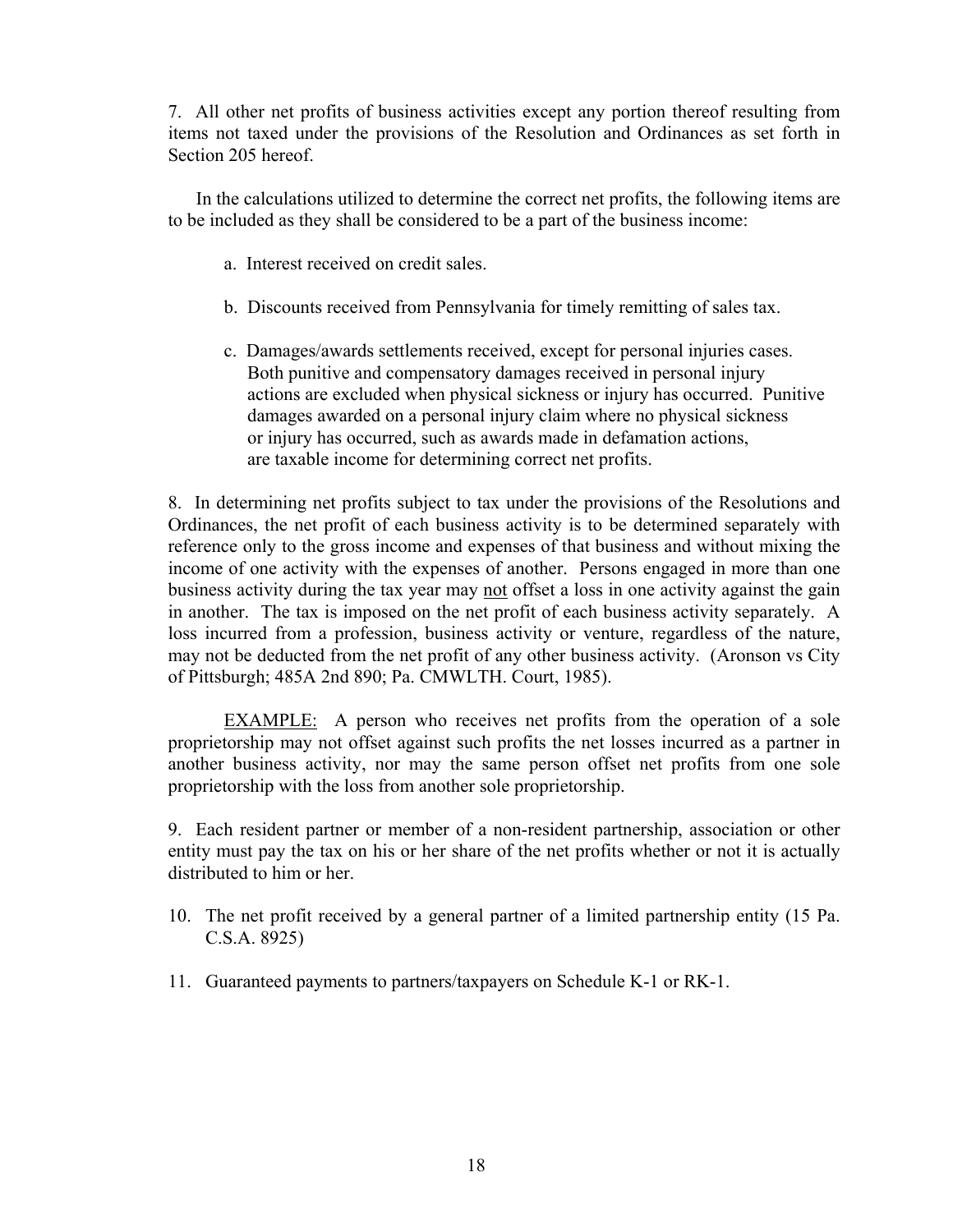12. "Covenants Not To Compete" executed after 12/31/2001 which involve taxpayers who are not employees. The promise not to compete and the subsequent undertaking of that effort pursuant to a business arrangement is sufficient to bring this within the purview of the Net Profits Tax. The fact that this is a negative covenant or rather, a promise not to do something, does not remove it from the realm of a business activity which is undertaken as part and parcel of a contract for a fee. The act of not competing is the consideration contributed to this contract by the taxpayer. It is consideration that has a business purpose, not a personal purpose.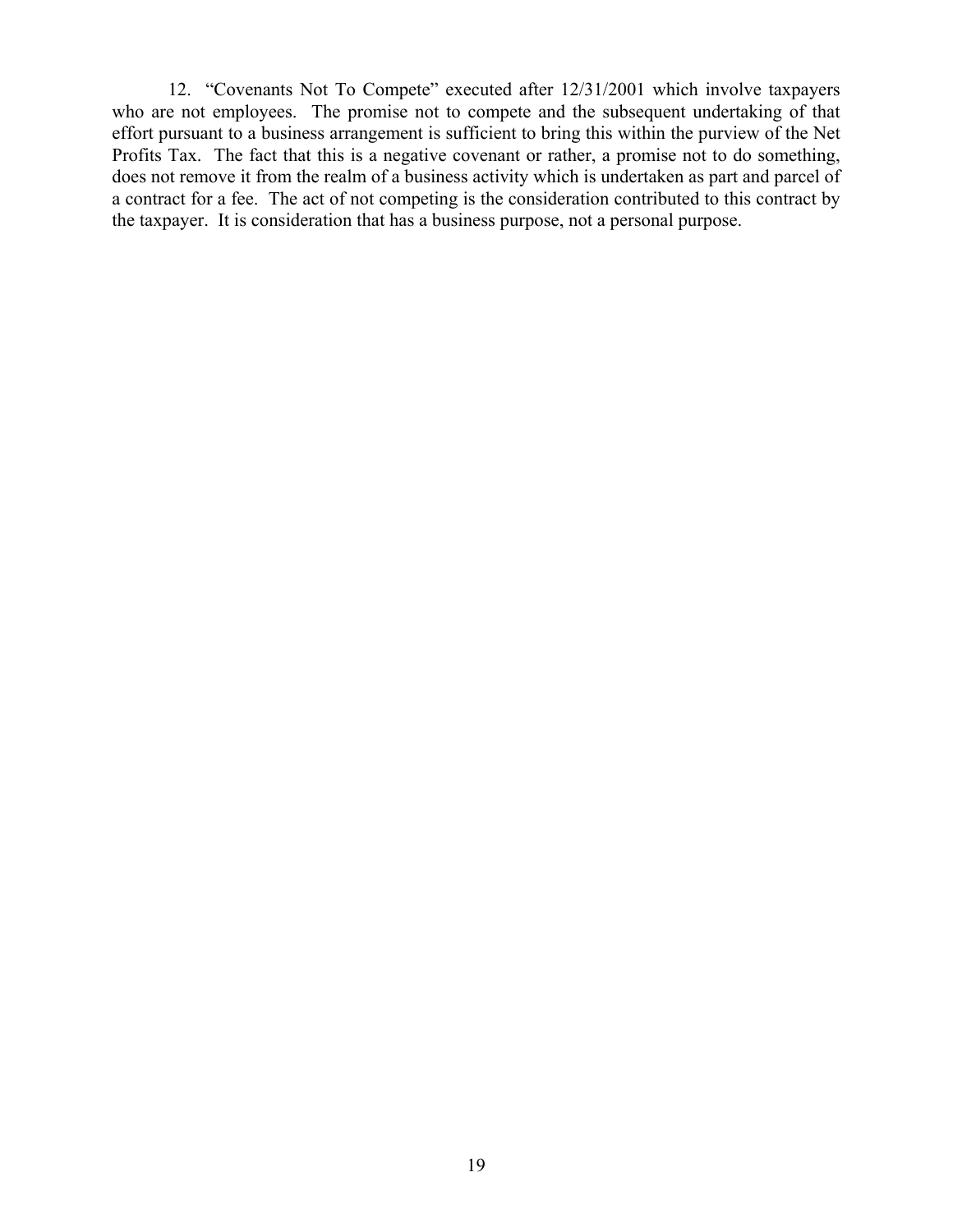#### **SECTION 205. EXCLUSIONS FROM TAX. (These are not Deductions from Tax).**

 The items listed and described within Section 205 are not to be utilized as deductions against income (except paragraph R), as they are a list of non-taxable income sources.

 The following are not considered to be earned income or net profits and are not subject to tax:

 A. Sickness, disability or retirement benefits paid, except regular wages as provided in Section 203 (M).

 B. Benefits paid under any public assistance, unemployment or worker's compensation legislation, including supplemental unemployment benefits (SUB pay), or strike pay.

 C. Compensation or bonuses paid by a State or the United States for active military service in the Armed Forces.

 D. Death Benefit payments to any employee's beneficiary or estate, whether payable in a lump sum or otherwise.

E. Proceeds of life insurance policies or annuities.

F. Cash or property received as a gift, by will, or by statutes of descent and distribution.

 G. Interest and dividends: All forms of interest, i.e., on obligations of the United States or its possessions, the Commonwealth of Pennsylvania, or any political subdivision thereof, or on any bank or postal savings accounts, mortgages, or loans, received by an individual, except those amounts representing earned income by virtue of being remuneration for services provided, such as those amounts reported as "wages, salaries, tips, etc." on the appropriate lines of the taxpayer's W-2.

 All forms of dividends received by a person, except those amounts representing earned income by virtue of being remuneration for services provided, such as those amounts reported as "wages, salaries, tips, etc." on the appropriate lines of the taxpayer's W-2.

 H. Rents derived from mere "passive" or "investment" ownership or subleasing of real estate without the furnishing by the lessor of services to the leased premises or to the lessee other than gas, electricity, water, sewage and heat. Such rents are considered to be the return solely from invested capital and not profits from the operation of a business activity taxed by the Resolutions and Ordinances.

 I. Value of meals and lodging furnished by employers to domestics or other employees for the convenience of the employer on the employer's premises. However, when board or lodging is provided by the employer and the employee is not required to reside on the premises by his or her employer, the fair market value of the board or lodging shall be included in the employee's earnings as it shall be taxable.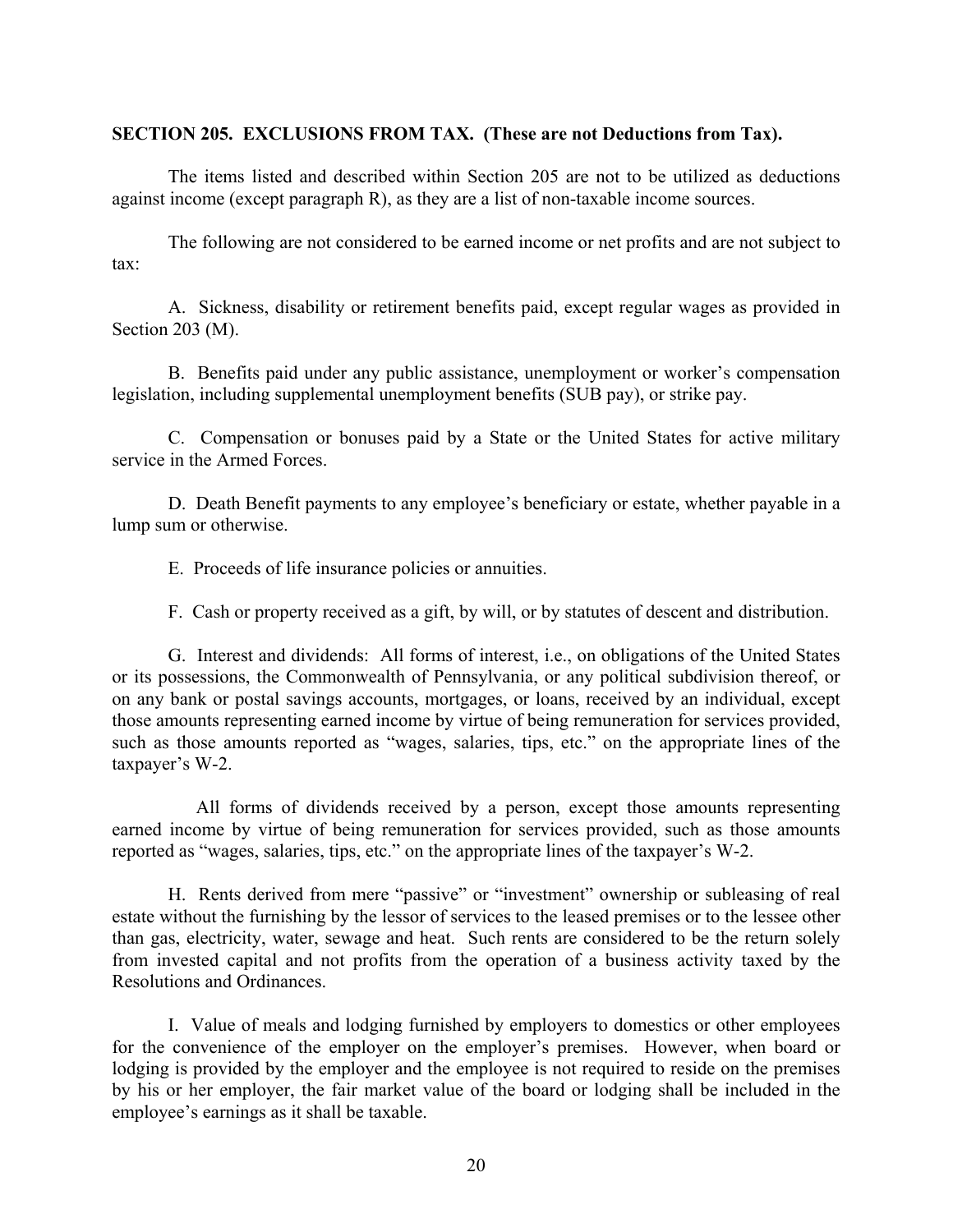J. Capital gains as reported on Federal Form 1040, Schedule D, except those amounts representing earned income by virtue of being remuneration for services provided, such as those amounts reported as "wages, salaries, tips, etc." on the appropriate lines of the taxpayer's W-2.

K. Social Security benefits.

L. Veterans administration allotments for subsistence or disability.

M. Income from pensions or old age and retirement benefit plans upon retirement.

N. Active duty military service pay.

O. Lottery winnings.

P. I.R.A. pension payments received upon retirement.

Q. Profits applicable to the limited partners within a limited partnership entity.

 R. A net loss on a self-employment business schedule may be deducted from that individual's earned income, but not against net profits.

 S. Distributions from deferred compensation plans to the extent that such distributions represent a return of the taxpayer's own contribution upon which he or she originally paid the tax.

T. Damages for personal injuries.

U. Payments received for child support and alimony.

 V. Scholarships and fellowships awarded from detached generosity on the basis of financial need or academic achievement for the sole purpose of encouraging or allowing the recipient to further his or her educational development and not as compensation for past, present or future services. A scholarship or fellowship shall constitute earned income if the recipient must apply his or her skills and training to advance research, creative work or some other project or activity.

 W. Prizes and awards unless the recipient must render substantial service as a condition to receiving the prize or award.

X. Profit from the casual exchange or sale of property.

Y. S Corporation income.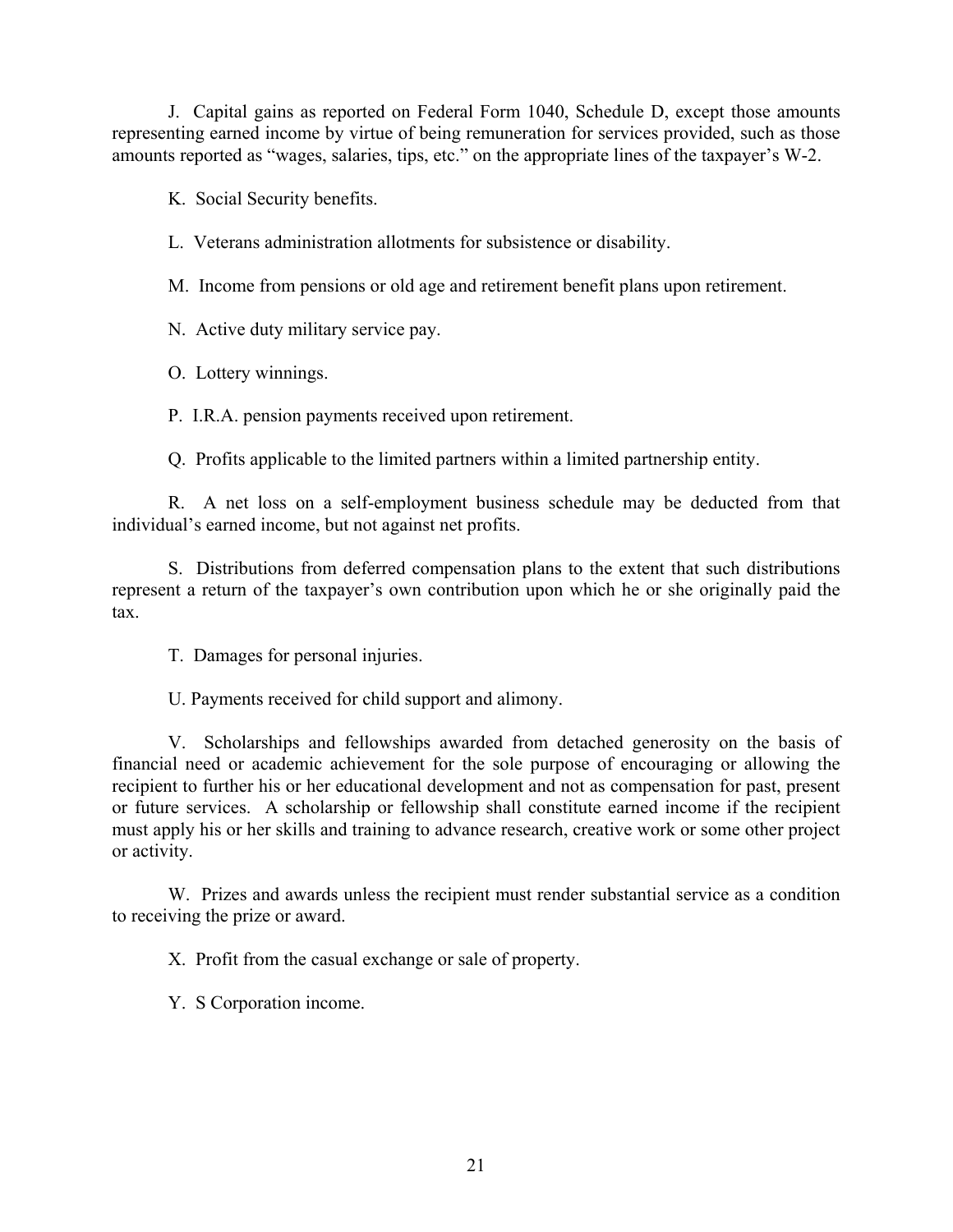#### **SECTION 206. RESIDENT TAXATION:**

 The entire earned income and net profits received and/or earned by a resident of the Taxing District is subject to this tax. Neither the source of the earned income or net profits nor the place where it is received and/or earned exempts a resident from the tax.

#### **SECTION 207. NONRESIDENT TAXATION:**

 The entire earned income and net profits received and/or earned within the Taxing District with a non-resident provision in the applicable tax ordinance, by a nonresident of the Taxing District who is not required to pay a similar tax elsewhere is subject to taxation by the Municipality in which the person works. Nonresidents are not subject to taxation by the School District.

 Persons with Green Cards, who are employed for a wage or who endeavor to earn a net profit within a member taxing authority, shall be considered a *domiciliary* (someone who is physically present in a place with the intent to remain there indefinitely), as the person in question has made this address or location their *domicile of choice* (the domicile that an individual has the power to select through intent and physical presence). Therefore persons with Green Cards shall be liable for timely filing and paying the earned income tax/net profits tax when the person is physically present through their residing, or employment, or conducting a business within a member municipality.

 Any person claiming non-residency status must provide proof of non-residency such as a passport with valid student or exchange visitor's visa, driver's license or other acceptable documentation. Any person claiming non-residency exemption status must provide proof of payment of local income taxes elsewhere for the concurrent time period.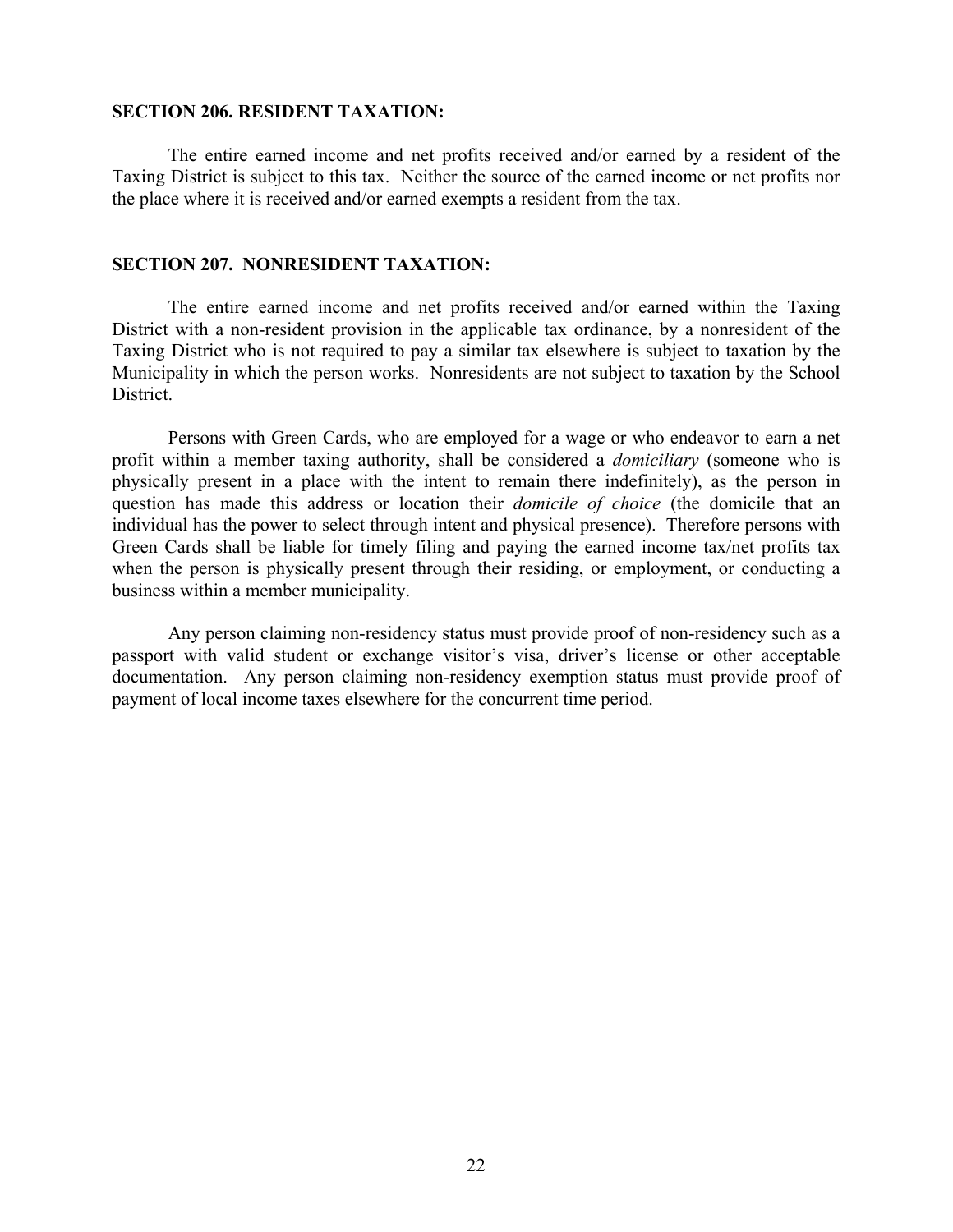#### **SECTION 208. CREDITS:**

 Earned income or net profits tax paid for the concurrent time period to another state or political subdivision within the United States will be allowed as a credit from the liability of taxpayers for tax imposed under the provisions of the Resolutions and Ordinances. Such credit will be allowed up to the maximum effective rate of the tax levied by the applicable Municipality and/or School District for whom this Bureau is the collector, provided this same credit has not already been applied toward the taxpayer's liability for the Pennsylvania Personal Income Tax for the same period. Evidence of the amount of gross earnings and payments of the applicable tax on earned income or net profits to another state or political subdivision for the concurrent time period is required before such credit is allowed.

#### EXAMPLES:

 1. Taxpayer G, a RESIDENT within our jurisdiction, who works in Philadelphia and pays Philadelphia earned income tax is entitled to a credit of up to the amount of local tax paid to Philadelphia toward his/her local earned income/net profits tax liability at this Bureau. The credit shall generate a refund if the credit amount exceeds the tax that would have been due this Bureau. Refunds generated as a result of this policy shall not exceed the tax actually received by this Bureau for the taxpayer.

 2. Taxpayer H, a RESIDENT within our jurisdiction works full time in City A, Delaware, which exacts a 1.3% tax on his/her earnings in that city. Taxpayer H may take credit against his local earned income tax liability for up to 1% of City A's income tax that he paid.

 3. Taxpayer I, a RESIDENT within our jurisdiction, works three days in Wilmington, Delaware and two days in York, and pays Wilmington city tax. The taxpayer may take a credit of 3/5 of one percent against his/her liability for the **TAX**.

 4. Taxpayer J, a RESIDENT within our jurisdiction, is a partner in a national CPA firm with offices in our jurisdiction, plus Chicago, New York City and New Orleans. Taxpayer J pays taxes on income earned in each of these cities. Taxpayer J may take credit toward the **TAX** using the following method:

(a) Determine the income earned in each locality in that tax year.

 \$10,000 in Chicago 5,000 in New York City 15,000 in New Orleans 50,000 in York \$80,000 gross income - all taxable locally

(b) Determine the maximum credit that can be taken for taxes paid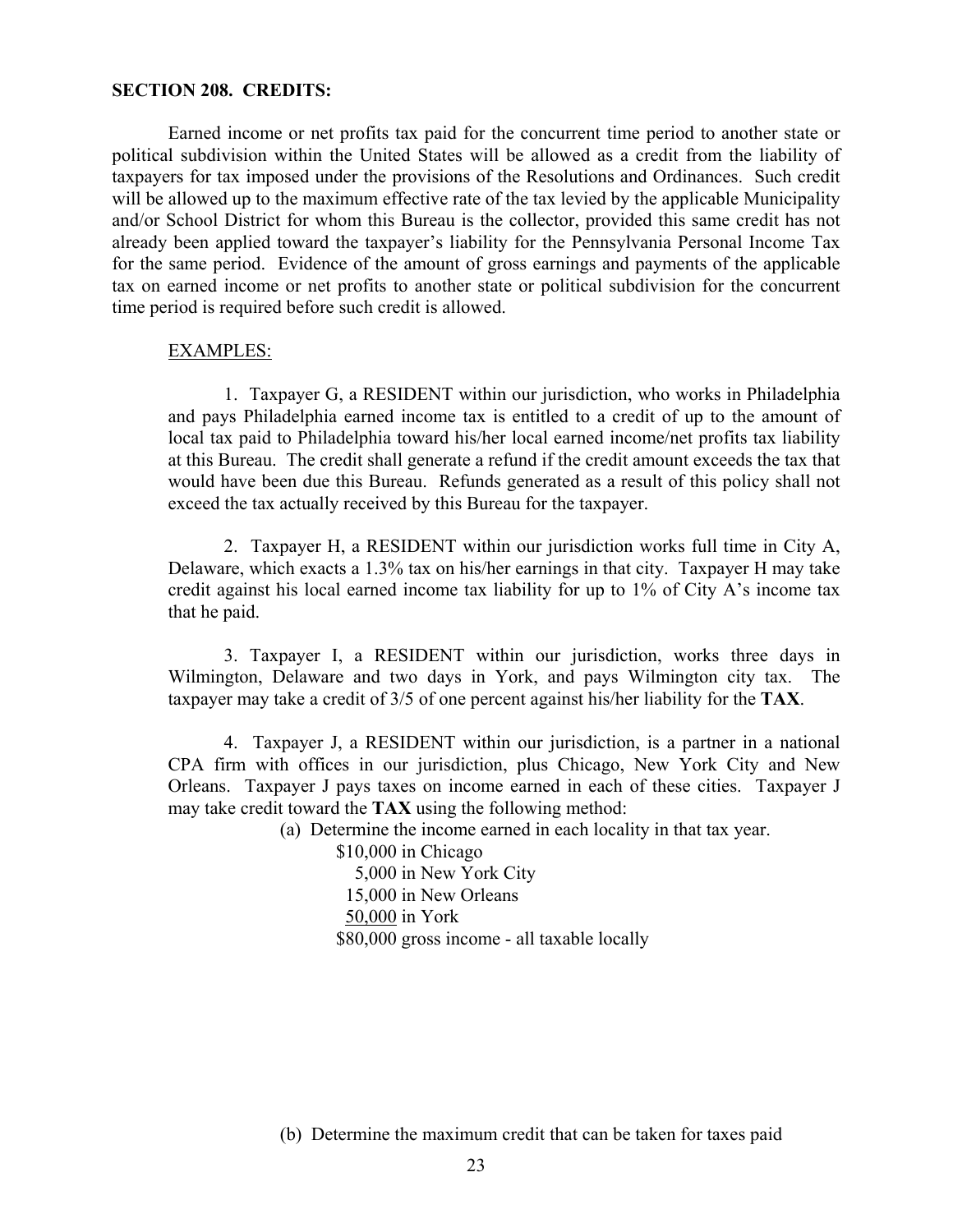to other localities.

 $$10,000 \times 1\% = $100.00$  $5,000 \times 1\% = 50.00$  $15,000 \times 1\% = 150.00$ \$300.00 maximum credit that can be applied to the **TAX**.

- (c) List the amount of **TAX** paid to each locality
	- \$ 400 to Chicago
		- 200 to New York City
	- 600 to New Orleans
	- \$ 1,200 total paid to other jurisdictions
- (d) Subtract from the total the credit taken on the Pennsylvania State Return (PA 40).
	- \$1,200 total paid to other jurisdictions
		- 735 credit taken on PA 40
	- \$ 465 credit remaining
- (e) The maximum credit that can be applied to the **TAX** is \$300 (see above step (b). This can be entered on our Form 214 tax return on the local income tax withheld line. If the credit remaining after step 4 had been less than \$300, then that amount would be allowed as a credit against the **TAX**.

 Residents who take credit for taxes paid in other jurisdictions shall provide the Bureau with an exact duplicate copy of the tax return as filed with other jurisdictions, along with an exact duplicate copy of their Commonwealth of Pennsylvania Individual Income Tax Return (PA 40) plus any additional documentation requested by Bureau personnel.

 Residents who pay taxes to "any foreign country" shall NOT be eligible for credits against the earned income tax/net profits tax as a result of the Pennsylvania Supreme Court decision per the March 16, 1989 opinion by Justice McDermott in the O'Reilly Case, in that it was the intention of the General Assembly to limit the application of the credit to taxes paid to other "States" of these United States; for absent clear words evincing a manifest intent we can not presume that the General Assembly determines politics or their consequences based on the laws of nations or states beyond the borders of the United States.

#### **SECTION 209. DEDUCTIONS AND LOSSES:**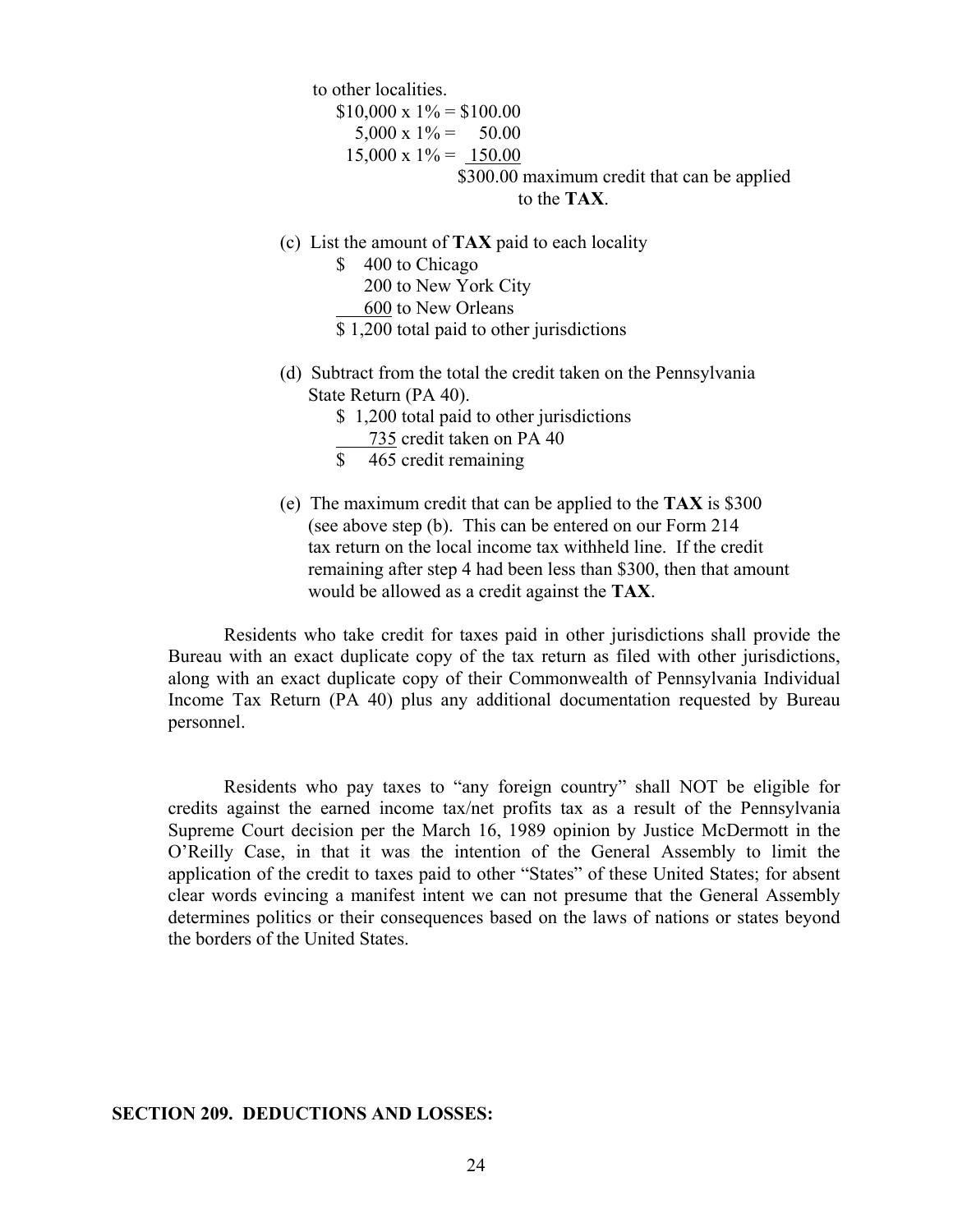#### **A. Deductions:**

 Employee's Unreimbursed Business Expenses - Business Expenses for which an employee has not been reimbursed are allowed as a deduction from earned income provided such expenses meet the "five part test" as established by the Pennsylvania Department of Revenue. That is, the expenses must be "Ordinary, actual, reasonable, necessary and directly related" in order to be deducted from earned income. This means that any expense claimed as a deduction from gross earnings must be:

1. Customary and accepted in the industry or occupation in which the taxpayer works.

2. Directly related to the taxpayer's present occupation, as opposed to an occupation which the taxpayer plans to enter in the future

3. Reasonable in amount and not excessive; and

4. Necessary (required by the employer) to enable the taxpayer to properly perform the duties of his or her employment.

5. Directly related to performing the duties of the taxpayer's present occupation or employment.

 Those expenses not meeting the "five part test" are not allowed as a deduction from earned income. The taxpayer has the burden of proving that any expense claimed is ordinary, actual, reasonable, necessary and directly related to the performance of the duties of the taxpayer's occupation or employment, and must maintain adequate and sufficient records to substantiate any such deduction taken.

 EXAMPLES of expenses which may not be deducted from earned income include: Cost of travel (commuting) to and from work; cost of travel (commuting) to and from a secondary place of employment; meals and lodging unless the "away from home overnight test" is met; capital expenditures; moving, educational and office-in-home expenses except as allowed by the Pennsylvania Department of Revenue; and personal expenses such as medical, dental, life insurance premiums, contributions, interest, other taxes, gifts and entertainment, dues to professional or fraternal societies, club memberships, subscriptions to publications, alimony, baby-sitting, books, casualty or theft losses, license fees, clothing suitable for everyday use, employee deferred compensation plan contributions, Federal Form 1040 tax credits and other taxes, individual retirement account (IRA) contributions, self-employed retirement plans contributions, employee contributions to Simplified Employee Pension Plan (S.E.P.) contributions, Federal, State or Local Income Taxes, gifts, estate or inheritance taxes and personal taxes, tools for use at home, Federal Form 1040 itemized deductions or the Occupational Privilege Tax.

 Employees engaged in income producing activities separate and apart from their salary and wages may be permitted ordinary, necessary, actual and reasonable expenses. However, employees whose activities do not generate supplemental income shall not be permitted deductions for associated expenses.

Business expenses as documented on Pennsylvania Department of Revenue Schedule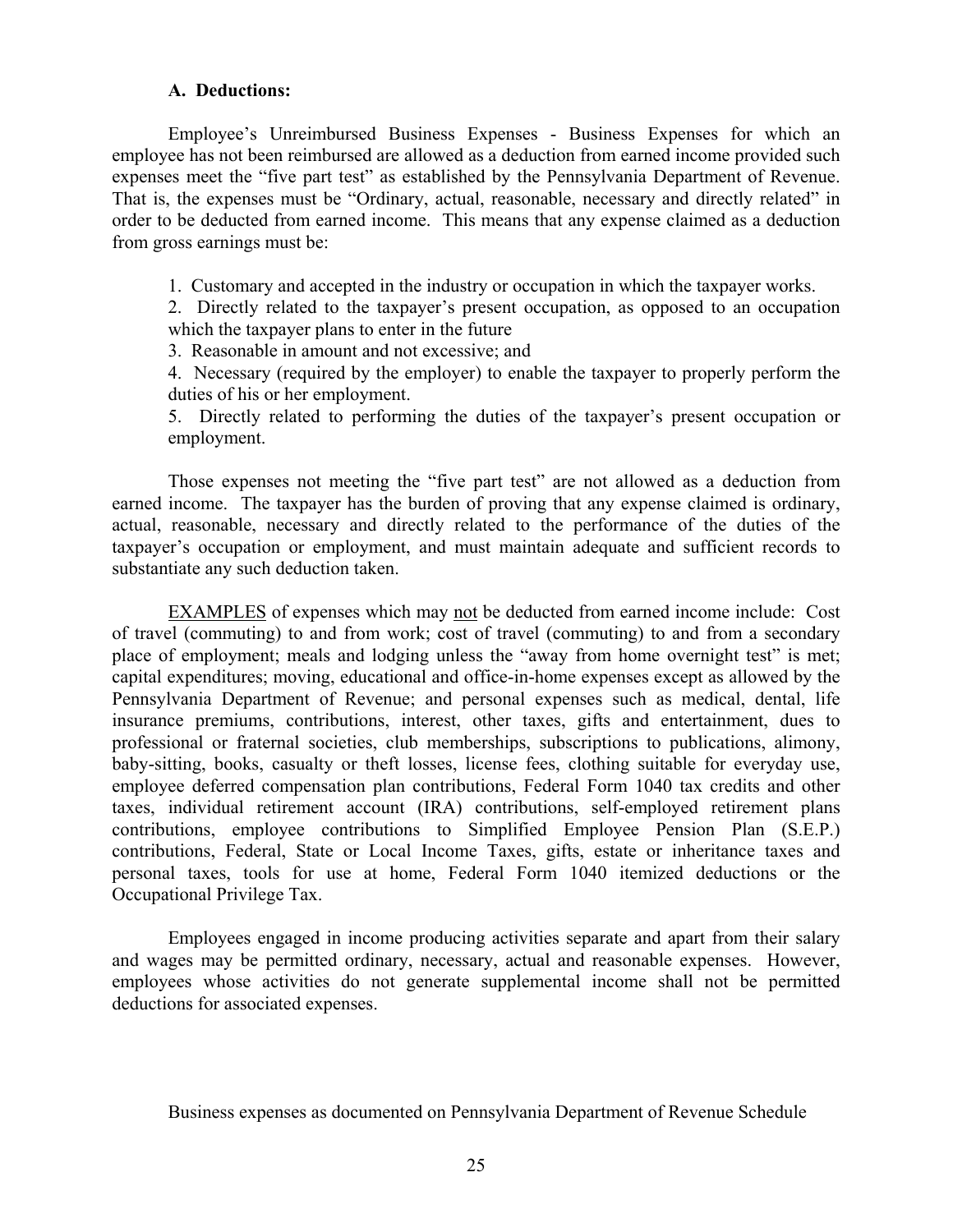UE-1 are permitted. If employee business expenses are claimed, a copy of Federal Form 2106 must also be provided. If moving expenses are claimed, a copy of Federal Form 3903 must also be provided.

## **B. Losses:**

 Taxpayers are not allowed to offset a gain in one business activity against a loss in another business activity. If a net loss is incurred from the operation on one or more business activities, zero must be entered on the appropriate line(s) of the Annual Tax Return. Losses may be applied only in the year in which the loss was actually incurred, and may not be carried over to subsequent years. One person's losses may not be deducted from his or her spouse's earnings. S Corporation losses may not offset earned income or net profits for any taxpayer.

EXAMPLE - Computation of net profit - John Doe, an engineer and consultant, maintains an office where he conducts a consultant business. He is also employed at a salary by an engineering firm within one of our member districts. In addition to the consulting business, he conducts another business from his home (or elsewhere) unrelated to engineering. He earned a \$50,000 salary at the firm, earned a net profit of \$12,000 from his consulting business and also suffered a net loss of \$51,000 from the other business. The net loss of \$51,000 could not offset or be set off against the net profit, but it would reduce the earned income. Therefore there will be zero earned income tax due, but he would owe a net profit tax on the \$12,000.

 C. Should the taxpayer omit the required expense deduction forms or if the expense deduction forms are not fully completed, the expense deduction shall be systematically disallowed and denied without notification to the taxpayer.

 D. Losses from items which are excluded from the **TAX** may not be used to offset earned income or net profits.

## **SECTION 210. ALLOCATION/APPORTIONMENT OF EARNED INCOME TAX AND NET PROFITS TAX FOR NON-RESIDENTS.**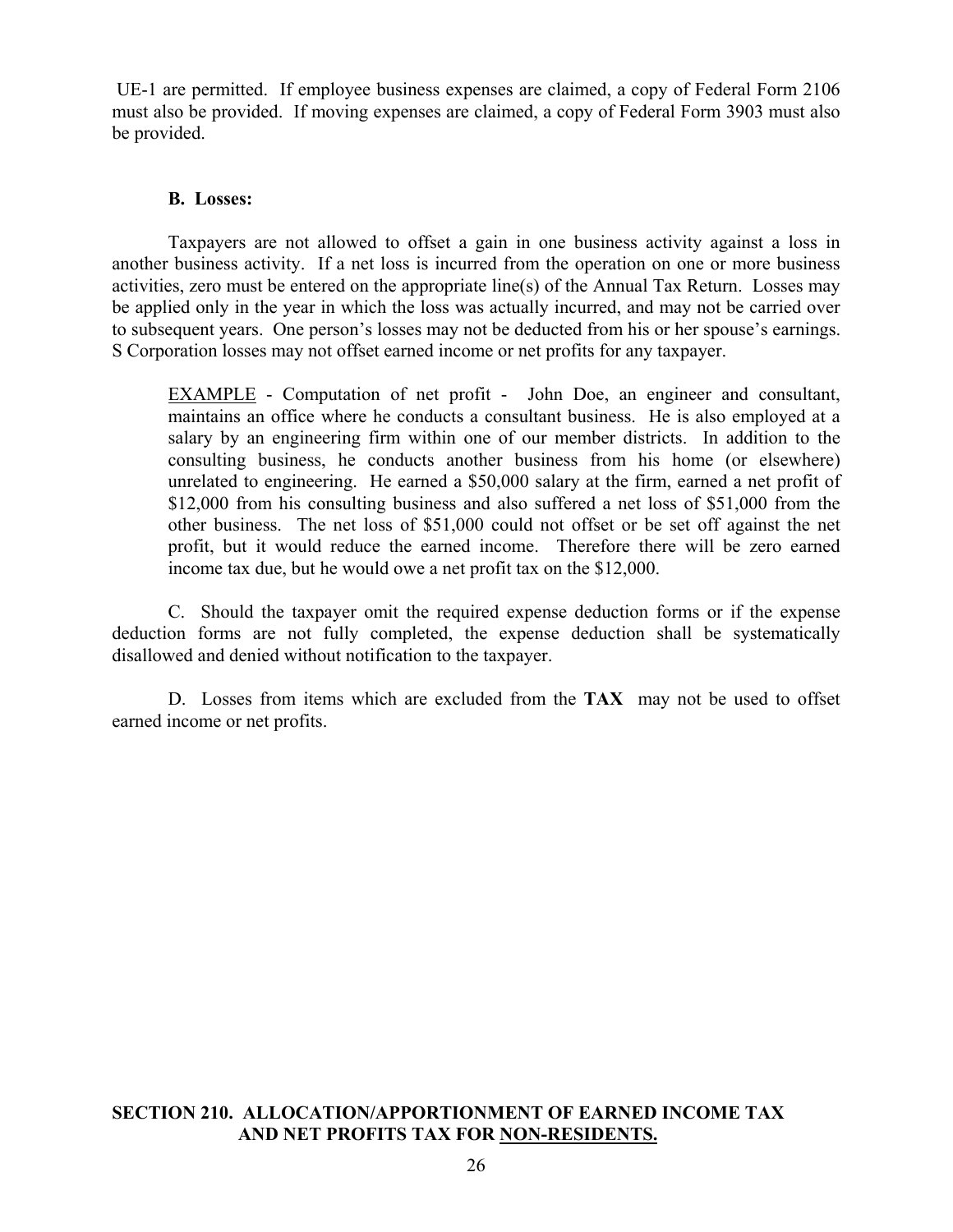A. Earned income allocation: Apportionment of earned income tax to a non-resident's earnings generated from full time employment within one of our municipalities which taxes nonresidents.

 Generally - A non-resident working in one or more of our member municipalities which taxes non-residents is subject to a 1% tax on all earnings for work done or services performed or rendered in such municipality pursuant to the following conditions:

 1. Where the borough, city, township or school district of which the employee is a resident imposes and collects a **TAX** of 1% on earned income, the earnings of such employee are not taxable by this Bureau if the employee files a local return with the tax officer for his/her resident political subdivision.

 2. Where the borough, city, township or school district of which the employee is a resident imposes and collects a **TAX** of less than 1% on earned income, the earnings of such employee are taxable at a rate which equals the difference between 1% and the rate of the **TAX** imposed and collected by the political subdivision of which the employee is a resident.

 3. Non-residents working full time in one or more of our member municipalities which taxes non-residents, by virtue of a contract of employment, on a 5 day week basis (Monday through Friday), he or she may NOT, in computing the **TAX** due, exclude from earnings, compensation for days for which he or she is compensated but not required to work (ie., Saturdays, Sundays, vacations, holidays, etc.).

 B. Non-residents working part time in a member municipality within our jurisdiction, which taxes non-residents:

1. Where a non-resident receives compensation for work done or for services rendered or performed partly within and partly outside said municipality, the **TAX** shall attach to that portion of the compensation which is earned within said municipality in accordance with the rules of apportionment or allocation set forth in paragraphs 2, 3, 4, 5, 6  $\&$  7 which immediately follow.

2. If the non-resident is paid on a straight salary or wage basis, the **TAX** shall be based on that portion of his or her compensation which the total number of working days employed within the municipality bears to the total number of working days employed within and outside of said municipality.

3. If the non-resident is paid commissions, based on the volume of business transacted, the **TAX** is computed on that portion of their entire commissions which the volume of business transacted by the employee within the municipality bears to the volume of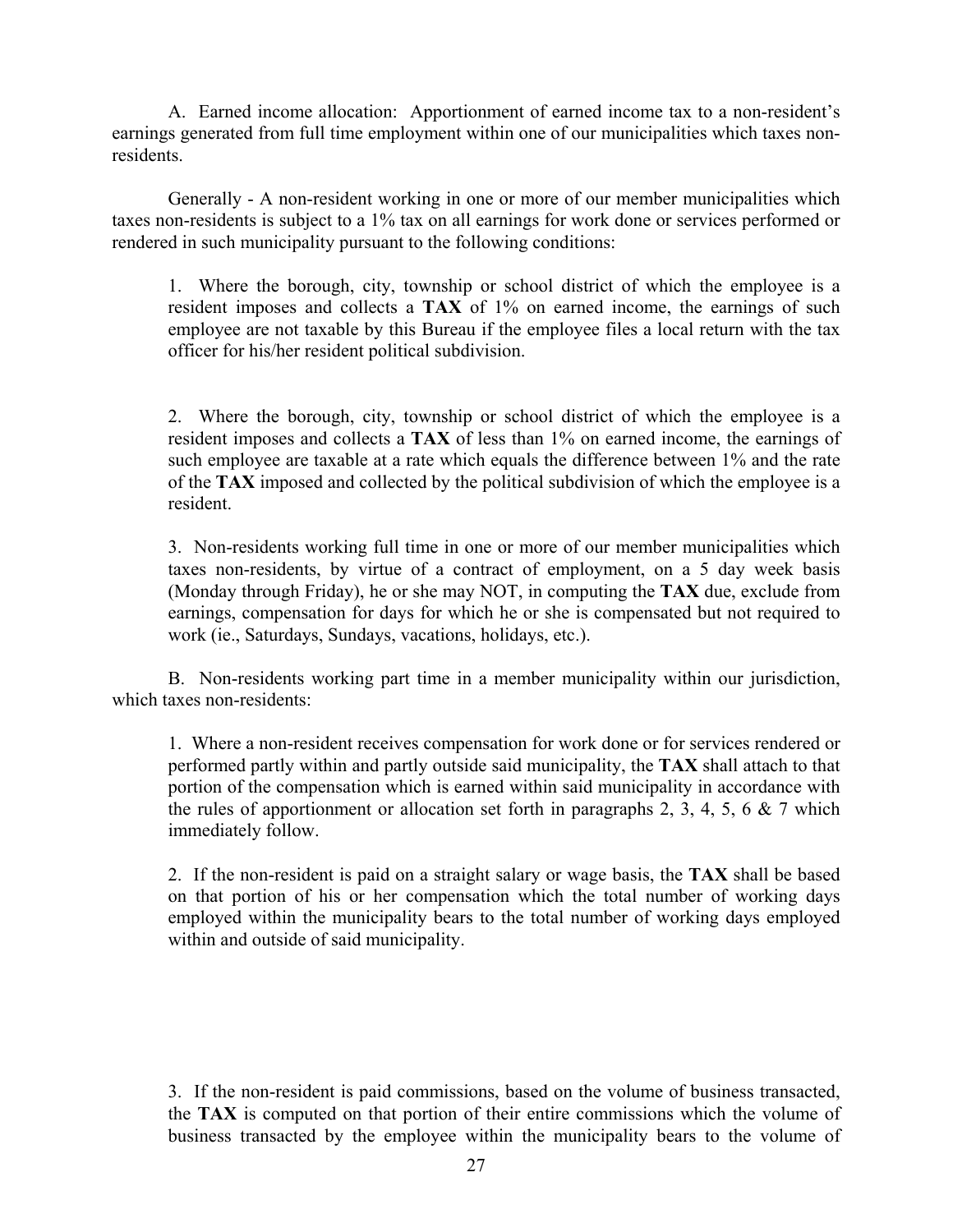business transacted by him or her both within and outside of the municipality. The place of solicitation shall generally determine whether the business transacted was within or outside of the municipality.

4. If the employee receives both salary and commissions, the **TAX** shall be allocated on the basis of working days and volume of business transacted in accordance with paragraphs 2 and 3 immediately above.

5. The occasional entry into the municipality by a non-resident employee, who performs the duties for which he or she is employed entirely outside the municipality, but who enters the municipality for the purpose of reporting, receiving instructions, etc. incidental to his or her duties outside the municipality, and non-residents engaged as performers, participants or otherwise, in traveling troupes, sports teams, shows, demonstrations or exhibits, originating elsewhere, shall NOT be deemed to take such employee out of the class of those rendering services entirely outside the municipality.

6. The claim for an apportionment or allocation shall be supported by a written statement signed by the employer setting forth the date or dates the employee was assigned outside of the municipality. Whenever the Bureau shall determine, either upon its own initiative or upon application by the taxpayer, that an apportionment is appropriate for a particular taxpayer, a class of taxpayer, or for the municipality or Bureau, he or she may provide for a method of apportionment with due regard to the nature of the business concerned.

7. Where it is impractical to apportion or allocate the compensation at the end of each month, the apportionment or allocation may be made at the end of the year and the **TAX** adjusted accordingly.

## **C. Allocation of net profits of non-residents:**

1. Where the entire business is transacted in the municipality. A non-resident individual conducting any business, trade, profession, or other activity is subject to the **TAX** on the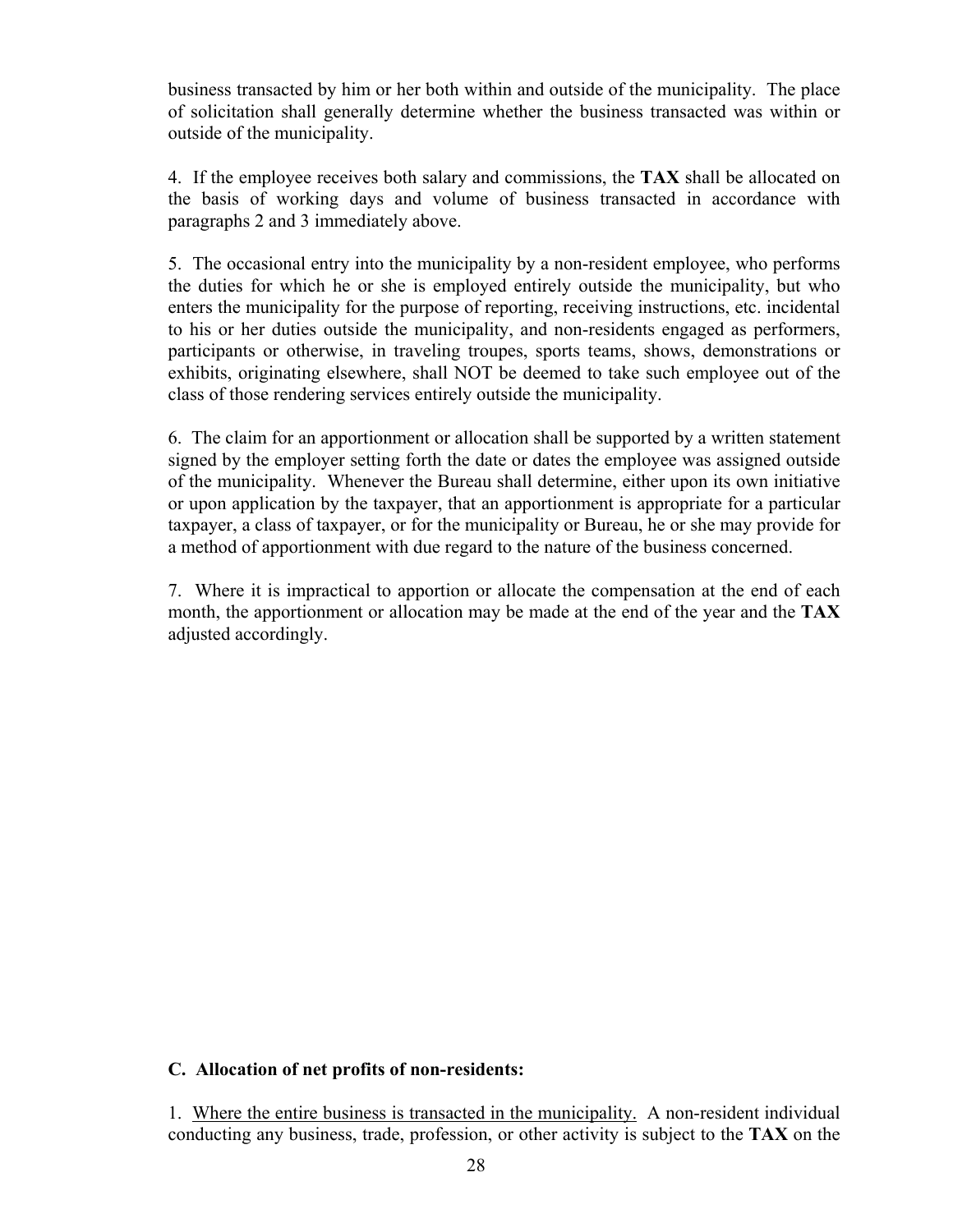entire net profits thereof if the entire business is conducted or carried on in the municipality.

2. Where the sole store or office is in the municipality. A non-resident who maintains his or her sole store or office in the municipality and transacts business both within and outside of the municipality is NOT entitled to an allocation on his or her net profits. The business status, in such instances, is considered transacted as flowing through the municipality store or office.

 EXAMPLE: A non-resident surgeon who maintains an office in the municipality and none outside of the municipality, would not be permitted to allocate the **TAX** as to fees received for surgery actually performed outside the municipality. The same example applies to a non-resident attorney who maintains his or her sole office in the municipality.

3. When a non-resident is entitled to an allocation of net profits: A non-resident who, in addition to having a place of business or office outside of the municipality also maintains a branch office or store and transacts business both within and outside of the municipality, shall be entitled to an allocation of his or her net profits.

4. If the non-resident referenced in 3 above claims an allocation on the basis of a branch office or store outside of the municipality, he or she must prove to the administrator that it is established, self-sustaining, bona fide branch office or store.

5. Special allocation formula: Where it is impossible to allocate with certainty the net profits subject to the **TAX** by reason of the absence of an office or store within the municipality, or because the taxpayer's records do not disclose the actual net profits where he or she does have a branch in the municipality, or for any other reason the administrator, upon request, may permit the use of the allocation formula to effect a fair and proper apportionment so that only that portion of the net profits attributable to the municipality is included in the measure of the **TAX**. These factors are:

6. Real and tangible personal property factor: The taxpayer computes a percentage on the basis of a fraction using the total average book value of all such property located in the municipality as the numerator, and the total average book value of all such property located within and outside of the municipality as the denominator.

7. Wages and salaries factor: A percentage is computed on the basis of a fraction using the total amount of wages and salaries paid to employees who work in, or from, or are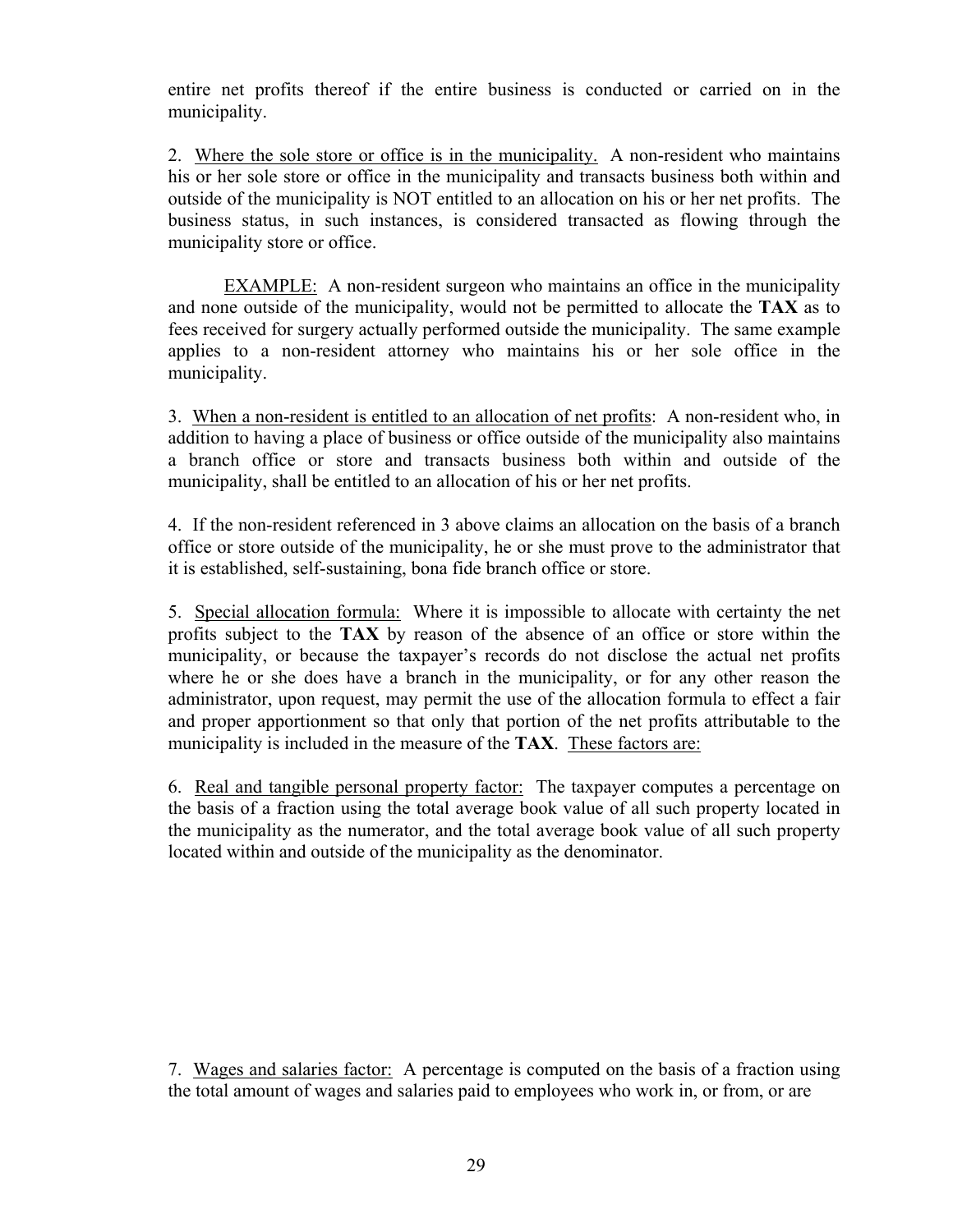attached to places of business located in the municipality as the numerator, and the total amount of wages and salaries paid to all employees within and outside the municipality as the denominator.

8. Gross receipts factor: A percentage is computed on the basis of a fraction using as the numerator gross receipts from sales or services within the municipality, as the denominator all gross receipts from sales or services made within and outside of the municipality

9. Averaging: the percentages obtained for the three factors herein above described are to be added together and the total thereof divided by three (3) to obtain the average of the three percentages. If the numerator and the denominator of any fraction are both zero, the factor is deemed to be nonexistent and shall be omitted in calculating the average of the percentages.

## EXAMPLE/ILLUSTRATION:

| (a) Average Real and Tangible               |                  |  |
|---------------------------------------------|------------------|--|
| Personal Property in the                    |                  |  |
| <b>Municipality</b>                         | $$25,000 = 25\%$ |  |
| Average Real and Tangible                   |                  |  |
| Personal Property within and                |                  |  |
| Outside of the Municipality                 | \$100,000        |  |
| (b) Wages and Salaries in                   |                  |  |
| the Municipality                            | $$10,000 = 20\%$ |  |
| Wages and Salaries in and                   |                  |  |
| Outside the Municipality                    | \$50,000         |  |
| (c) Gross Receipts in the                   |                  |  |
| Municipality                                | $$75,000 = 25\%$ |  |
| Gross Receipts in and                       |                  |  |
| Outside the Municipality                    | \$300,000        |  |
|                                             |                  |  |
| <b>Total of Percentages</b>                 | 70%              |  |
| <b>Average of Percentages</b>               |                  |  |
| (Total of Percentages Divided by 3) 23 1/3% |                  |  |

## *ARTICLE III*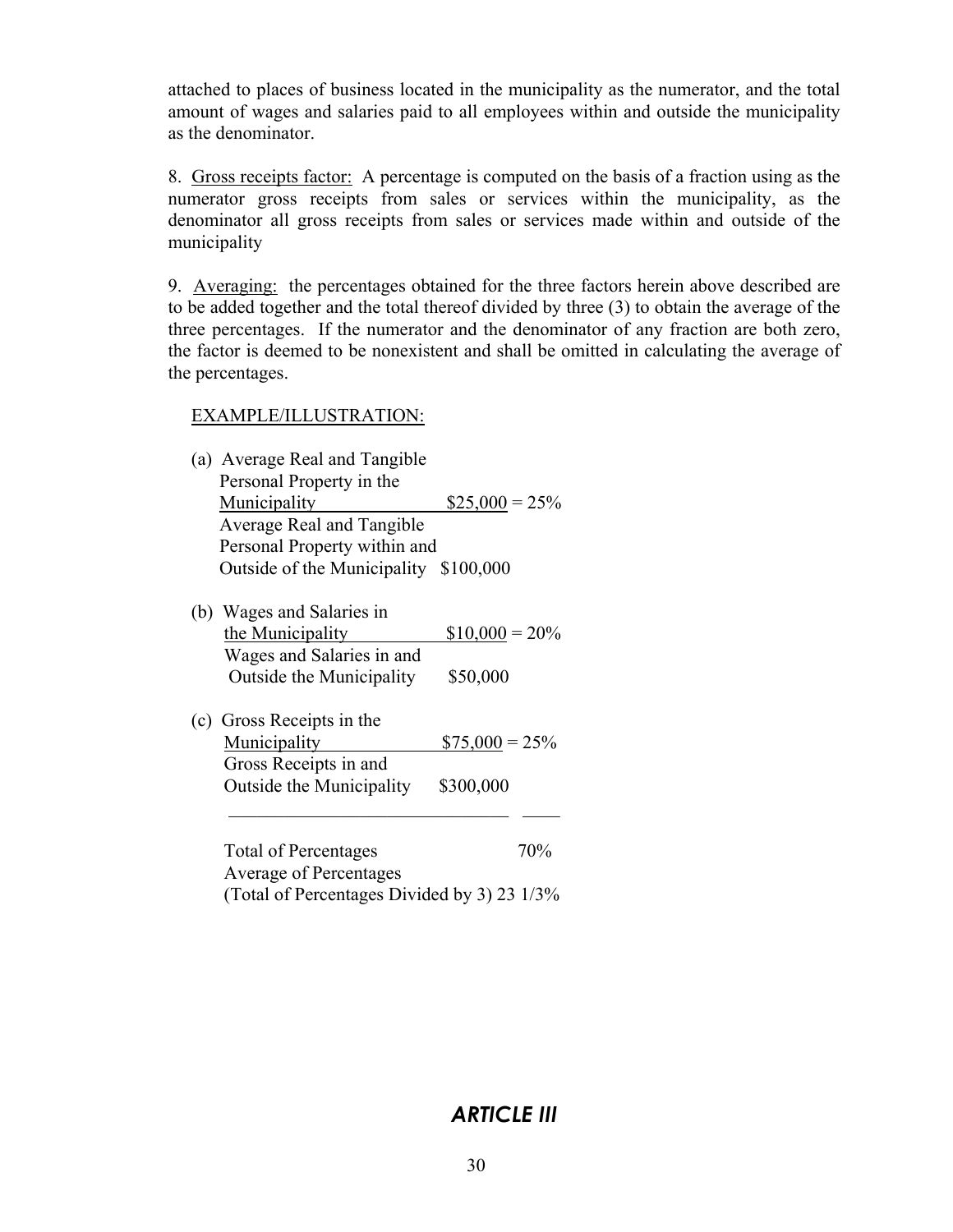## *COLLECTION AT THE SOURCE*

#### **SECTION 301. EMPLOYERS REQUIRED TO WITHHOLD:**

 A. Every employer having an office, factory, workshop, branch, warehouse or other place of business located within the Taxing District, and who employs one or more persons (other than domestic servants in a private home) for a salary, wage, commission, or other compensation, shall deduct the tax from residents of that district and nonresident employee's wages at the time of payment thereof.

 B. Fiduciary Status - Employers who withhold earned income tax from employees, and the person responsible for the transmission of earned income tax withheld by a corporate employer, shall be a fiduciary charged with all the responsibilities of a fiduciary with respect to taxes withheld, and shall be subject to all duties imposed by law on fiduciaries, including criminal penalties for breach of duties.

 C. Withholding by employers from musicians, entertainers, sports participants, clergy and domestics.

(1) Musicians:

 In the field of professional music there has arisen the practice of engaging musicians exclusively through a so-called "contractor." The practice, which arose by prescription of the American Federation of Musicians and of local union regulations, enables the purchaser of music to deal with only one of the number of musicians required for a particular occasion.

 Contractor - The term contractor means that individual musicians through whom the purchaser and the musician negotiate the contract of service and the performance thereof.

 The contractor may or may not perform actual musical service under a contract which he has negotiated.

 Purchaser of Music - The person, partnership, organization or association for whom or which the musical services are to be performed or furnished, and who exercises a employer's control over the conduct of the musicians.

 Where a contract for the purchase of music has been executed between a purchaser and a contractor, then the musician shall be deemed to be the employee of the purchaser.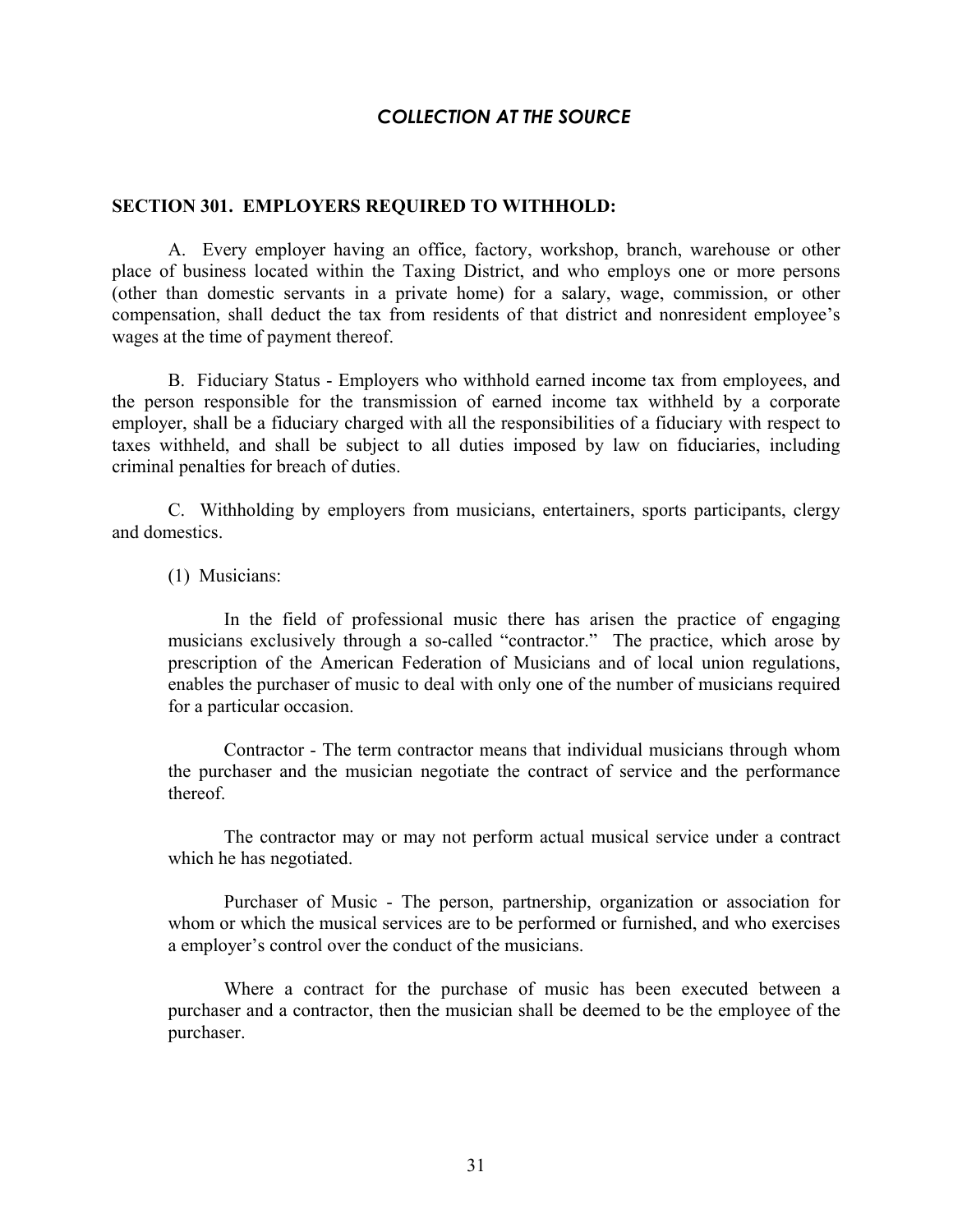The purchaser shall be the person responsible for withholding the tax from the wage paid to musicians.

 Name bands and orchestras - A name band or orchestra is one which is identified or known by a name and which holds itself out to the public as a permanent organization, and in addition has either (a) a fixed personnel or (b) the individual member musician has contracted for his or her services with the leader or owner of the band at a fixed salary, by term or by individual engagement, and over whom the purchaser has no direct control. The leader or owner of the band shall be responsible for withholding the tax from the wages paid to members of such name bands.

(2) Entertainers other than Musicians:

 An entertainer other than a musician is usually engaged by a purchaser through a booking agent. The booking agent, once the contract of employment has been executed, does not exercise an employer's control over the entertainer.

 The owner of a club, cafe, taproom, theater or of any place which furnishes entertainment to the public or to its patrons, shall be deemed the person liable as an employer of entertainers. Such employer must deduct the tax from the compensation paid to the entertainer.

(3) Promoters of boxing exhibitions and other sporting events are required to withhold the tax from the compensation paid to the contestants engaged in the particular sporting event.

(4) Ministers, Rabbis and Clergymen:

 Salaries paid by organized religious bodies to ministers, rabbis, clergymen, evangelists or religious workers are taxable. The organized religious body shall withhold the tax upon such salaries and make remittance to the York Area Earned Income Tax Bureau. In addition to the salary actually received, earned income at the time of final settlement should include allowance paid to the taxpayer for housing, utilities, and other reimbursed expenses.

(5) Domestics:

 The compensation received by domestics is taxable. The employer may, with the consent of the domestic, withhold the tax.

 Where the duties of domestics require them to live at their place of employment, board and lodging shall not be considered as wages or salary earned.

#### **SECTION 302. VOLUNTARY WITHHOLDING:**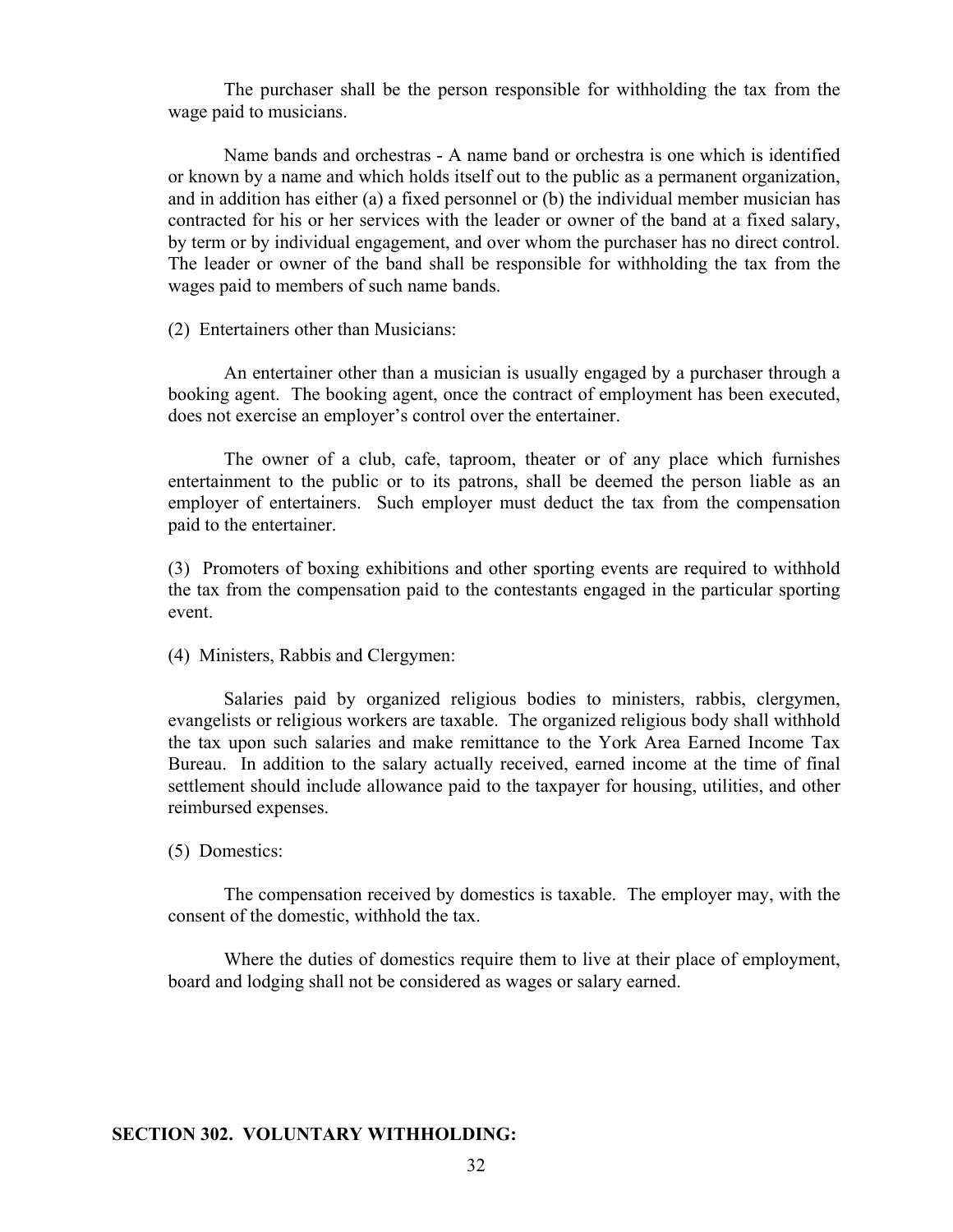Any employer located outside our Taxing Districts may voluntarily withhold the tax from employees who are residents of our Taxing Districts but who are employed outside the Districts.

## **SECTION 303. REGISTRATION OF EMPLOYERS:**

 A. Each employer withholding or required to withhold tax pursuant to Sections 301 and 302 shall register with the York Area Earned Income Tax Bureau such employer's name and address and such other information as the Bureau may require within fifteen (15) days after becoming a withholding employer.

 B. All employers who have a place of business located within the Taxing Districts shall maintain complete records of all employees for a period of six (6) years in such form as to enable the Bureau to determine the employers' liability to withhold for each employee, the amount of taxable income for each employee, the actual amount withheld, the actual amount transmitted to the Bureau and such other information available to such employers as will enable the administrator to carry out his or her responsibilities.

## **SECTION 304. LIABILITY OF EMPLOYEE:**

 Failure of any employer to withhold tax shall not relieve the employee from payment of such tax, or from complying with the requirements of the ordinance or resolution or these rules and regulations relating to the filing of declarations and tax returns.

# *ARTICLE IV*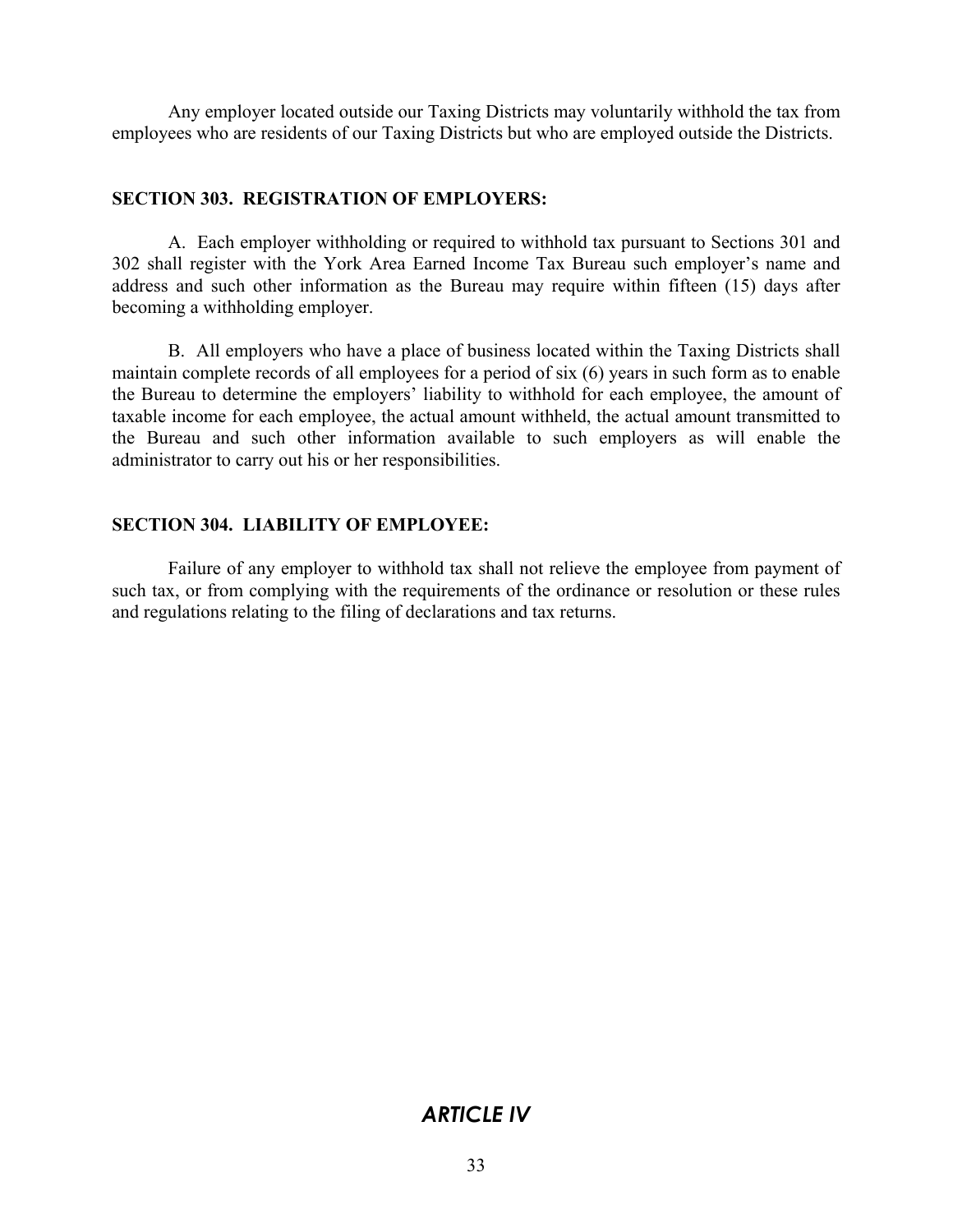#### *PAYMENT OF TAX AND RETURNS*

#### **SECTION 401. ANNUAL RETURNS OF TAXPAYERS:**

 A. On or before April 15 of each year, every person 16 or more years of age who was a resident or non-resident in one or more than one of our member municipalities and/or School Districts for all or any portion of the preceding calendar year shall file with this Bureau an Annual Tax Return showing all earned income and net profits received and/or earned for the previous year. A husband and wife may not file a "joint return" with this Bureau. Photocopies, facsimiles, reproductions, of the Bureau's tax return forms are not acceptable.

 B.(1) Persons residing in more than one Taxing District as a result of moving during the calendar year must file an Annual Tax Return with the Officer for each District in which they resided during the year. EXAMPLE: York Area Earned Income Tax Bureau and Hanover Area Earned Income Tax Bureau.

 (2) The Bureau's employees have the authority to request and receive or view a paystub or letter from the taxpayer's employer or employers for the applicable period of time relevant to the tax filing period. The paystub or letter from the employer should indicate the gross earnings and earned income tax withheld for each period and taxing authority. To facilitate tax return processing this information must accompany each tax return when it is received. Alternatively, the taxpayer's net profits and/or earned income for the year may be divided by (12) twelve, and multiplied by the number of months appropriate for each taxing jurisdiction.

 C. If a person has no earned income to report, the word "none" shall be entered on the Annual Tax Return, and the return shall be signed, dated, and returned to this Bureau with an explanation. EXAMPLE: Military service, retired, disability income only, etc..

 D. If net profits are received, the type of business, profession, or activity shall be indicated on the Annual Tax Return and the amount of the profits shall be shown on the appropriate line(s) of the Return. If a net loss is incurred in the operation of a business activity, it may not be offset against the net profit of other business activities. Losses shall be indicated as zero in all calculations involving net profits on the Annual Tax Return. Copies of the appropriate Pennsylvania or Federal Form 1040 Income Tax Schedules C, E, F or 1065 Schedule K-1 shall be attached to the Annual Tax Return to substantiate profits and/or losses indicated.

 E. When a Return is made for a fiscal year, the Return shall be filed within one hundred and five (105) days from the end of said fiscal year.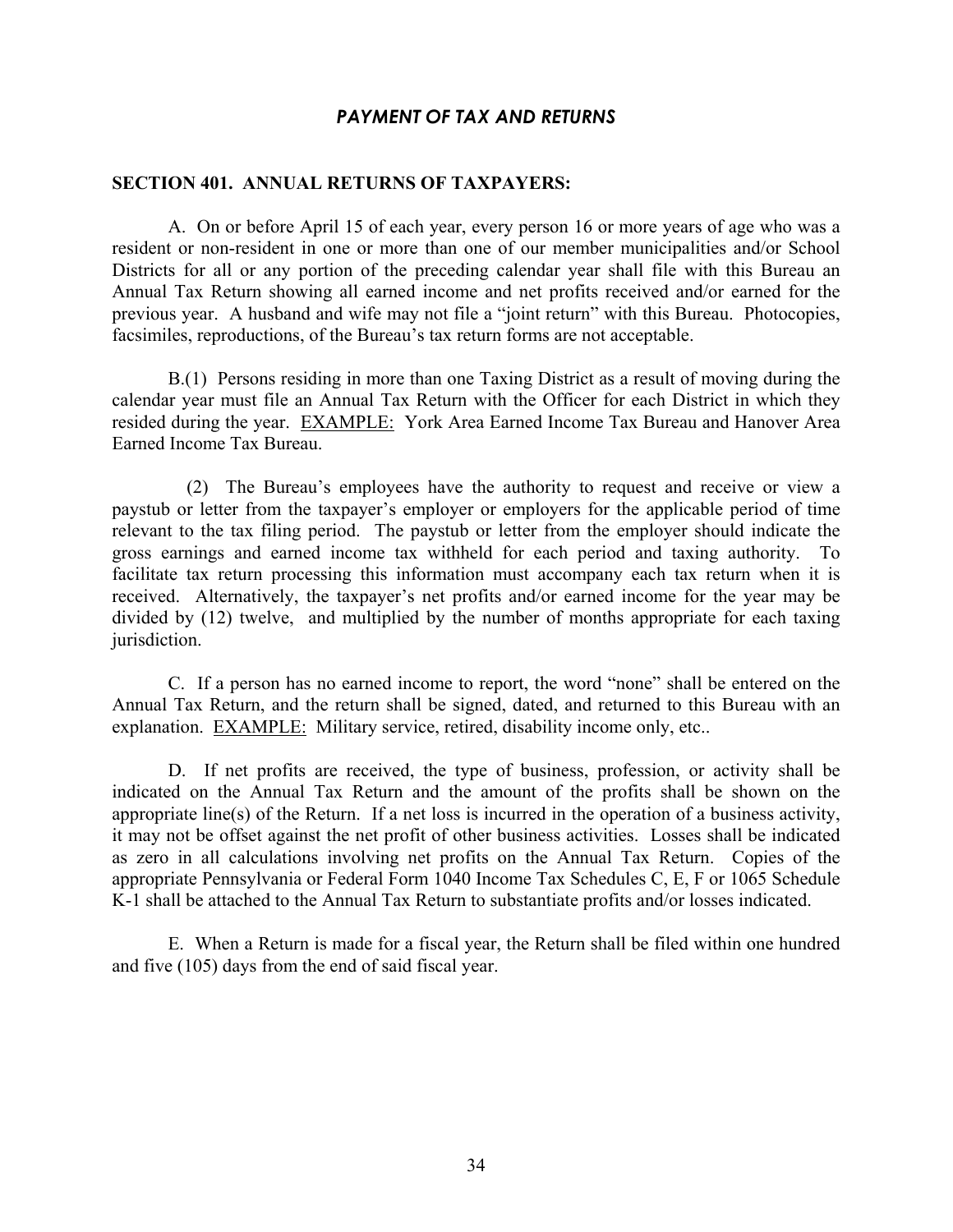F. The Annual Tax Return shall also show the taxpayer's name, social security number, address, place or places of employment or business, the amounts of tax due, the amount of any credit claimed for tax withheld by an employer (with a copy of the earnings and tax statement) or prepaid to this Bureau and such other information as may be indicated on the Return form or as may be required by the Administrator. Every person subject to the **TAX** shall file such return regardless of the fact that his or her wages may have been subject to withholding of the **TAX** by his or her employer and regardless of whether or not tax is due.

 G. At the time of filing the Annual Return, the taxpayer shall pay any tax due. Total balances of less than \$1.00 need not be paid.

H. Tax returns must be signed and dated by the taxpayer in the space provided.

I. Remittance shall be made payable to York Area Earned Income Tax Bureau.

 J. Third party checks in payment of the tax due may be refused by the Administrator or Bureau staff.

 K. Bad checks - A \$20.00 penalty will be levied if a check is returned unpaid by the bank.

 L. Taxpayers with S Corporation income shall report their total S Corporation income in the appropriate box as required on the annual Form 214 tax return. This information is used for audit purposes only.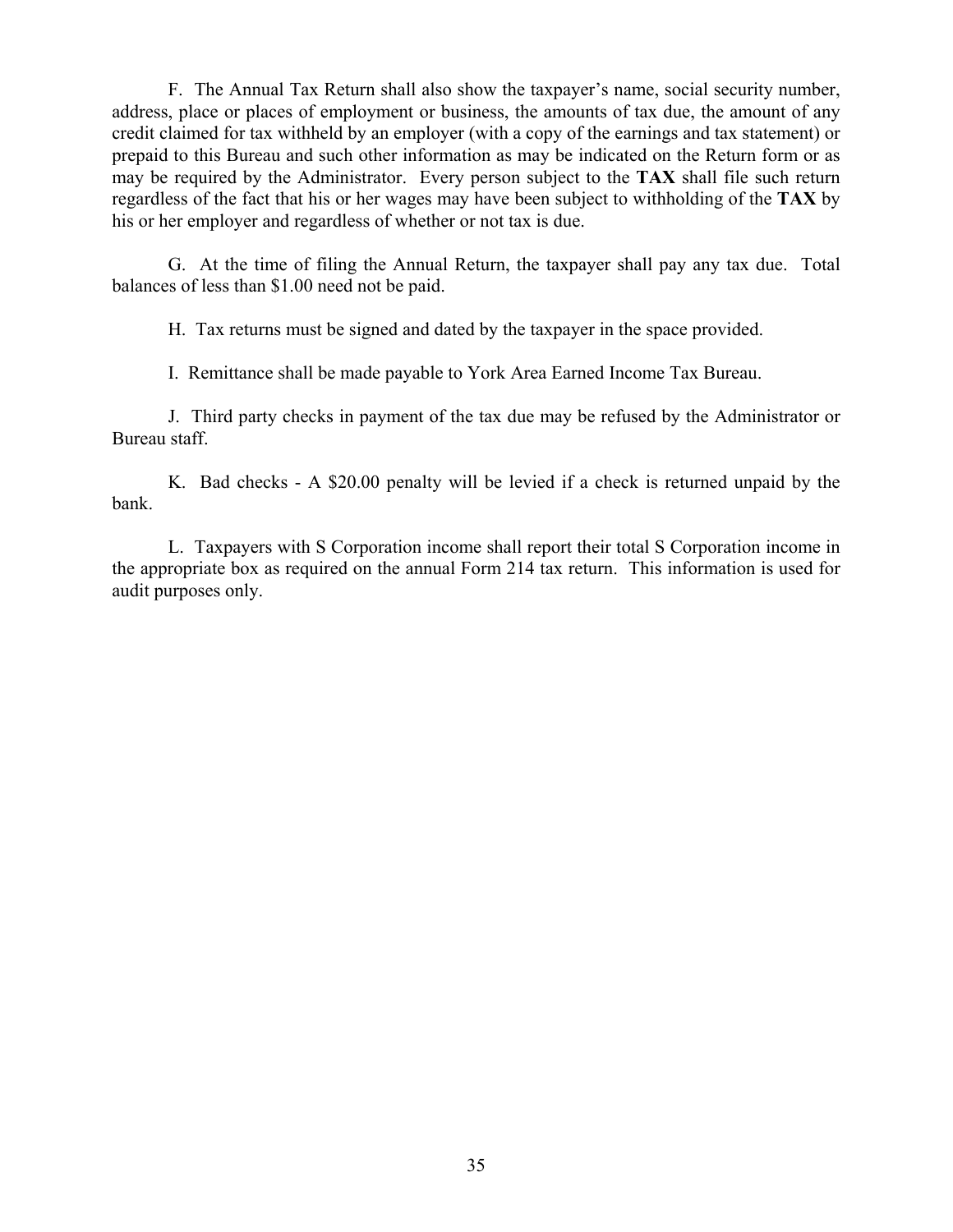## **SECTION 402. QUARTERLY PAYMENT BY TAXPAYERS: - (ADOPTED APRIL 29, 1991)**

A. Implementation date shall be January 1, 1992.

 B. In addition to the Form 214 Annual Tax Return, a Declaration of Estimated Income Tax Form, must be filed by all taxpayers who anticipate receiving earned income or net profits in excess of \*\$10,000.00 individually in a given calendar or fiscal year, if the tax due thereon is not withheld by employer(s). Quarterly payments of one-fourth  $(1/4)$  of the prior year's net profits and earned income not subject to employer withholding of tax and/or 90% of the current year's tax not subject to employer withholding shall be made to the York Area Earned Income Tax Bureau, at the following times:

| For quarter comprising the | Quarterly payment                         |  |
|----------------------------|-------------------------------------------|--|
| following months in which  | $(1/4 \text{ of total estimated }$ yearly |  |
| earned income or net       | tax owed)                                 |  |
| profits are received       | due on or before:                         |  |
|                            |                                           |  |
| Jan., Feb., March          | April 15                                  |  |
| April, May                 | June 15                                   |  |
| June, July, August         | September 15                              |  |
| Sept., Oct., Nov., Dec.    | January 15                                |  |
|                            |                                           |  |

 C. Refer to Section 406 for calculating the penalty and interest due on late payments of tax.

 D. An additional penalty of \$20.00 per failure to comply with the filing requirement shall be imposed and collected, in addition to the fines and penalties referenced in Section 506 of these Rules and Regulations.

E. The additional \$20 penalty shall apply to the following:

- 1. Failure to file the quarterly declaration of estimated income tax form for each period.
- 2. The deliberate misrepresentation of information or an improperly filed declaration.
- 3. Failure to pay any of the estimated tax due for each period.
- 4. Failure to make timely estimated tax payments for each period.

 <sup>\*</sup>Approved as amended by the Board of Directors on July 28, 1997, effective January 1, 1998, the threshold for filing the ES-77 form has been changed from \$2,500.00 to \$10,000.00.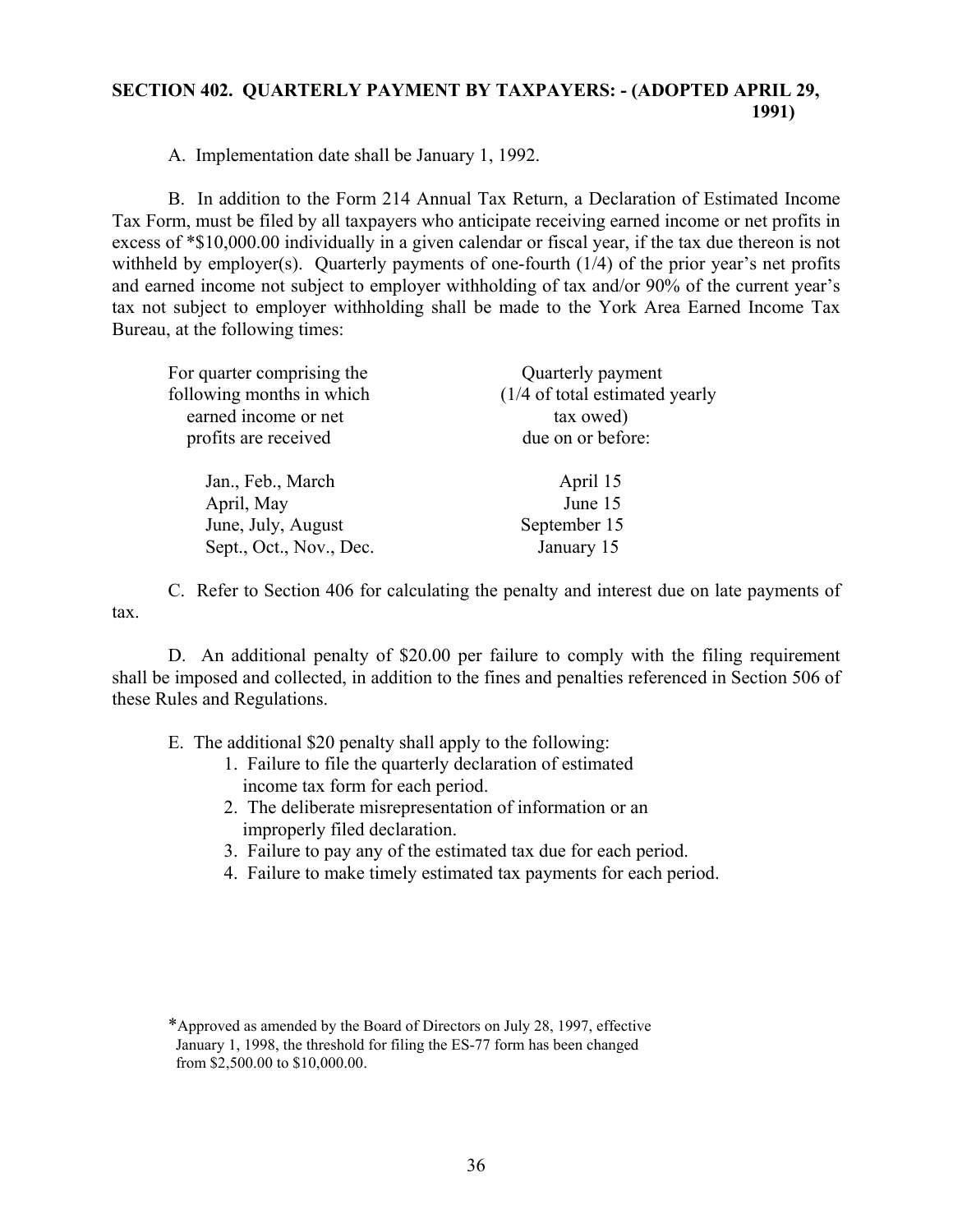F. A taxpayer who obtains not less than two-thirds of his/her gross income from farming or fishing for each period, shall have the option of filing a Declaration of Estimated Income Tax Form and of paying the estimated tax prior to March 2, of the following calendar year, except that the quarterly declaration due January 15, is due prior to March 2, of the same calendar year.

 The Declaration of Estimated Income Tax Form shall contain a box to be checked if the applicable taxpayer chooses to file the declaration and pay the estimated tax prior to March 2, in lieu of filing and paying quarterly.

 G. A husband and wife shall not file a joint declaration using one social security number. If one payment is made for multiple persons, the amount of tax to be applied to each person identified by their correct social security number is required.

 H. Should the Bureau accept a combined Declaration of Estimated Income Tax Form, the combined declaration must be signed by both spouses. It must also contain each spouse's correct social security number.

 I. A taxpayer may make and file adjusted declarations and pay the estimated **TAX** in cases where a taxpayer who has filed the previous quarterly return anticipates additional net profits not previously declared or finds that he has overestimated his anticipated net profit.

## EXAMPLES:

 (1) If a taxpayer has high business expenses in the 1st quarter which causes a loss for the 1st quarter, this does not allow a delay in the payment of taxes equal to one fourth (1/4) the estimated annual net profits.

 (2) Taxpayer X is self employed. For the 1st quarter he filed a quarterly declaration indicating zero earnings for that quarter. Although taxpayer X's expenses may exceed revenues, he must make quarterly tax payments based on his estimated tax liability for the year to avoid penalty and interest charges.

## **SECTION 403. RETURNS OF EMPLOYERS AND PAYMENT OF WITHHELD TAX:**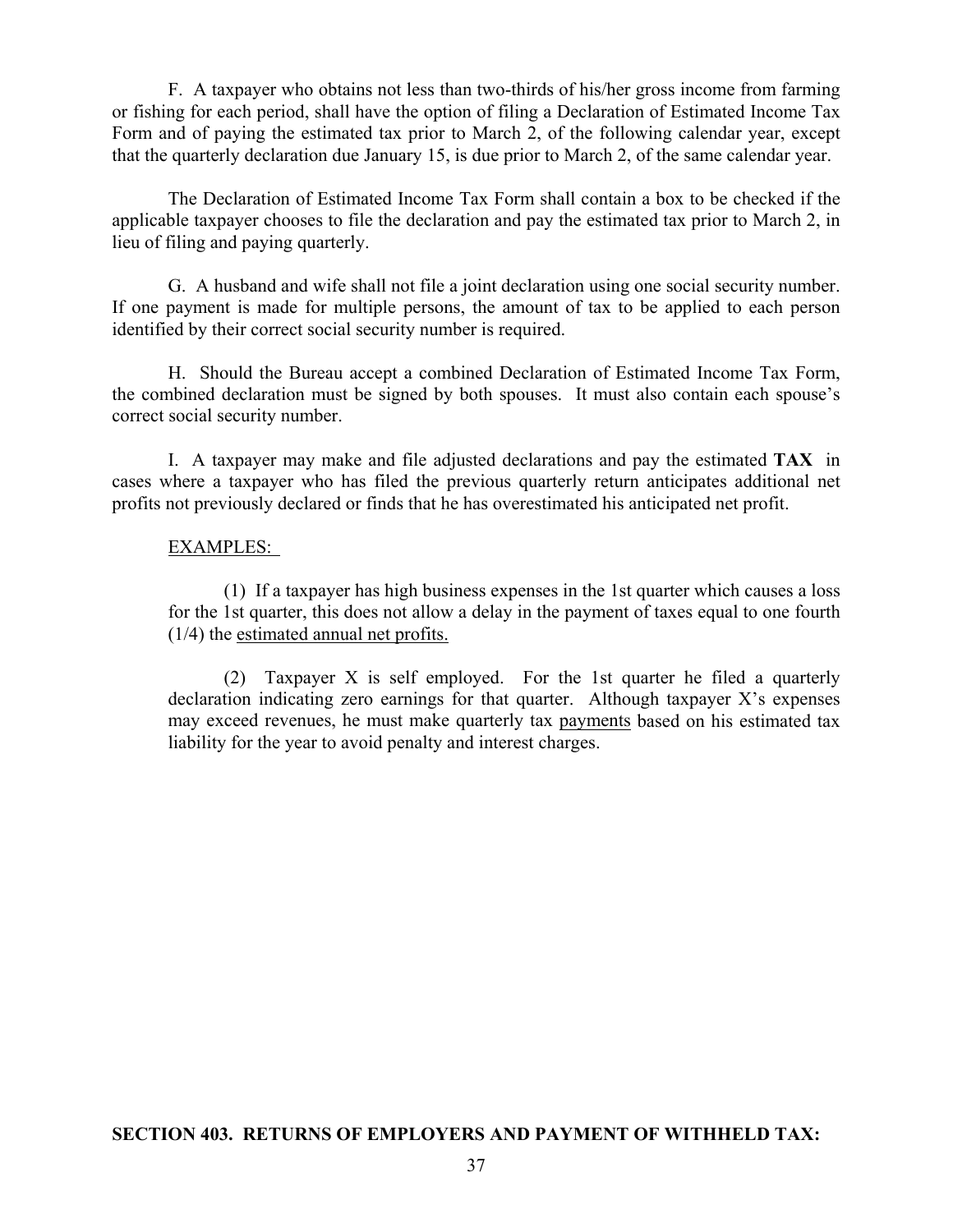A. Every employer required to withhold the tax shall file a quarterly return on the proper form setting forth the name, social security number, address, municipality of residence, withholding rate, gross earnings and amount of tax withheld for each employee, and shall remit the total sum thereof to the York Area Earned Income Tax Bureau on the dates specified.

| For Quarter comprising the<br>following months in which<br>wages are paid | <b>Employer's Quarterly return</b><br>and payment due<br>on or before |
|---------------------------------------------------------------------------|-----------------------------------------------------------------------|
| Jan., Feb., March                                                         | April 30                                                              |
| April, May, June                                                          | July 31                                                               |
| July, Aug., Sept.                                                         | October 31                                                            |
| Oct., Nov., Dec.                                                          | January 31                                                            |
|                                                                           |                                                                       |

 B. Employers may utilize computer printouts or similar listings to transmit quarterly and/or annual employee withholding data provided the required information is furnished in a manner acceptable to the Administrator. By prior arrangement with the Administrator employers with less than 250 employees may furnish quarterly and/or annual employee withholding data Form W-2 via magnetic media. In such cases, an Employer's Quarterly Return shall be completed and attached as a cover sheet to transmit the data and withheld tax to the York Area Earned Income Tax Bureau quarterly. The annual employee withholding Form W-2 data shall be reported to this Bureau during February of the ensuing calendar year and shall be accompanied by the annual reconciliation Form 322.

 C. Every employer who discontinues business prior to the completion of the tax year, shall, within thirty (30) days after discontinuance of business, file and furnish the returns required by this section covering periods between the last such returns and date of discontinuing business and transmit to the Officer all tax remaining due.

 D. Every employer with 250 or more employees shall be required to submit 1990 and subsequent calendar years withholding data for form W-2 information to this Bureau on acceptable magnetic media during February of the ensuing calendar year as per the Resolution passed by the Bureau's Board of Directors on Monday, July 30, 1990.

 E. Every employer who is engaged in a business activity within and outside the approving Political Subdivision shall withhold from resident and nonresident employees who work for such employers within the approving Political Subdivision even though the payroll records and place of payment are not in the approving Political Subdivision.

 F. Local earned income taxes withheld from employee wages by an employer or business entity or a corporation is held in trust for the taxing authority and it's tax collector, even in the event of a bankruptcy; nor shall these withheld tax funds be the "property of the bankrupt estate." These withheld taxes shall not be commingled in the employer's general cash or other accounts.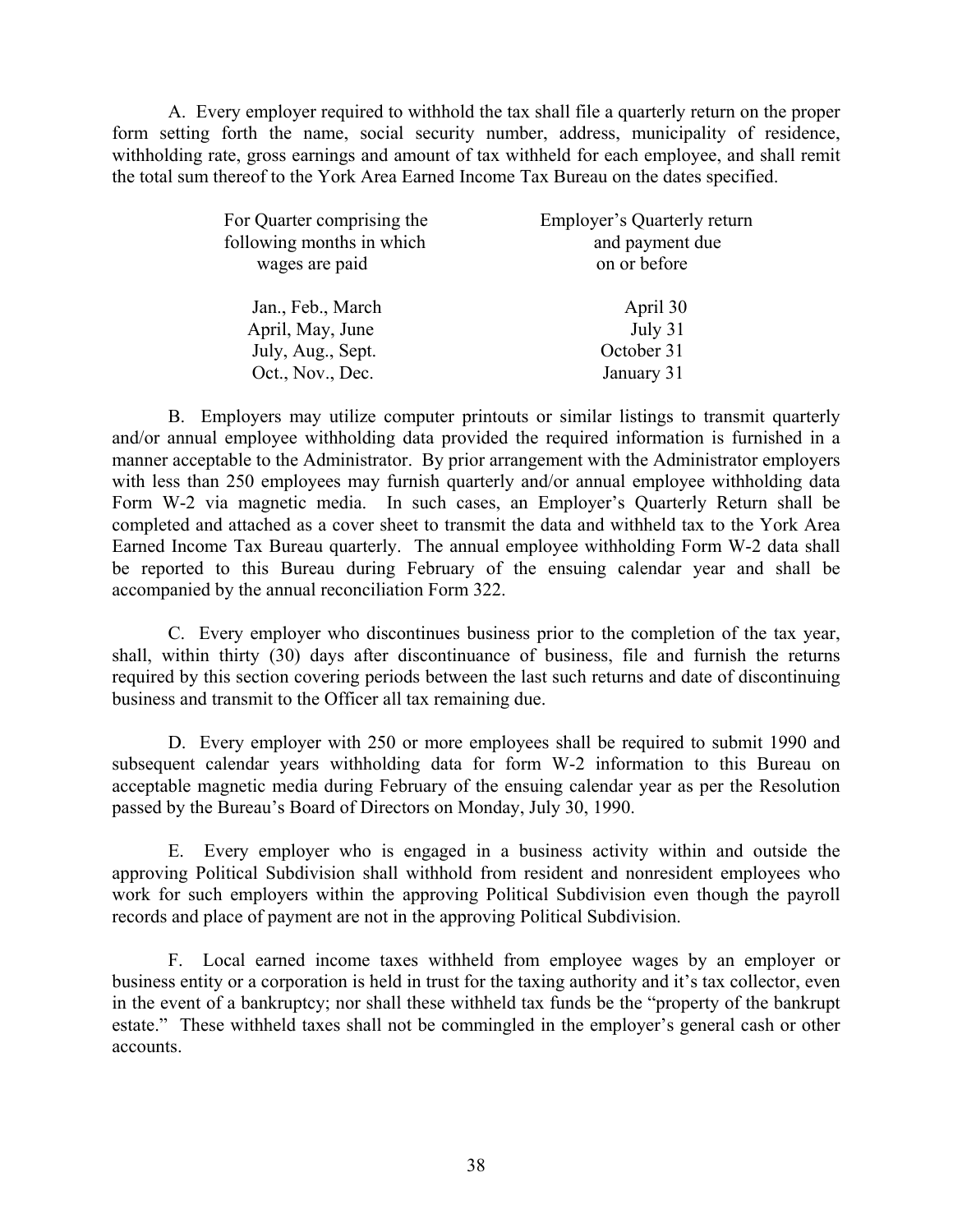G. (1) TRUSTEE EX MALEFICIO: One who collects the earned income tax as agent for a taxing authority or the taxing authority's tax collector and fails to pay same over to the appointed collector for the taxing authority is a trustee ex maleficio.

 EXAMPLE: An officer of a company that fails to remit the earned income tax withheld from the company's employees may be held personally liable for the earned income tax withheld as a trustee ex maleficio, where the officer has been active and/or in control over the collection and remitting of taxes.

 (2) Businesses and Corporations must act through individuals and where such individuals are the acting and controlling officers and agents of the corporation or business, and they fail to administer the trust responsibilities, liabilities are imposed upon the individuals who are responsible for the performance of the trust duty.

 EXAMPLE: A corporation which files a tax return form, or the forms W-2 document collections from employees, but remits only part of these collections to this Bureau shall be liable for the withheld taxes as a trustee through wrong doing. The controlling corporate officer is also liable for the tax as a trustee through wrong doing, to the extent that this officer failed, permitted and/or directed the corporation not to remit the withheld tax.

 EXAMPLE: An officer and/or director of a corporation or business who has knowledge that the corporation has failed to pay over withheld earned income tax shall be personally liable for the tax withheld because that person did not try to prevent the corporation or business from spending its funds without first paying the withheld tax to this Bureau.

 (3) LIABILITIES OF CORPORATIONS AND OFFICERS: Where a corporation does not remit the earned income tax withheld from its employees and subsequently is dissolved in bankruptcy, the corporate officers shall be held personally liable, jointly or severally, for the payment of the earned income tax withheld.

EXAMPLE: The officers are the sole owners of the shares of stock and/or are the "guiding force" of the corporation. The officers are trustees of the earned income tax collected since they are responsible for the corporation's failure to remit the tax and for the misappropriation of the funds. The doctrine of separate entity of the corporation shall not defeat this Bureau's claims.

 H. The employer, the business, the corporation shall not characterize the tax withheld simply as creating a debtor-creditor relationship between the employer or business or corporation and this Bureau as collector for the taxing authority, therefore the employer is the conduit for its employees' tax payments. Consequently, these taxes withheld are held in "express trust" or in "constructive trust" for the taxing authority and its collector of these taxes.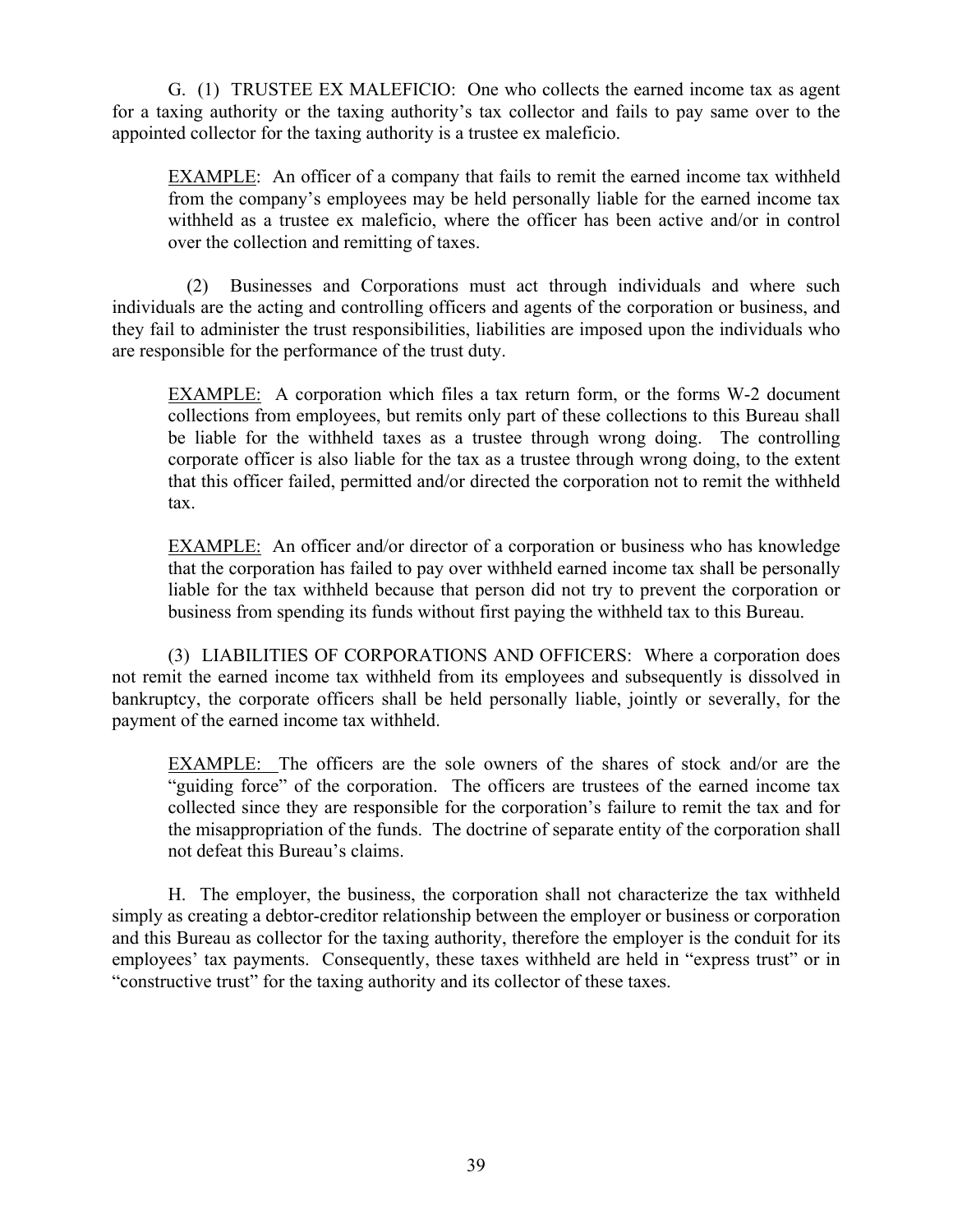I. LOWEST INTERMEDIATE BALANCE TEST (L.I.B.T.). This is a judicial test which this Bureau will apply to ease the burden of the beneficiary (the tax collector, in this case the Bureau) to trace the funds if or when a trustee commingles trust funds due this Bureau with other monies in a single account. The L.I.B.T. allows trust beneficiaries to assume that trust funds are withheld last from a commingled account. Therefore the lowest intermediate balance in a commingled account represents trust funds that have never been dissipated and which are reasonably identifiable. The Bureau will take the position that the Court will keep in mind a broad policy against allowing a party unilaterally to make a trust unenforceable by commingling assets. Also, in the event of a bankruptcy filing the L.I.B.T. is intended to provide a method for this Bureau to demonstrate that amounts of withheld taxes were/are still in the possession of the debtor at the commencement of the case.

 See: 300-227 City of Farrell VS Sharon Steel Corp.; United States Office; Mueller Industries, Inc.; Citibank, N.A. United States Court of Appeals, third Circuit, No. 94-3130, November 14, 1994 case.

 J. INTERLOCKING BUSINESS ENTITIES: A company that maintains separate payrolls for its employees on a separate checking account or general ledger system and reported to this Bureau that it has withheld payroll tax from its employees shall be liable for the earned income tax, plus interest, plus penalty when the tax has not been remitted to this Bureau.

EXAMPLE: The fact that a company is closely tied to a corporation and that together the company and corporation provide a single overall set of services does not excuse the corporation from liability for unremitted income tax withheld where the entities have been kept separate for bookkeeping and operational purposes.

 K. RESPONSIBLE PARTY. An officer or employee of a business entity including a corporation, who is responsible or has the duty to collect or withhold earned income tax and/or possesses actual or implied control over funds and tax accounts will be personally assessed for collected or withheld earned income tax that is not remitted. Generally this Bureau will issue an assessment, or file a legal action, against the chief operating officer and/or financial officers of any entity, including corporations, if the facts of the particular case disclose that these individuals are involved in the day to day operation of the business entity and retain decision making authority over financial matters. A responsible person need not be an officer of the entity. Managers whose duties include authority and control over financial decisions may likewise be held responsible.

 This Bureau's process of determining the responsible person begins with the "Employer Questionnaire Form" and/or the tax return form itself. Bureau regulations do not restrict who may sign a tax return form. However, it is important for the person signing the form 319 to understand that act, along with other factors, may subject her or him to personal liability. Because signing the tax return form evidences control over the funds of the entity and an active involvement in the entity, this Bureau presumes the person signing the tax return form to be the person responsible for the payment of the withheld tax unless the facts of each particular case do not support that inference. Therefore, if the signatory is an officer of the entity, it is likely that an assessment will be made.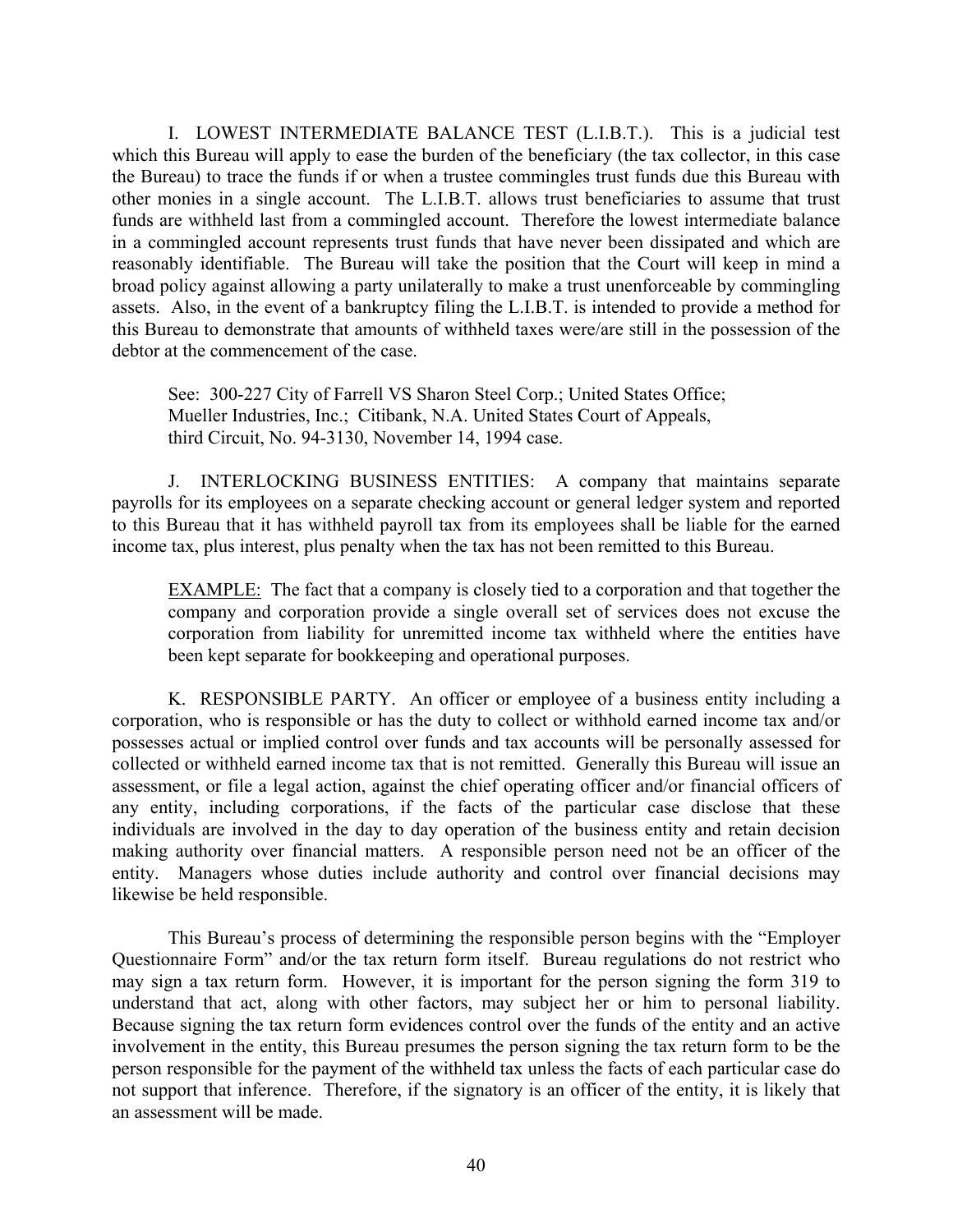## **SECTION 404. FISCAL YEARS:**

 A. Normally taxpayers shall use the calendar year method for reporting and paying the tax.

 B. A taxpayer, by filing with the Bureau his or her written election to do so, may make returns and pay tax on the same fiscal year basis used for Federal Income Tax purposes. (Refer to Section 401 E).

## **SECTION 405. CASH OR ACCRUAL BASIS:**

 A. A taxpayer may report income on either the cash or accrual basis as those terms are used for Federal Income Tax purposes. The basis used by the taxpayer shall be the same as used by the taxpayer for Federal Income Tax purposes.

 B. Illustrations of Computations of Net Profits - An amplification of the definition contained in Section 405, but not in limitation thereof, the following additional information and requirements for the determination of net business profits are furnished.

 (1) "Cash Basis Method - A taxpayer employing the cash basis of accounting includes in gross income all income subject to tax received during the year in cash or its equivalent. He or she deducts all disbursements made during the year in cash or its equivalent, provided deduction for such expenditures is authorized by law.

 (2) The use of the cash basis is mandatory where no book or records of account are maintained.

 (3) Items of income and expenditure which, as gross income and deduction, are elements in computing taxable income need not necessarily be in the form of cash. It is sufficient that such items, if otherwise properly included in the computation, can be valued in terms of money.

 EXAMPLE: A taxpayer on the cash basis received shares of stock in payment of services. Assuming that the stock has a fair market value, the taxpayer has received the equivalent of cash to the extent of its value and that amount must be included as income.

 (4) If the return is made on a "cash basis," gross profit shall include receipts from commissions and fees, as well as the gross profit or loss from sales of merchandise, goods, wares, and services.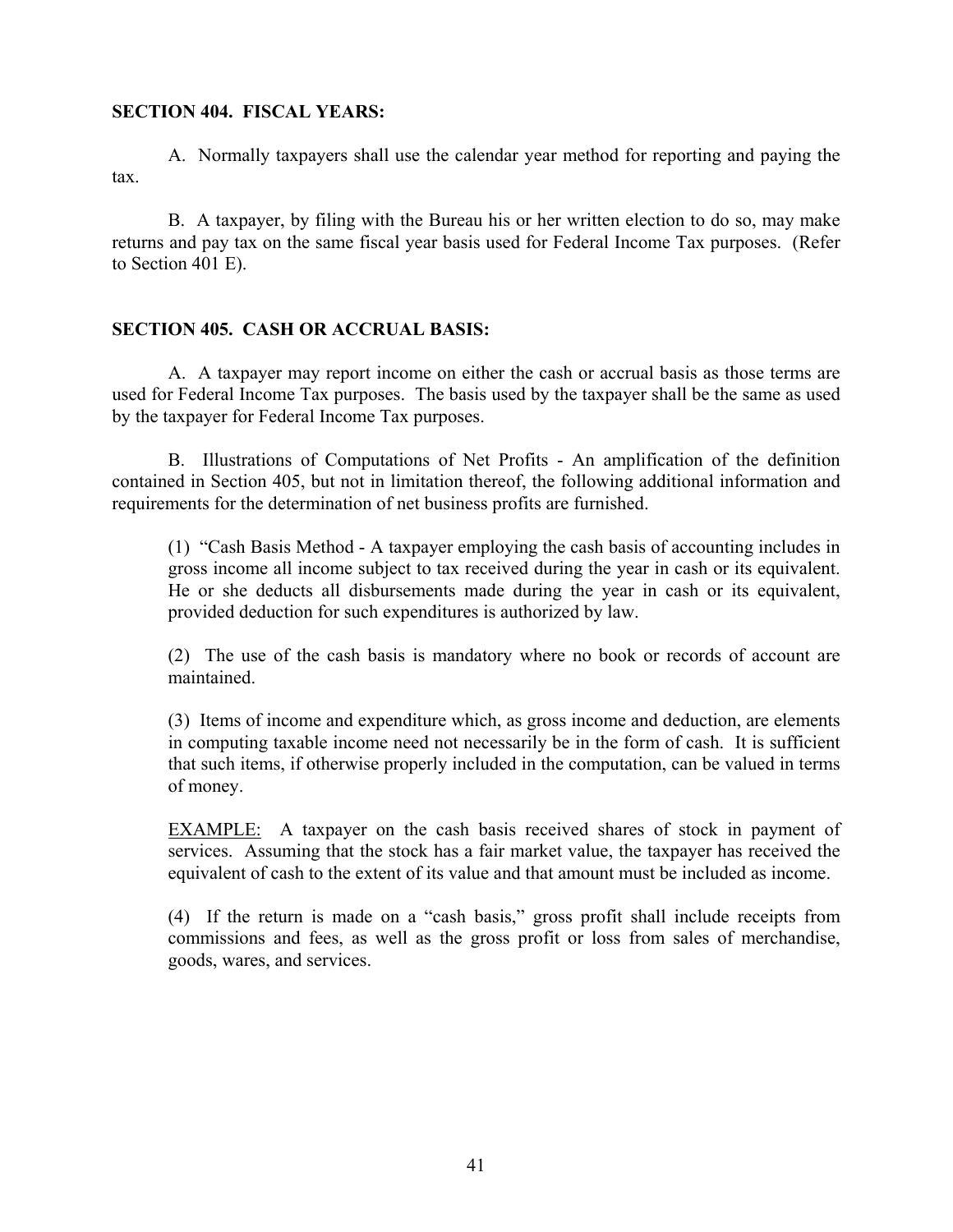(5) "Accrual Basis" - If income is taken into consideration when earned, even though not received in cash, and expenses are considered as soon as incurred, whether paid or not, the system of accounting is said to be on the "accrual basis." These are the basic rules: (1) the right to receive an item of income (as distinguished from actual receipt) determines its inclusion in gross income under the accrual method; and (2) a deduction cannot be accrued until an actual liability is incurred.

 EXAMPLE: In September of last year a contractor performed work for a customer. Payment for the work was not received until this year. If the taxpayer reports on the accrual basis, the income will be included in last year's return (when earned). If he or she reports on the cash basis, the payment will be included in this year's return (when received).

 C. A taxpayer engaged in more than one business may, in computing taxable income, use a different method for each trade or business.

 D. Methods of Accounting must clearly reflect income. No method of accounting is allowed unless it clearly reflects income. Thus, even if the taxpayer's accounts are kept and the return made on a cash basis, unusual cases may arise in which a payment made during the year is not deductible.

EXAMPLE: Commissions, fees and costs paid in one year by a taxpayer in securing a loan for ten or fifteen years covered by a mortgage on property to be leased are not deductible in full in the year of payment but should be spread over the period of the loan, even though the taxpayer's accounts are kept and the return made on the "cash basis."

 E. Income or net profits shall be taxable in the year when they are actually or constructively received by the taxpayer. Income or net profits, although not actually reduced to a taxpayer's possession, will be deemed to be constructively received by the taxpayer in the taxable year during which it is credited to the taxpayer's account, set apart for the taxpayer, or otherwise made available so that the taxpayer may draw upon it at any time. However, income will not be deemed to be constructively received if the taxpayer's control of its receipt is subject to substantial limitations or restrictions, such as those relating to age, death, disability, retirement or other similar factors.

## **SECTION 406. PENALTY AND INTEREST:**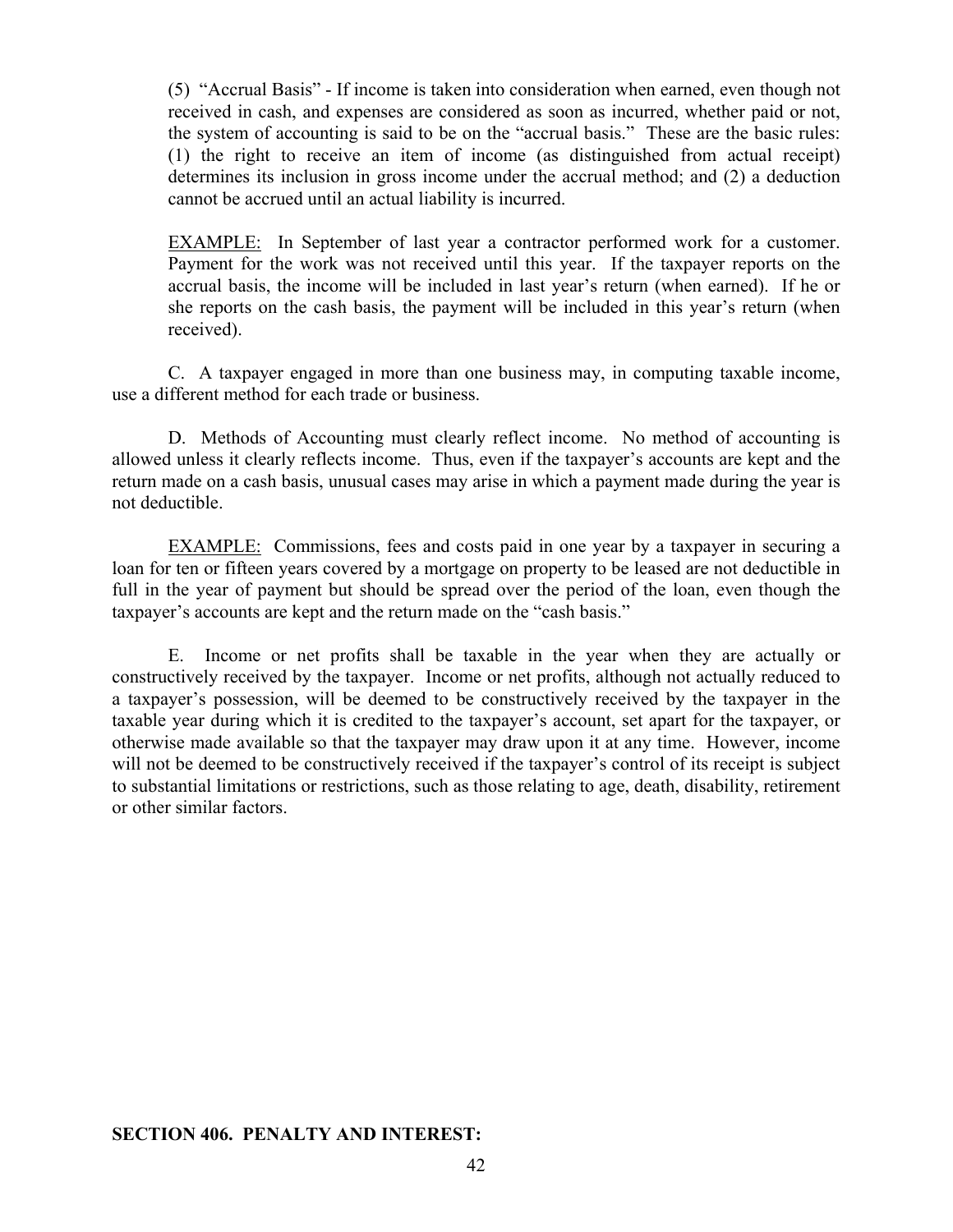If for any reason the tax is not paid when due, interest at the rate of six percent(.06) per annum on the amount of said tax, and an additional penalty of one-half of one percent (.005) of the amount of the unpaid tax for each month or fraction thereof during which the tax remains unpaid, shall be added and collected. Where suit is brought for recovery of any such tax, the person liable therefore shall, in addition, be liable for the cost of collection and interest and penalties herein imposed.

EXAMPLE: Tax due x .06 x No. of days deling. divided by  $360 =$  Interest.

#### **SECTION 407. EXTENSIONS:**

 A taxpayer who requires an extension of time in which to file his or her Annual Tax Return shall make written application to the Bureau no later than one hundred and five (105) days from the end of the calendar or fiscal year for which the Return will be filed. A Taxpayer who is granted an extension of time for filing his or her Federal or Pennsylvania Income Tax Return shall not automatically be entitled to a similar extension of time for filing his or her local return. A copy of the taxpayer's York Area or the Federal tax extension form received at this Bureau on or before April 15, or postmarked by this date is required for approval to be considered.

 Interest at the rate of six percent (.06) per annum must be paid even though an extension of time for filing is granted.

#### **SECTION 408. CHANGE IN FEDERAL OR PENNSYLVANIA TAXABLE INCOME:**

 If the amount of a taxpayer's earned income or net profits reported on his or her annual Federal or Pennsylvania Income Tax Return is changed or corrected either by action of the Internal Revenue Service or Pennsylvania Department of Revenue or by the individual's filing of an amended annual Federal or Pennsylvania return, the taxpayer shall report to this Bureau such change or correction was determined, by filing an amended tax return indicating the applicable tax year on the return.

#### **SECTION 409. PAYMENT TO BUREAU BY FED WIRE TRANSFER OR OTHER**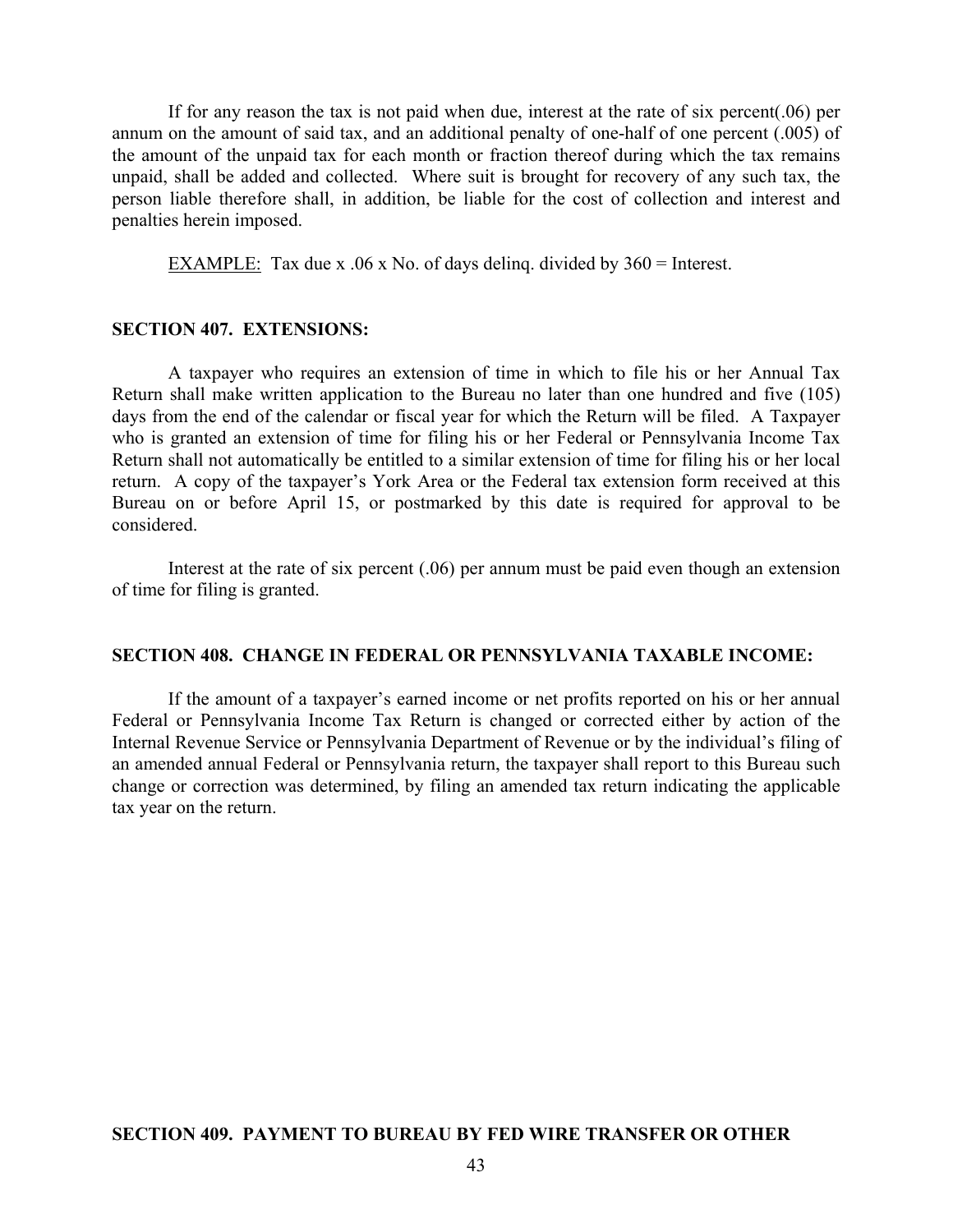#### **ELECTRONIC METHODS:**

 Payment of tax, penalty or interest to the Bureau by any electronic means shall require the Bureau's prior written approval. The written approval shall be in the form of a letter or on a form prepared by the Bureau which provides the necessary information to assure prompt, accurate accounting and proper credit for said payment by electronic means. The letter or Bureau form must contain the signature of the Bureau administrator and the date the signature is affixed thereto.

 The Bureau and the Bureau's employees shall not be held accountable for unauthorized transfers of funds into any Bureau cash account when no prior approved, written authorization has been issued to the originator of the funds transfer process.

 The originator of each prior approved electronic funds transfer to Bureau cash accounts shall also simultaneously notify the Bureau of the incoming electronic transfer of funds by means of a FAX to telephone number (717)854-6376. the Fax must contain all the information required for Bureau employees to fully and properly credit the proper persons or employer accounts for the amount of the electronic funds payment.

## **ARTICLE V**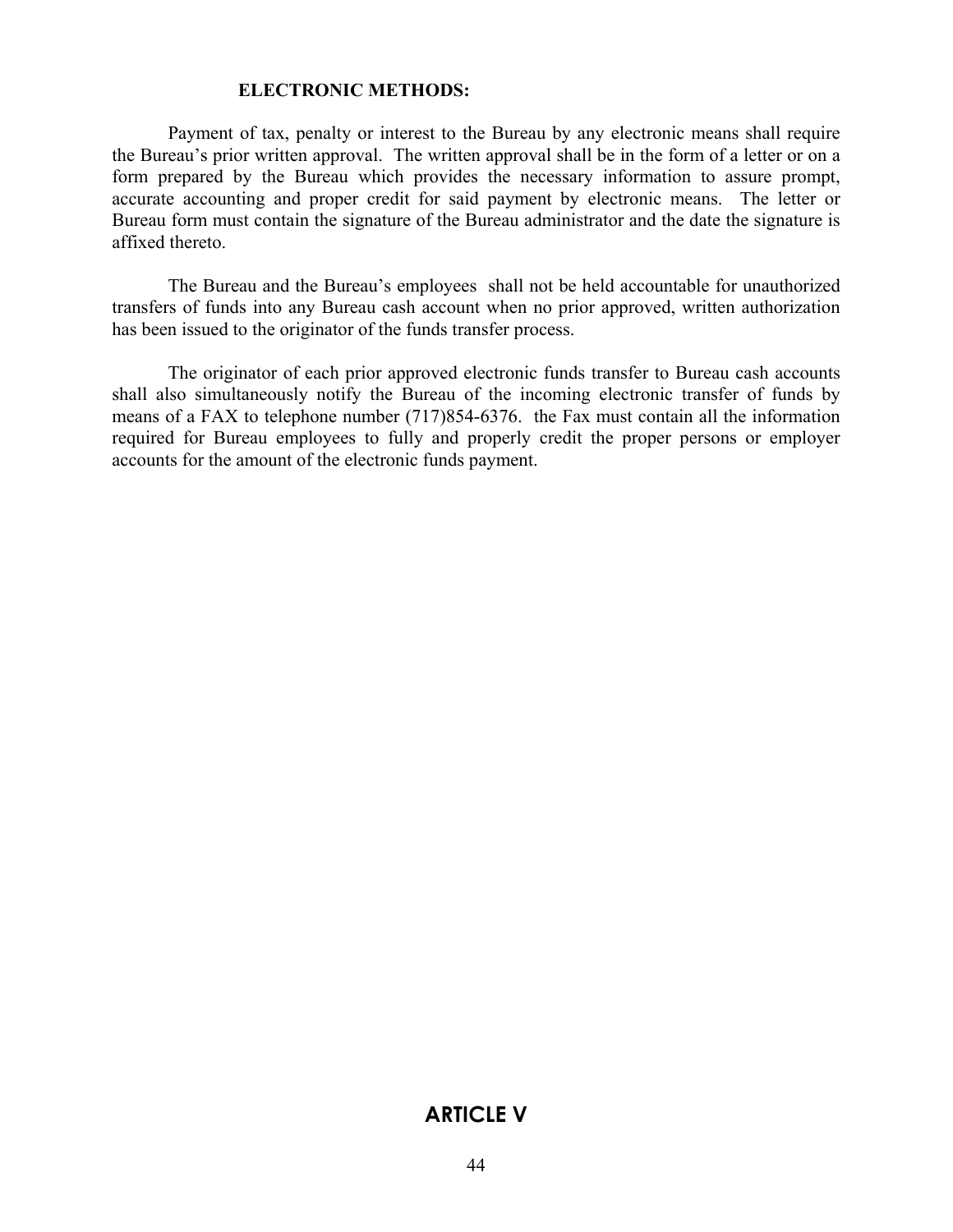## **ADMINISTRATION AND ENFORCEMENT**

#### **SECTION 501. INCOME TAX OFFICER:**

 A. the Administrator is charged with the administration and enforcement of the Ordinances and Resolutions and these Rules and Regulations, and is authorized to act on behalf of the member Municipalities and School Districts in such administrative and enforcement matters.

 B. The York Area Earned Income Tax Bureau, shall keep a record showing the amount received by it from each person paying the tax and, if paid by such person in respect of another person, the name of such other person, and the date of such receipt for (7) seven years.

#### **SECTION 502. REQUESTS FOR RULINGS:**

 Any taxpayer or employer or tax preparer desiring a specific ruling concerning the Resolutions and Ordinances or these Rules and Regulations shall submit all relevant facts in writing to the Administrator who shall issue a written ruling.

## **SECTION 503. EXAMINATION OF BOOKS AND RECORDS OF TAXPAYERS AND EMPLOYERS:**

A. The Administrator and agents or staff members of the Bureau designated in writing by him are authorized to examine the books, papers and records of any taxpayer or supposed taxpayer or of any employer or supposed employer in order to verify the accuracy of any return; or, if no return was filed, to ascertain the tax due, if any. Every taxpayer or supposed taxpayer and every employer or supposed employer is required to give the Administrator or any agent or staff member so designated by him the means, facilities and opportunity for such examinations and investigations as are authorized. In addition to all other powers, the Administrator and staff shall have the power, on behalf of the taxing jurisdictions to examine any person under oath concerning salaries, wages commissions, and other compensation returned, or which should have been returned for taxation hereunder; to compel the production of books, papers and records, and the attendance of persons (whether as parties, principals, agents or witnesses) before him.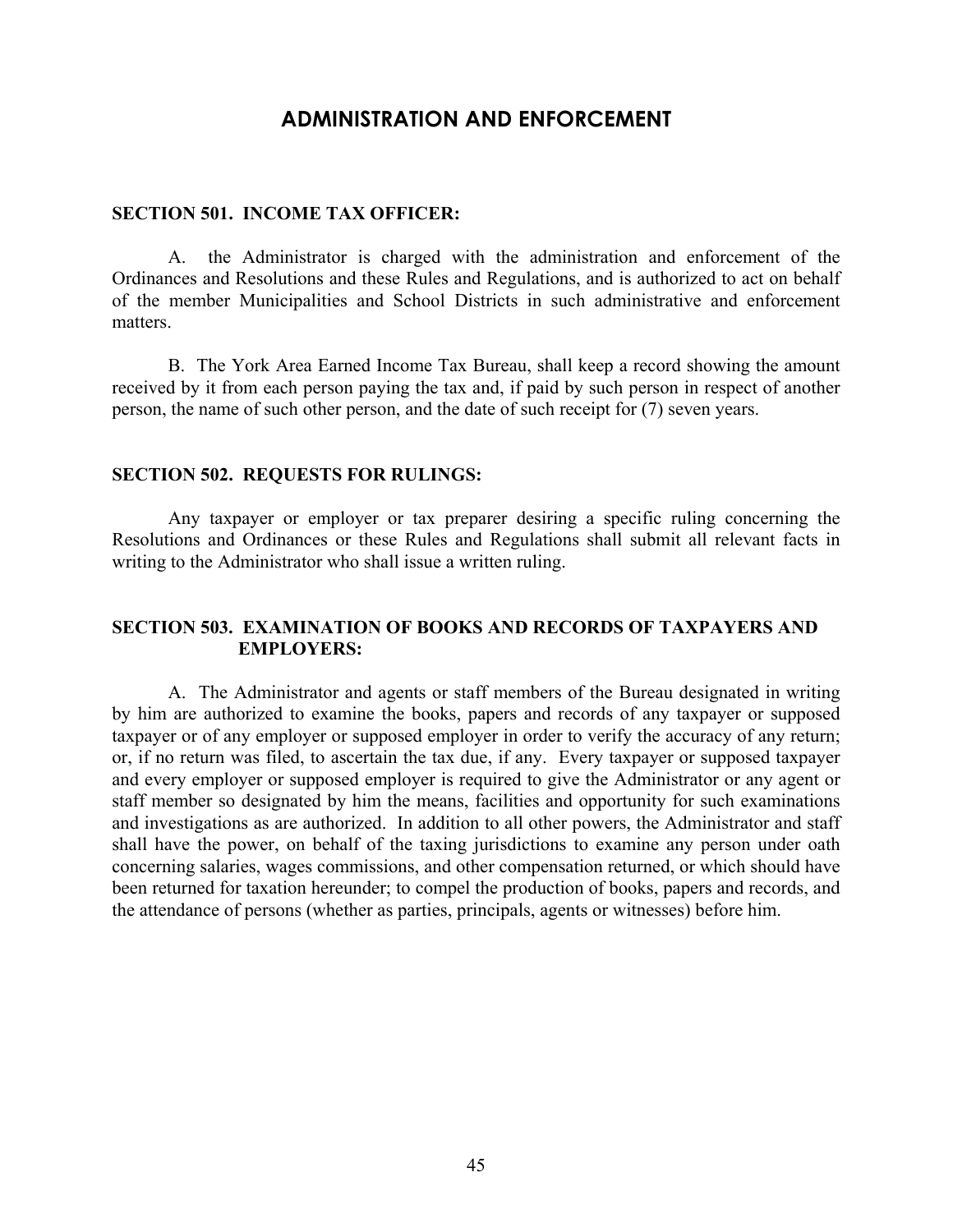B. Information obtained by the Administrator or any other official, staff member or agent of the Bureau as a result of any return, examination, investigation, hearing, or verification required or authorized, is confidential and may not be disclosed to any person, except for official use in connection with administration or enforcement of the Resolutions and Ordinances, or as otherwise provided by law.

#### **SECTION 504. RECORDS TO BE KEPT BY TAXPAYERS AND EMPLOYERS:**

 Taxpayers and employers subject to the Resolutions and Ordinances are required to keep such records as will enable the filing of true and accurate returns, whether of taxes payable upon earned income or net profits, or both; and such records shall be preserved for a period of not less than six (6) years in order to enable the Bureau staff to verify the correctness and accuracy of the returns filed.

#### **SECTION 505. REFUNDS:**

 A. A completed Annual Tax Return must be filed and be processed before a request for refund can be considered. Depending upon the nature of the refund, additional documentation to substantiate the request may be required by the Bureau. Refund requests will not be processed until the necessary documentation is provided. Requests for refund will be considered based upon the relevant facts and circumstances pertinent to each case. Amounts less than one dollar (\$1.00) will be refunded only upon written request of the taxpayer, accompanied by a stamped, self-addressed envelope.

B. Bureau policy regarding uncashed tax refund checks.

In the event that, through no fault of this Bureau, the payee's tax refund check is not received at this Bureau's bank for payment within six months from the issue date printed on the face of the tax refund check, and the dollar amount of the tax refund check is less than ten dollars (l\$10.00), this Bureau shall not be responsible for, or required to issue a replacement tax refund check, and that check shall be void. This policy adopted 10/29/2001 by this Bureau's Board of Directors, and the effective date shall be 01/01/2002 for this policy.

## **SECTION 506. FINES AND PENALTIES FOR VIOLATIONS:**

 Any person who violates any provision of the Resolutions and Ordinances shall, upon conviction, be sentenced to pay a fine of not more than \$500.00 for each offense plus costs, and in default of payment thereof, to be imprisoned in the County Prison for a period not exceeding thirty (30) days. Some of the violations which may result in such conviction are:

 A. Revelation for unauthorized purposes by any Bureau employee or any official or employee of any former or present member districts of any confidential information acquired as a result of the operation of the Resolutions and Ordinances or these Rules and Regulations.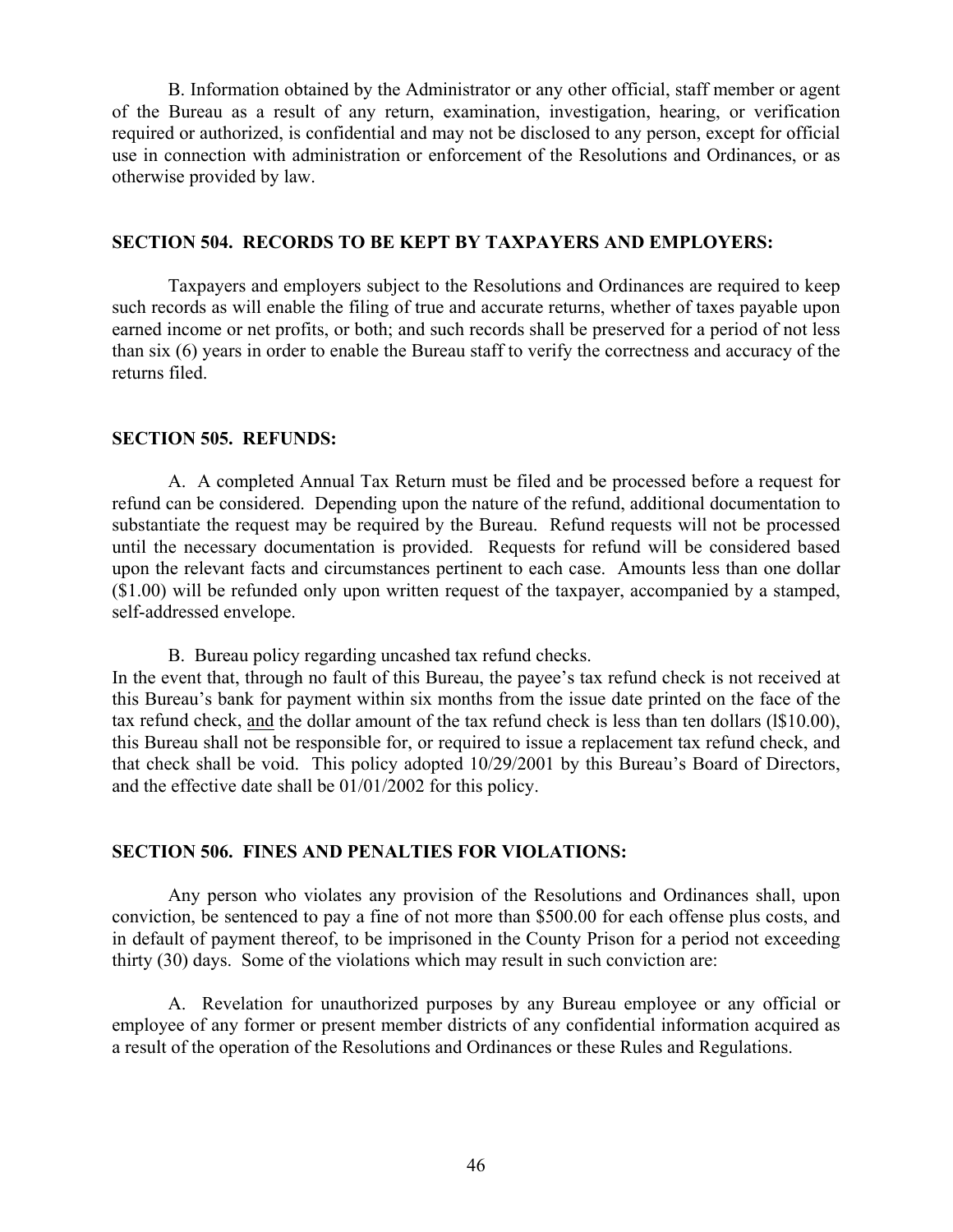B. Failure, neglect, or refusal on the part of any person, any partner of a partnership or any officer of a corporation or association to file any report or return, or to pay, deduct from wages, or transmit any tax, penalty or interest required of such person, partnership, corporation or association.

 C. Failure, neglect or refusal to maintain or to reveal to the Bureau or its authorized representative, books, records, or papers relevant to the tax imposed hereunder.

 D. Knowingly making any incomplete, false or fraudulent report or return or attempting to do any other thing to avoid payment of the tax in whole or in part.

 E. All taxes, fines, interest and penalties imposed by these Resolutions and Ordinances shall be paid to the York Area Earned Income Tax Bureau.

#### **SECTION 507. CONCURRENT REMEDIES:**

Imposition of any fine or imprisonment shall not bar either civil liability for tax, penalty or interest, or criminal prosecution for embezzlement, fraudulent conversion, theft or other offense under the Pennsylvania Crimes Code, or criminal prosecution for failure to file a properly prepared tax return under Act 511, P.L. 1257 of 1965, as amended.

## **SECTION 508. FAILURE TO RECEIVE FORMS:**

Failure of a taxpayer or employer to receive forms or returns required by the Resolutions and Ordinances does not excuse any failure to file any reports or returns required or to pay any tax due, including penalty and interest.

## **SECTION 509. SPOUSE'S NAME AND SOCIAL SECURITY NUMBER:**

 Taxpayers shall provide the full name and social security number of their spouse in the space provided on the annual tax return form.

## **SECTION 510. RETURN COMPLETION - GENERAL:**

 A. Each taxpayer shall account for all 12 months of the calendar year as to their place of domicile and the months in each place and also provide the name of each Borough, Township or City in which they lived during the calendar year.

 B. Figures may be rounded to the nearest whole dollar, except where prohibited as indicated on the tax return form.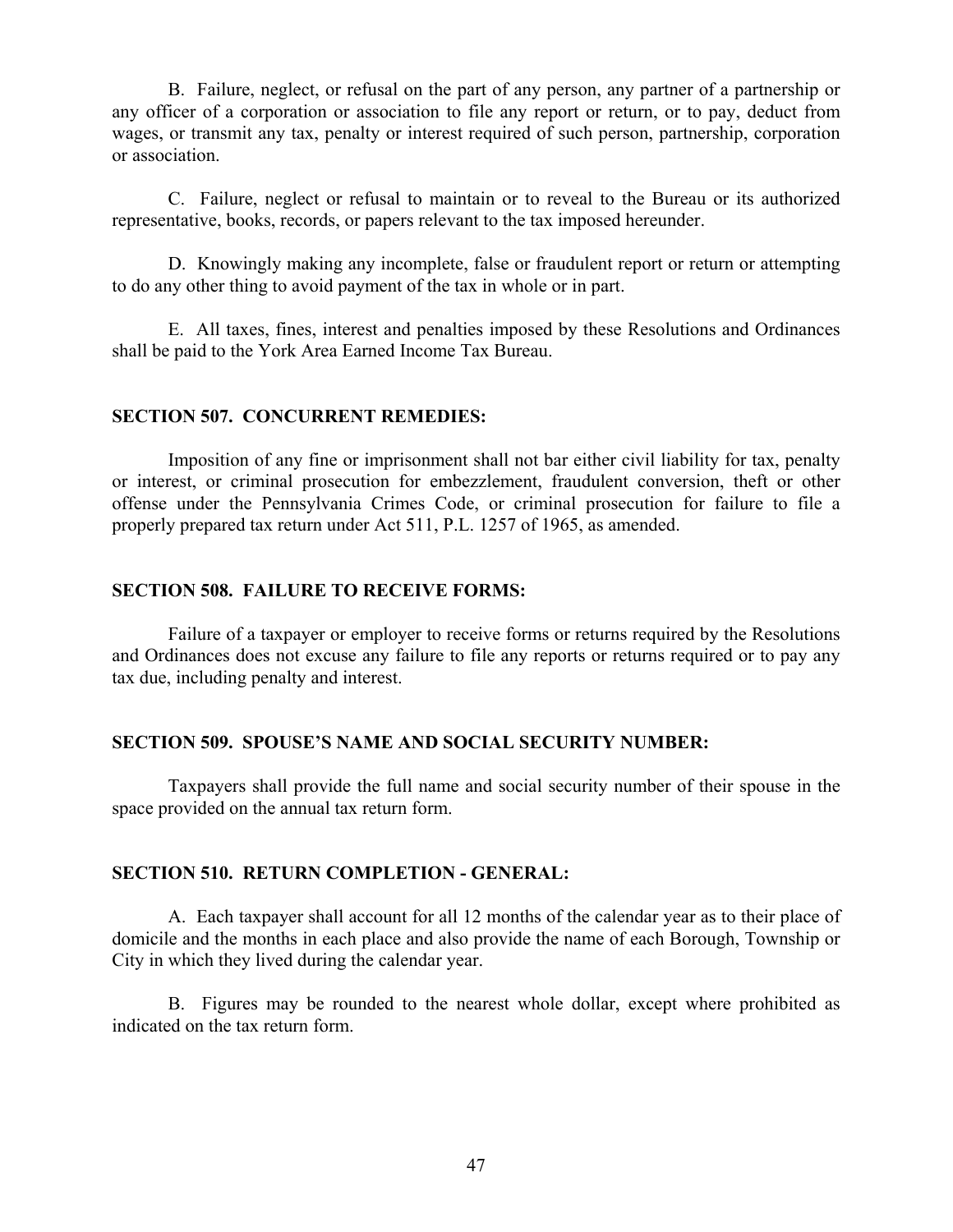C. All appropriate schedules, W-2 forms and 1099 forms shall be enclosed with the tax return when received. Tax returns shall be considered as incomplete without the appropriate schedules, W-2 forms and 1099 forms.

 D. Tax returns received without the applicable tax and penalty and interest shall be considered as being an incomplete filing as the return cannot be processed without payments.

 E. Taxpayers with earnings in another State and having paid tax on earnings there must provide a copy of the State tax return for that State, plus their Pennsylvania personal income tax return.

 F. Estimates of income and/or expenses by the taxpayer are not acceptable unless accepted by the Bureau administrator.

 G. Should the taxpayer omit the required expense deduction forms or if the expense deduction forms are not fully completed, the expense deductions shall be disallowed and shall be systematically denied without notification to the taxpayer. The taxpayer instructions shall also indicate this provision.

 H. Taxpayers may not submit Federal Schedule SE in lieu of Federal Form 1040 Schedules C, E, & F to this Bureau.

 I. Taxpayers may not submit Federal Schedule E form in lieu of submitting their applicable K-1 form. Failure to submit the completed K-1 form shall result in the rejection and return of the taxpayer's forms as an incomplete or fraudulent filing.

 J. The Bureau may acquire and utilize the Pennsylvania Department of Revenue, Individual Income Tax information regarding earned income and net profits for audit and compliance purposes.

K. Signing of Returns and other Documents:

 (1) Any tax return form other than a Form ES-77 Quarterly Declaration under section 402, or a declaration, statement, schedule or other document required to be made and/or submitted to this Bureau pursuant to P.L. 1257, No. 511 of 1965 as amended, and these Rules and Regulations, or when requested by the Bureau's administrator, shall be signed by the taxpayer or by the person legally authorized to sign on behalf of the taxpayer when the tax return form, declaration, statement, schedule or other document is filed with the Bureau.

 (2) Any tax return form, declaration, statement, schedule or other document required as per P.L. 1257, No. 511 of 1965, as amended, or by these Rules and Regulations for a partnership shall be signed by one of the partners. The fact that a partner's name is signed to a return, declaration, statement, schedule or other document, shall be prima facie evidence for all purposes that such partner is authorized to sign on behalf of the partnership.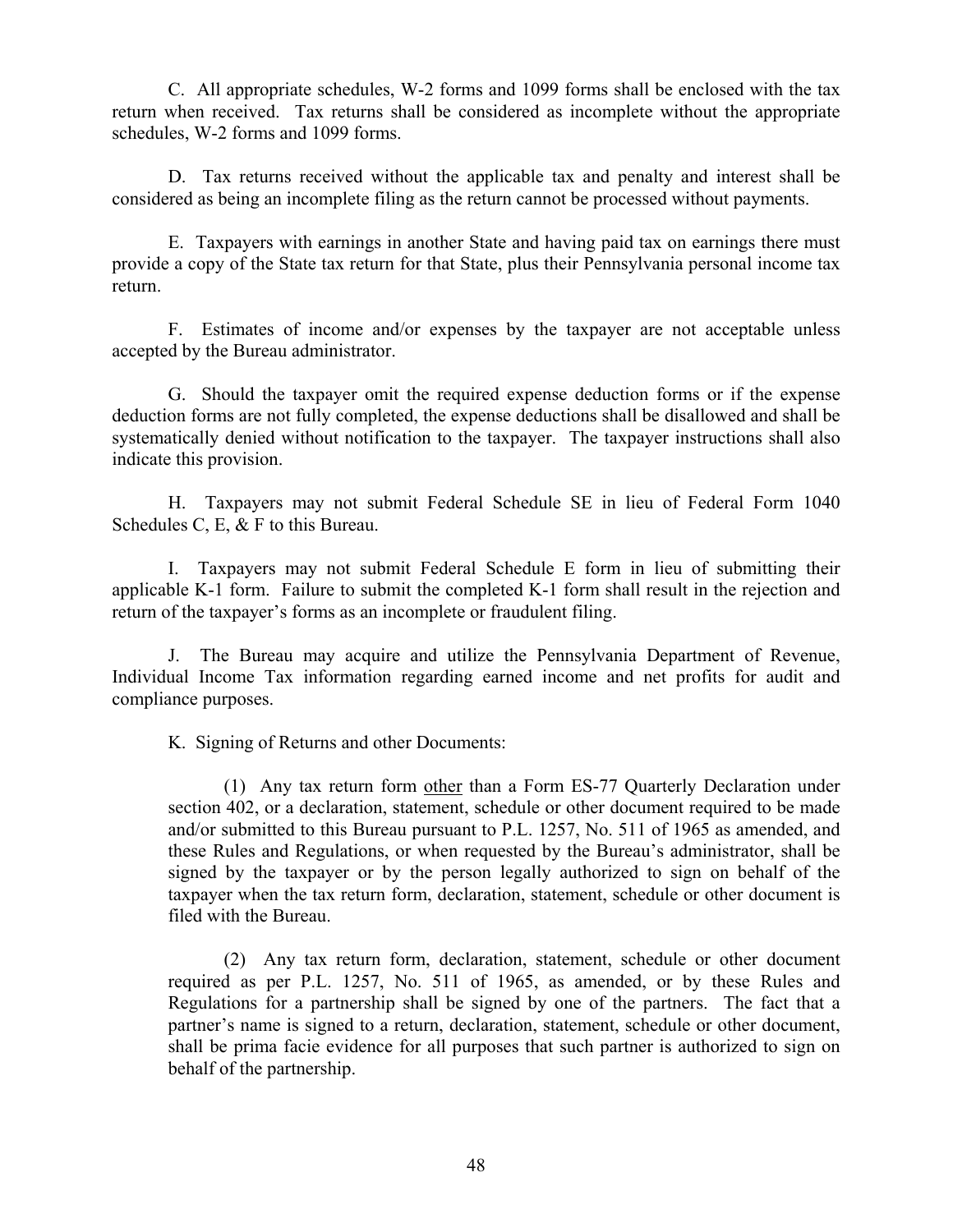(3) The making or filing of any tax return form, declaration, statement, schedule or other document pursuant to P.L. 1257, No. 511 of 1965, as amended, or by these Rules and Regulations, shall constitute a certification by the person making or filing such tax return form, declaration, statement, schedule or other document or copy thereof that the statements and information therein are true and correct and that any copy filed is a true copy.

 (4) Any unsigned tax return form received at the Bureau shall be considered as incomplete and unacceptable until it is properly signed.

 L. TAX REFUNDS: No tax refund will be made unless a proper claim in writing on an approved form for refund is filed by the taxpayer or the employer or business entity, within three years from the date of filing the final return for the taxpayer's calendar year in which the overpayment was made. Except that if the return was filed before the due date, the three year refund period shall begin on the last day prescribed for filing the tax return form.

#### **SECTION 511. WHO MUST FILE:**

 A. Each resident of our participating Municipalities and School Districts, who is 16 years of age or older. All earned income and net profits are taxable for the entire calendar year in which an individual becomes 16 years of age.

 B. Taxpayers who are retired or permanently disabled and have no taxable income may be coded on the bureau's files so as not to receive a tax form. The taxpayer must properly notify the Bureau in writing and also provide the effective date of retirement or permanent disability.

 C. Taxpayers on active military duty must file a tax return for the year in which they first entered the military on active duty and inform the Bureau of their active duty military status.

 D. A taxpayer 16 years or more of age must file a tax return if he or she was a college student when the place of legal domicile is or was within our participating Municipalities and School Districts.

 E. Taxpayers who had the earned income tax withheld by their employer are not exempt from filing a properly completed tax return.

 F. Partial year residents and out of state residents must file for the applicable portion of the calendar year they lived or worked in one of our participating Municipalities and/or School Districts.

## **SECTION 512. REGISTRATION OF TAXPAYERS:**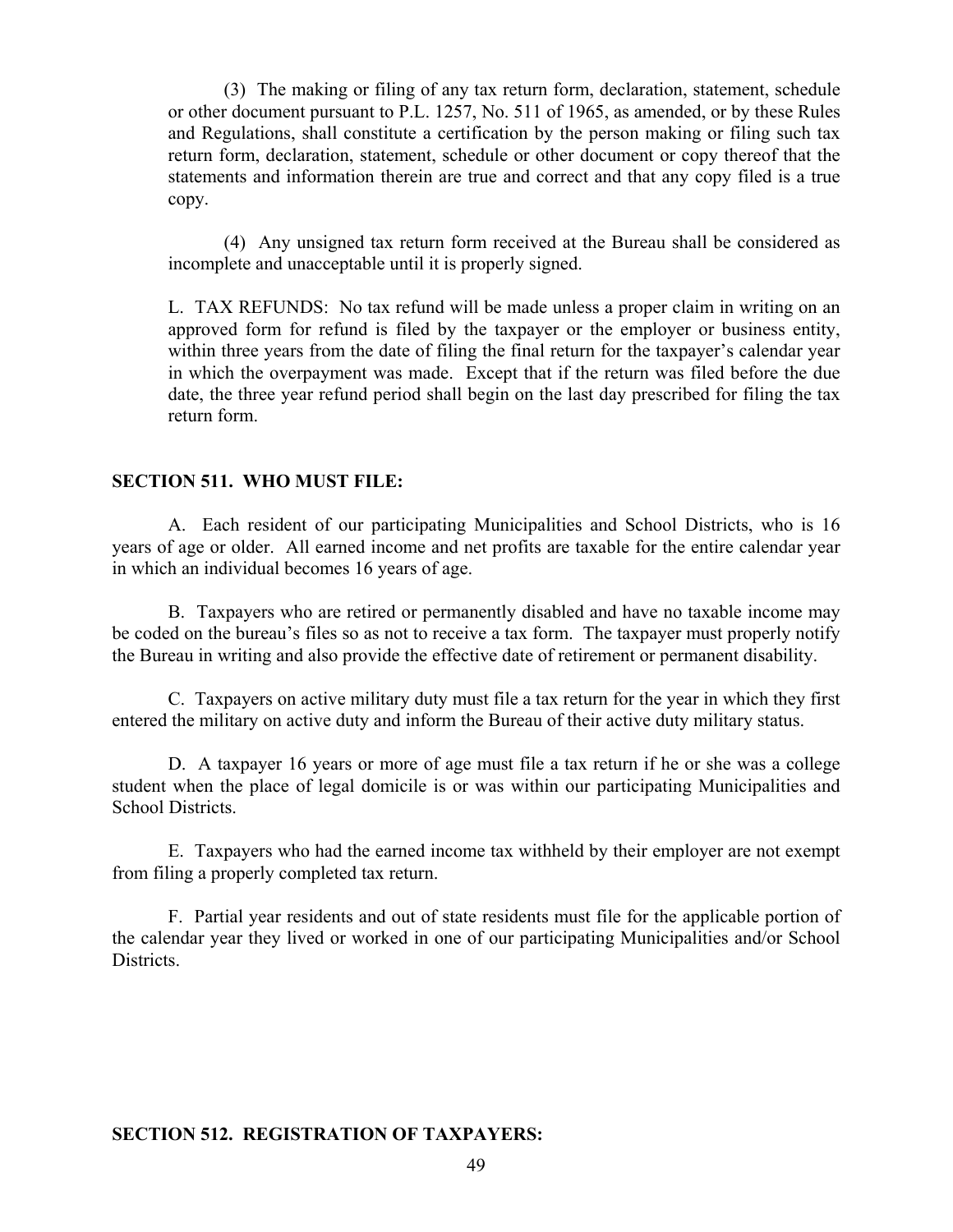Every resident of a taxing jurisdiction who receives, or anticipates that he or she will receive taxable earned income or net profits during the calendar year must register his or her name and residence address, his or her social security number and the name and address of his or her place of employment or business with the York Area Earned Income Tax Bureau. All residents will thereafter be responsible for reporting changes in their name, place of residence or place of employment or business to the York Area Earned Income Tax Bureau. In the Districts which levy the non-resident factor, the above would also apply to these persons. This registration is required to be initiated within fifteen (15) days after becoming a resident or nonresident employee within the Bureau's jurisdiction.

 It shall also be the responsibility of the member Municipalities and School Districts to provide the full name and address of new residents on a timely basis to this Bureau. The Taxing Districts shall also provide changes and new street names to the Bureau on a timely basis such as monthly.

## **SECTION 513. WAGE ATTACHMENTS:**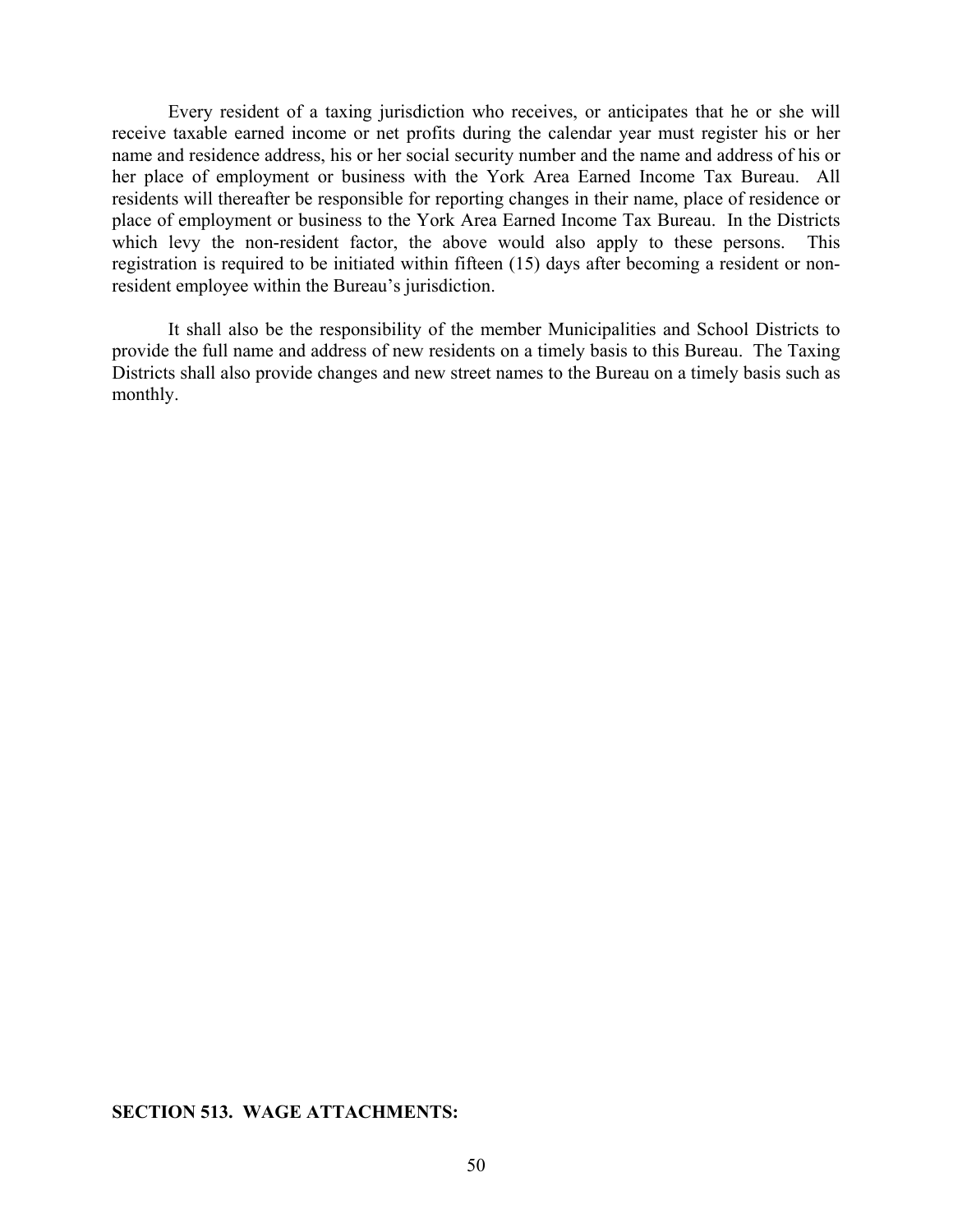The York Area Earned Income Tax Bureau shall demand, receive and collect from all corporations, political subdivisions, associations, companies, firms or individuals, employing persons owing delinquent earned income taxes, or whose spouse owes delinquent earned income taxes or net profits, or having in possession unpaid commissions or earnings belonging to any person or persons owing delinquent earned income taxes, or whose spouse owes delinquent earned income taxes, upon the presentation of a written notice and demand under oath or affirmation, containing the name of the taxable or the spouse thereof, and the amount of tax due. Upon the presentation of such written notice and demand, it shall be the duty of any such corporation, political subdivision association, company, firm or individual to deduct from the wages, commissions, or earnings of such individual employees, then owing or that shall within sixty (60) days thereafter become due, or from any unpaid commissions, or earnings of any such taxable in its or his possession, or that shall within sixty (60) days thereafter come into its or his possession, a sum sufficient to pay the respective amount of the delinquent earned income taxes or net profits, and costs shown upon the written notice or demand, and to pay the same to the York Area Earned Income Tax Bureau within sixty (60) days after such notice shall have been given. Such corporation, political sub-division, association, firm or individual shall be entitled to deduct from the moneys collected from each employee the costs incurred from the extra bookkeeping necessary to record such transactions, not exceeding two (2%) per cent of the amount of money so collected and paid over to the York Area Earned Income Tax Bureau. Upon the failure of any such corporation, political subdivision, association, company, firm or individual to deduct the amount of such taxes or to pay the same over to the York Area Earned Income Tax Bureau, less the cost of bookkeeping involved in such transaction, or herein provided, within the time hereby required, such corporation, political subdivision, association, company, firm or individual shall forfeit and pay the amount of such tax for each such taxable whose taxes were not withheld and paid over, or that are withheld and not paid over together with a penalty of ten (10%) per cent added thereto, to be recovered by an action of assumpsit in a suit to be instituted by the York Area Earned Income Tax Bureau or by the proper authorities of the taxing district, as debts of like amount are now by law recoverable, except that such person shall not have the benefit of any stay of execution or exemption law.

#### **SECTION 514. BAD CHECKS:**

When any person shall give or cause to be given to this bureau a check in payment of any obligation whether due to the bureau or others, including but not limited to any tax, which is dishonored or unpaid by the bank upon which it is drawn, the sum of twenty (\$20) dollars shall be added to the obligation and interest and penalty provided by law or otherwise, to cover the additional cost to the bureau, plus the issuer/maker may have a criminal complaint court action filed against him or her.

## **SECTION 515. CHANGES IN ACT 511 BY THE PENNSYLVANIA GENERAL ASSEMBLY:**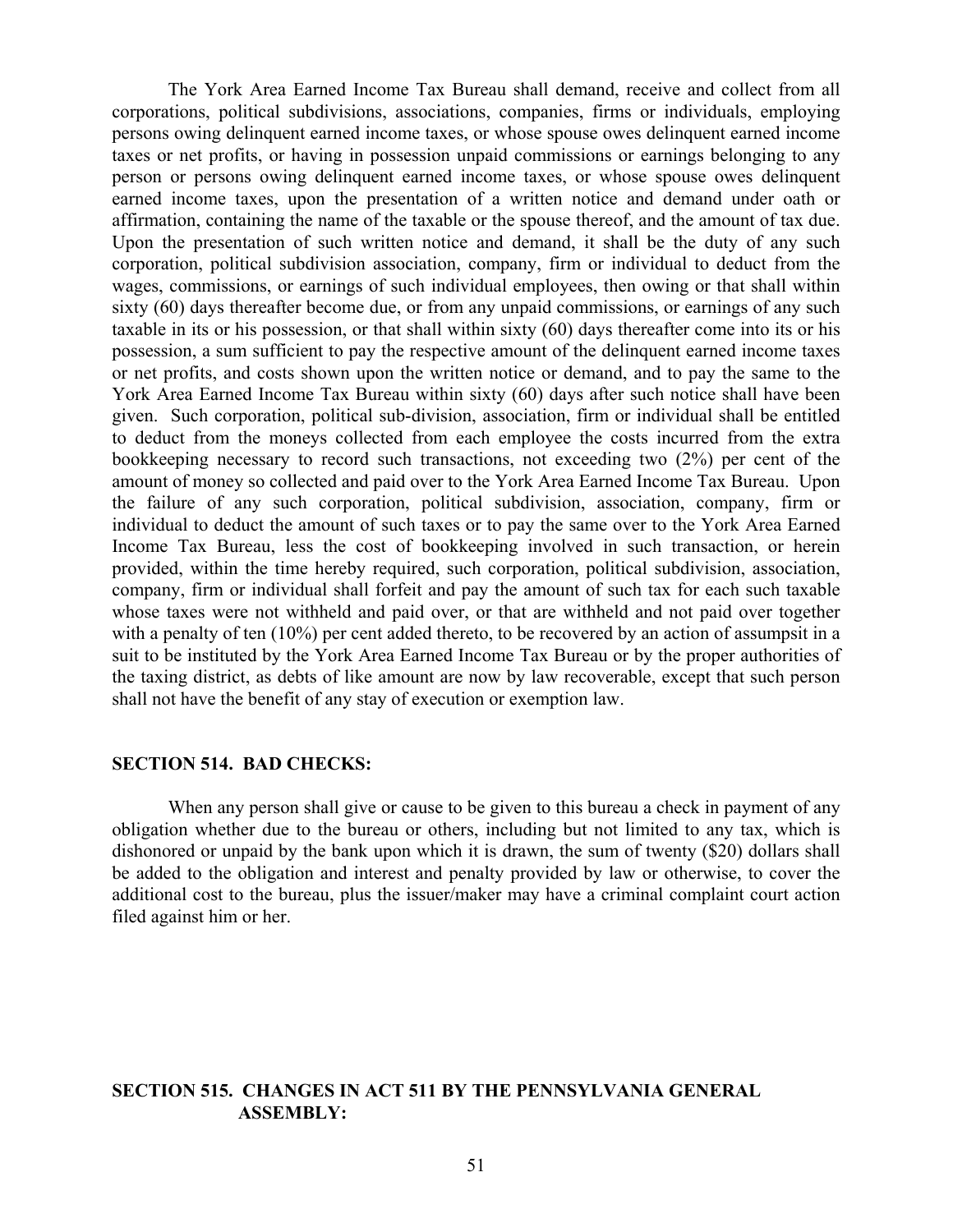Should Act 511 language be amended by the Pennsylvania General Assembly, the amended language shall be incorporated into these Rules and Regulations.

## **SECTION 516. ASSESSMENT AND COLLECTION OF UNDERPAYMENT OF THE TAX:**

 A. If as a result of research of investigation conducted by or on behalf of the Administrator of the Bureau, a declaration or return is found or is reasonably believed to be incorrect, the Administrator is authorized to assess and collect any underpayments of taxes withheld at the source, or any underpayments of **TAXES** withheld at the source, or any underpayments of **TAX** owed by any taxpayer with respect to earnings or net profits or both. If no declaration or return has been filed and a **TAX** is found or determined to be due, the **TAX** actually due may be assessed and collected with or without the formality of obtaining a delinquent declaration or return from the taxpayer.

 B. Hearings/Meetings: Any person aggrieved by an assessment made by the Administrator may, within thirty days after receipt of notice of the assessment, appeal the assessment by forwarding a letter to the Administrator stating in detail why the taxpayer believes the assessment to be incorrect and including documentation to support the appellant's position.. A meeting or hearing will be arranged within thirty days of the receipt of the appeal notice. The appeal meeting or hearing may be recorded at the decision of the Administrator. A decision on the appeal shall be rendered by the Administrator within thirty days of the close of the meeting or hearing. The person aggrieved may also properly file all applicable returns and provide all needed supporting documentation if this was not previously done by the aggrieved person. This may also permit promptly amending the assessment to the satisfaction of both parties.

 C. Administrative Review Procedure: Upon receipt of a written request for an Administrative Review (hereinafter referred to as "the Review"), the Review will be scheduled within thirty (30) days from the date such request is received by the Bureau Administrator

 (1) The Review may be recorded at the option of the Administrator and the Appellant may be required to provide verification that all factual information presented, including oral statements, are true, correct and complete to the best of their knowledge and belief. If a record is made of the Review, the Appellant may obtain a copy of the record by paying a fee equal to 50% of all costs incurred in the preparation and transcription of the record.

 (2) The purpose of the Review shall include, but not be limited to a review of all documents, data and records produced by Appellant and an opportunity for Appellant to explain his or her position and be heard on issues directly relating to the filing of his or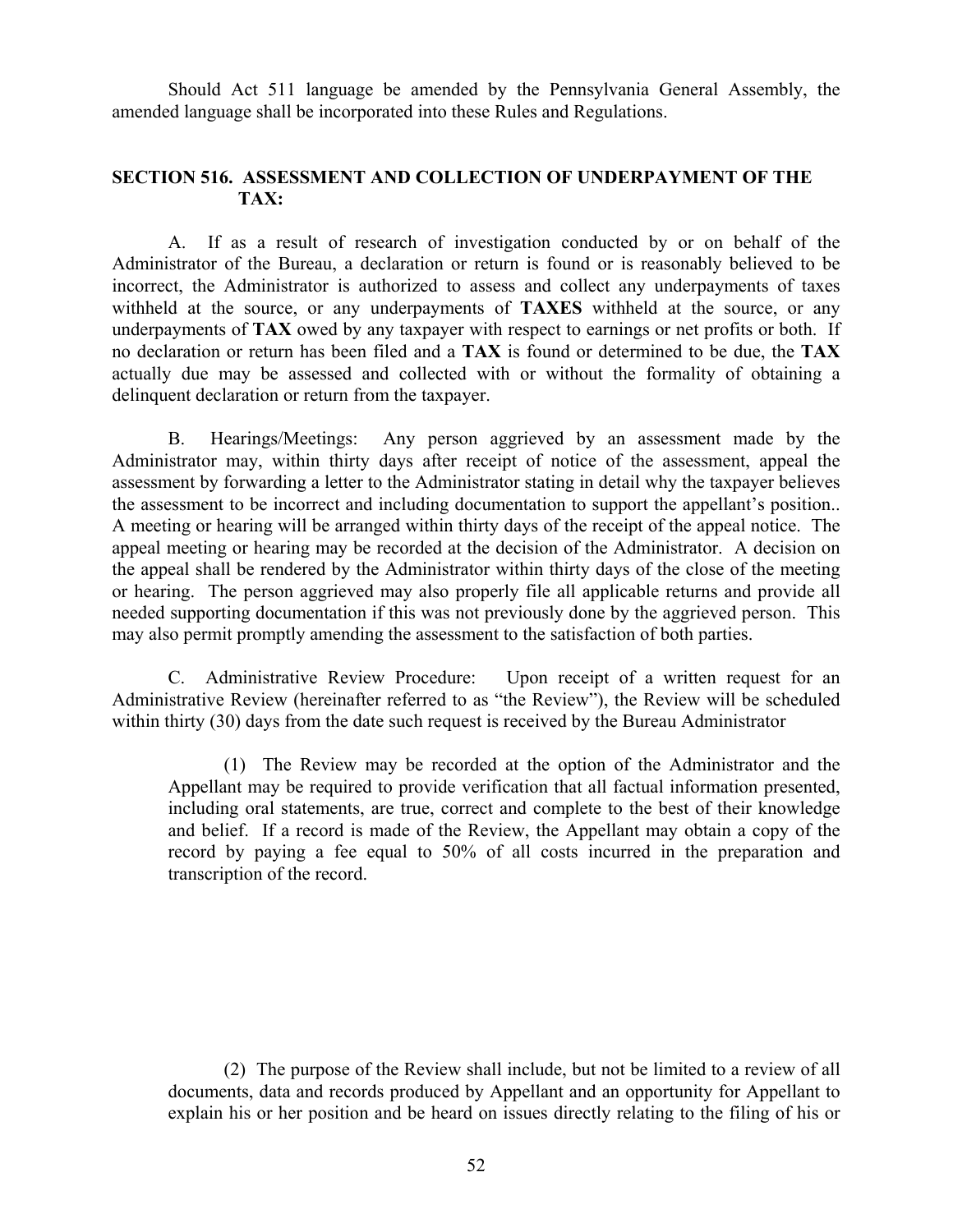her Tax Return and payment of his or her taxes. The Administrator, or his authorized representative, shall have ample opportunity to make such inquiries of Appellant as will enable the Administrator, to fully understand Appellant's information and documents and to make such other inquiries as may be appropriate in examining and understanding Appellant's position.

 (3) Appellant shall file with the Administrator properly completed and signed proposed Tax Returns for each Tax Year in question and such Returns, along with any supporting data and documents, shall be reviewed. A reasonable effort shall be made to reach a fair and equitable accommodation with the Appellant. In the event this can not be done, the Administrator, after a review of all the data and records submitted and of the record of the Hearing, shall make such determination as he believes in his opinion to be appropriate and notify Appellant of his determination, in writing, on the form attached hereto and made a part hereof, which shall be sent to Appellant at Appellant's last known address by ordinary mail and which shall then become Appellant's formal notice of Appellant's tax liability as of the date of that determination.

## **SECTION 517. "PAID UNDER PROTEST":**

A check endorsement shall not qualify as a refund claim. The words "Paid Under Protest"

handwritten, typed or otherwise placed on a taxpayer's check or money order, or the check or money order of an employer, shall not qualify as a refund claim as the words are not sufficient to appraise the Bureau's personnel of the taxpayer's intent to seek a refund or of the substance of their claim, or of facts sufficient to permit the Bureau to undertake an investigation of the person's claim.

## **SECTION 518. DELINQUENT TAX COLLECTION POSTAGE EXPENSE:**

A. The first letter will be mailed by first class postage at the prevailing postage rate.

 B. The second letter, if required, will be mailed by certified mail, with return receipt at the prevailing postage rate. The second letter will also contain a "postage expense" amount which is to be included in the total amount due indicated on the second letter to the taxpayer.

C. The postage amount will change if the postal rate fee for these services is changed.

 D. If a wage attachment is subsequently prepared, the postage expense will become a part of and shall be included in the \$40.00 wage attachment amount when the wage attachment is prepared and mailed to the employer.

## **SECTION 519 - INDEBTEDNESS AND PRIORITY CLAIMS:**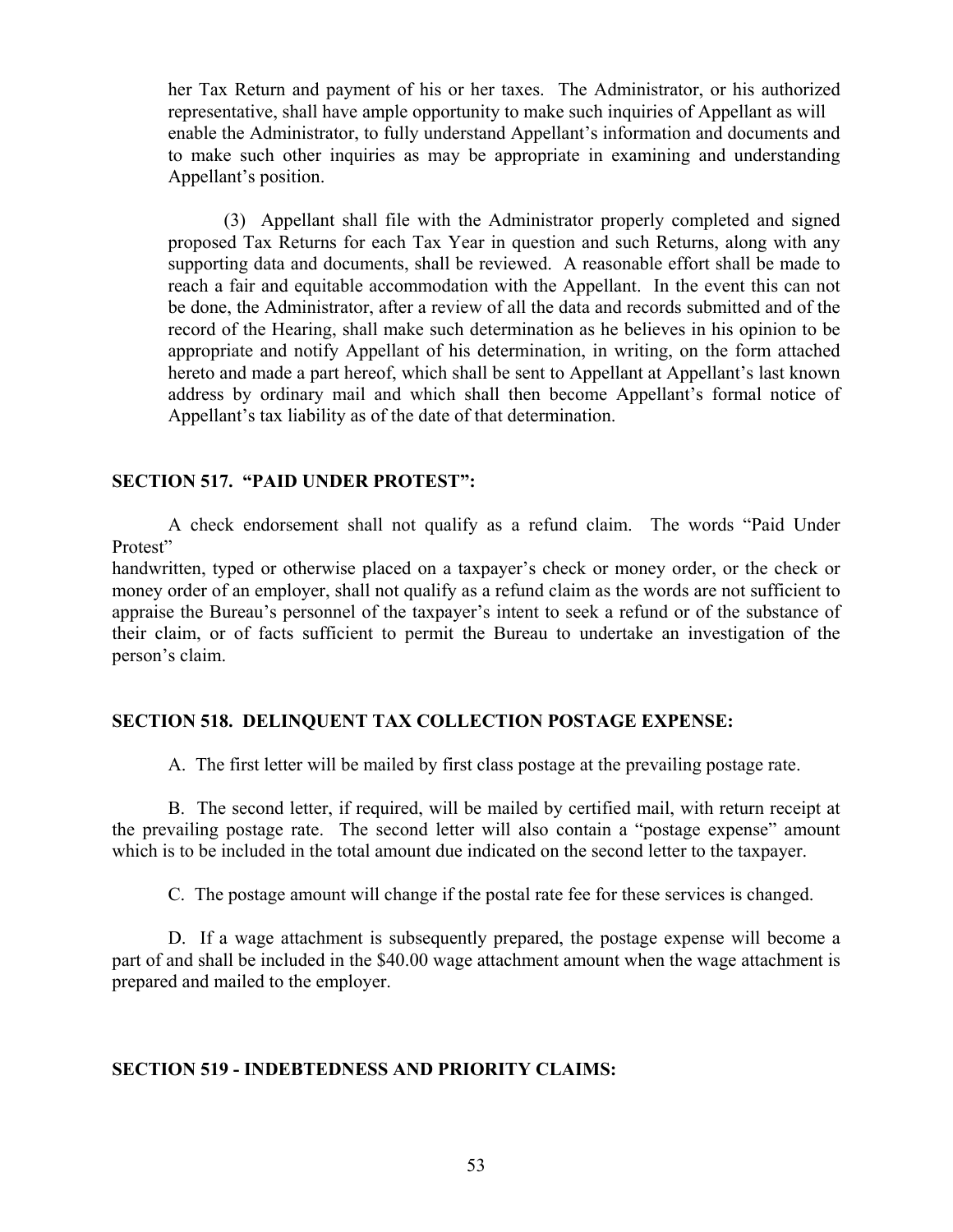In bankruptcy cases the Priority Claim due to, or held by this Bureau shall survive the confirmation of any bankruptcy claim and shall not be subject to discharge of debt to the extent that such claims are not paid by the bankruptcy plan of the debtor.

 Amounts owing or which shall be determined to be due this Bureau shall be the amount of the Priority Claim due to this Bureau when a bankruptcy plan is filed with the Bankruptcy Court.

## **SECTION 520 - PROCEDURE WHEN TAXATION IS NOT DEFINED IN RULES AND REGULATIONS:**

 In cases where a question arises as to the taxation of earned income or net profits not specified in these rules and regulations, then the regulations promulgated by the Pennsylvania Department of Revenue for the personal income tax shall apply, or if there is no Pennsylvania regulation, the provisions of the United States Internal Revenue Code for the Federal Income Tax shall apply, so long as they are not contrary to the provisions of the Local Tax Enabling Act of 1965, as amended.

## **SECTION 521 – RULE ON APPORTIONING INCOME ON PROFESSIONAL ATHLETES:**

 Apportioning the income of a non-resident who receives compensation for services rendered within the geographic boundary of a member taxing authority which levies a nonresident tax, as a member of a professional athletic team, or as an individual professional athlete. This rule shall not apply to athletes domiciled within any states which have reciprocity agreements with the Commonwealth of Pennsylvania.

 Generally, a non-resident professional athlete's income will be apportioned to this bureau's applicable member taxing authority on the basis of a fraction, the numerator of which is the number of duty days spent within the member taxing authority rendering services to the team, or as an individual, and the denominator of which is the total number of duty days spent both within and outside the member taxing authority during the tax year. An alternative method may be prescribed by this bureau or proposed by the athlete if the above method does not fairly and equitably apportion the compensation.

**Duty days defined:** Duty days generally mean all days during the tax year.

(a) From the beginning of official preseason training through the last scheduled or actually played game or event and

- (b) Other days, not in the period, during which the athlete renders a service for the team. Rendering a service includes conducting training and rehabilitation activities at the team's facilities.
- (c) Duty days include:

Game days;